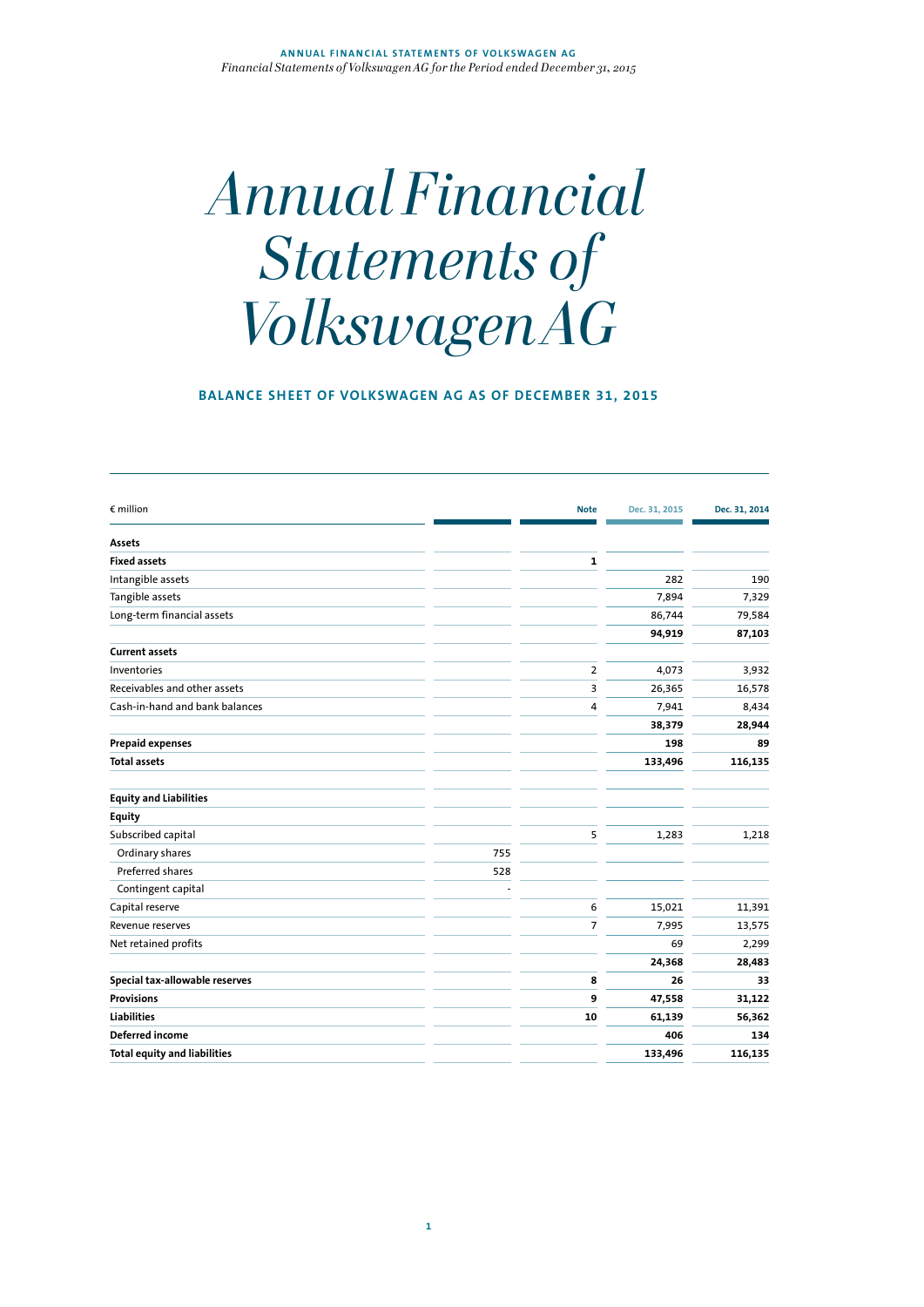# **INCOME STATEMENT OF VOLKSWAGEN AG FOR THE PERIOD JANUARY 1 TO DECEMBER 31, 2015**

| $\epsilon$ million                                                                    | <b>Note</b> | 2015      | 2014      |
|---------------------------------------------------------------------------------------|-------------|-----------|-----------|
| <b>Sales</b>                                                                          | 11          | 73,510    | 68,971    |
| Cost of sales                                                                         |             | $-75,693$ | $-65,293$ |
| Gross profit on sales                                                                 |             | $-2,184$  | 3,678     |
| Selling expenses                                                                      |             | $-8,305$  | $-5,294$  |
| General and administrative expenses                                                   |             | $-1,059$  | $-1,135$  |
| Other operating income                                                                | 12          | 7,560     | 4,626     |
| Other operating expenses                                                              | 13          | $-14,644$ | $-3,756$  |
| <b>Financial result</b>                                                               | 14          | 13,813    | 6,222     |
| Write-downs of long-term financial assets and securities classified as current assets |             |           | $-114$    |
| Result from ordinary activities                                                       |             | $-4,819$  | 4,227     |
| Taxes on income                                                                       |             | $-697$    | $-1,751$  |
| Net loss / net income for the year                                                    |             | $-5,515$  | 2,476     |
|                                                                                       |             |           |           |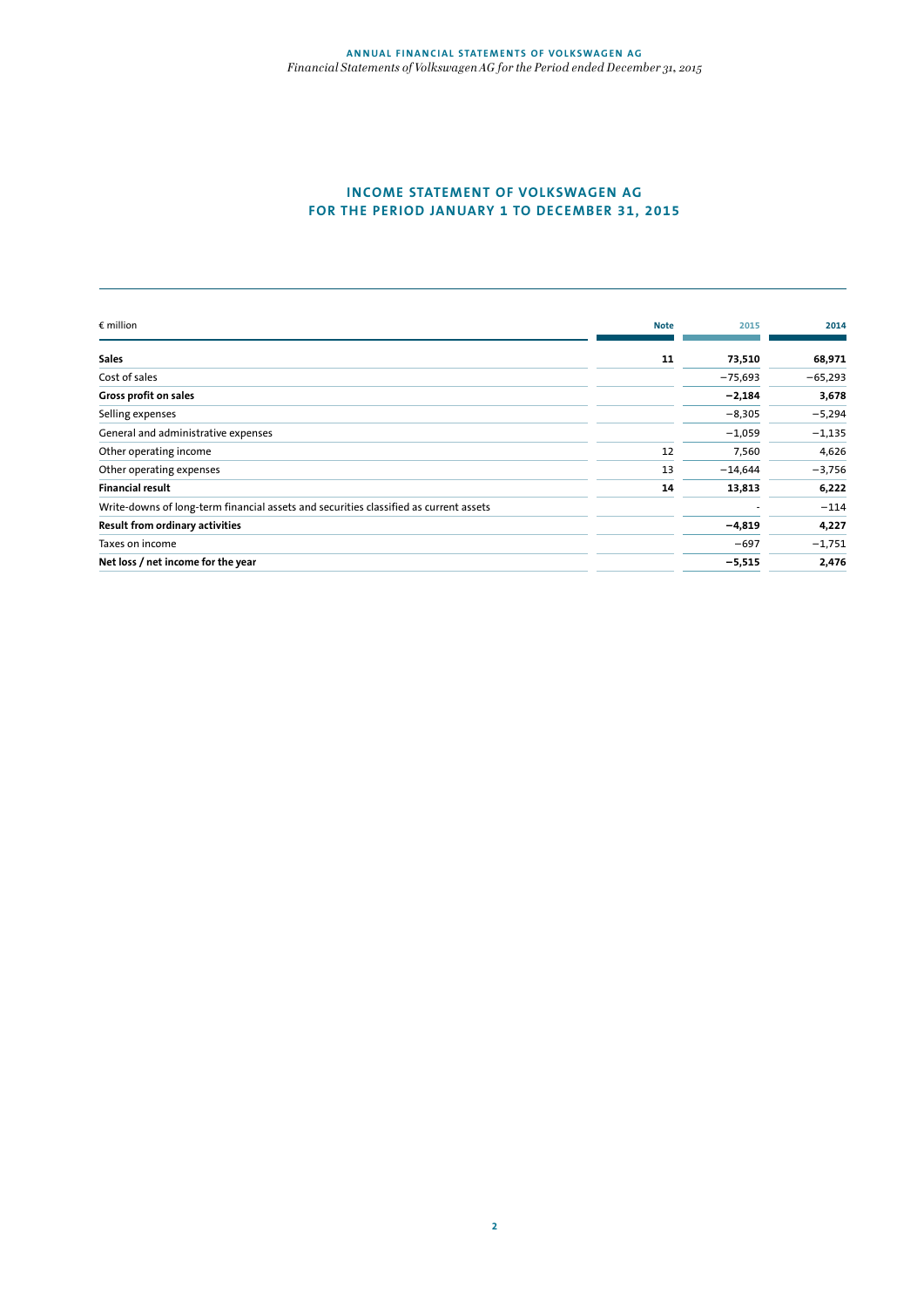# *Notes to the Annual Financial Statements of Volkswagen AG for the Period ended December 31, 2015*

# Financial statements in accordance with the German Commercial Code

Volkswagen AG is domiciled in Wolfsburg, Germany, and entered in the commercial register at the Braunschweig Local Court under no. HRB 100484. The annual financial statements of Volkswagen AG have been prepared in accordance with the provisions of the Handelsgesetzbuch (HGB – German Commercial Code) and comply with the provisions of the Aktiengesetz (AktG – German Stock Corporation Act). The fiscal year corresponds to the calendar year.

To enhance the clarity of presentation, individual items of the balance sheet and the income statement have been combined. These items are disclosed separately in the notes. The income statement uses the cost of sales (function of expense) format to enable better international comparability. Information that can be disclosed optionally in the balance sheet or the income statement, or in the notes to the annual financial statements, is disclosed in its entirety in the notes to the annual financial statements or the management report. All figures shown are rounded, so minor discrepancies may arise from adding together these amounts.

Volkswagen AG performs electricity generation and distribution/sales activities together with a Group subsidiary. As a result, Volkswagen AG and this subsidiary are classed as a vertically integrated energy company within the meaning of section 3 no. 38 of the Energiewirtschaftsgesetz (EnWG – German Energy Industry Act) and are therefore subject to the provisions of the EnWG. Separate accounts must normally be maintained for certain activities in the energy sector in accordance with section 6b(3) of the EnWG (unbundling requirement in accounting systems). Volkswagen AG itself only operates customer systems in accordance with section 3 no. 24 b and 24 a of the EnWG (medium-voltage and low-voltage grids). The subsidiary distributes the electricity via a general supply network (highvoltage grid in Wolfsburg, section 3 no. 17 of the EnWG).

The list of all shareholdings is a component of the notes and can also be downloaded from the electronic companies register at www.unternehmensregister.de and from www.volkswagenag.com/ir under the heading "Mandatory Publications".

The Board of Management completed preparation of the annual financial statements on April 22, 2016, with additional amendments by April 22, 2016. On April 22, 2016, the period ended in which adjusting events after the reporting period are recognized.

# Declaration on the German Corporate Governance Code in accordance with section 161 of the AktG/section 285 no. 16 of the HGB

The Board of Management and Supervisory Board of Volkswagen AG issued the declaration of conformity in accordance with section 161 of the AktG on November 20, 2015.

The declaration of conformity has been made permanently available at www.volkswagenag.com (under the following path: Investor Relations/Mandatory Publications/Declaration of Conformity/Currently valid Declaration of Conformity).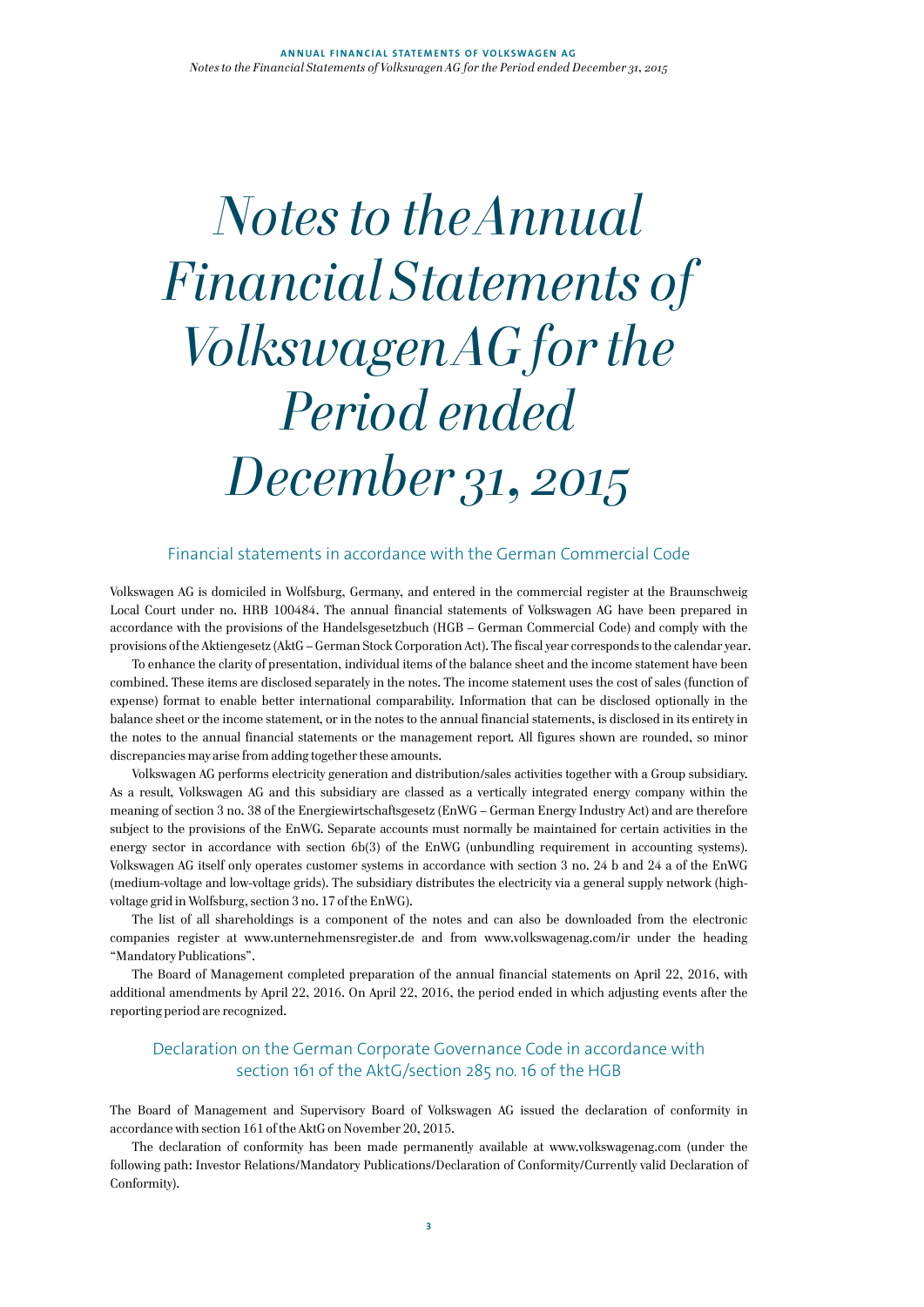# Significant events in the fiscal year

In the USA, the California Air Resources Board (CARB) and the Environmental Protection Agency (EPA) publicly announced that irregularities had been discovered in relation to emissions tests on Volkswagen Group diesel vehicles, and that violations of US environmental laws had occurred as a result. As the investigations stand at present, the issue affects approximately 11 million vehicles worldwide fitted with certain diesel engines. The vast majority of these are Type EA 189 Euro5 engines. Based on current knowledge, the remedial actions will differ in scope depending on the engine variant involved. The technical solutions outside the North American market will cover software and in some cases minor hardware modifications, depending on the series and model year. For the US and Canadian market, Volkswagen is continuing to drive forward the development of remedial actions, to coordinate them with the competent authorities and to obtain approval for them. Consequently, Volkswagen AG recognized provisions in the total amount of €14.6 billion. This primarily entailed recognizing provisions for field activities (service measures and recalls) and for possible conversions in the amount of  $67.5$  billion, as well as  $66.7$  billion for legal risks. Due to intragroup agreements, the provisions recognized by Volkswagen AG also cover expenses incurred by other Volkswagen Group brands. The carrying amount of the provisions reflects the current status of discussions with the relevant authorities and is measured as far as possible on the basis of past experience and on estimates, depending on the technical complexity of the remedial actions concerned.

The sales programs are reported in selling expenses and the expenses recognized for legal risks are reported in other operating expenses. The ongoing investigations mean that assessment of the circumstances is subject to estimation risk. In particular, the estimates may experience considerable change as the technical measures in the USA and Canada take shape and the legal risks crystallize.

In addition, existing hedges of sales revenue were terminated because the hedged items no longer meet the criteria for hedge accounting. Provisions for anticipated losses were recognized for the currency forwards concerned.

As things stand, outside the group of persons mentioned above, the then and current Board of Management of Volkswagen AG had, at any rate, no knowledge of the use of unlawful engine management software at the time. Even after the ICCT study was published in May 2014, the discrepancies were initially regarded – on the basis of the facts currently known regarding the members of the Board of Management responsible at that time – as a technical problem that did not basically differ from other everyday technical problems at an automotive company. In the exhaust measurements carried out in-house at Volkswagen in the subsequent months, the test set-ups on which the ICCT study was based were repeated and the unusually high NOx emissions confirmed. CARB was informed of this result, and at the same time the offer was made to recalibrate the type EA 189 diesel engines as part of a service measure that was already planned in the USA. This measure was evaluated and adopted by the product safety committee (APS), which includes, among others, employees from the technical development, quality assurance, sales, production, logistics, procurement and legal departments, as part of the existing processes within the Volkswagen Group. The APS thus plays a central role in the internal control system at Volkswagen AG. There are currently no reliable findings to confirm that an unlawful software modification was reported by the APS as the cause of the discrepancies to the persons responsible for preparing the 2014 annual and consolidated financial statements. Instead, at the time that the annual and consolidated financial statements were being prepared, this group of people remained under the impression that the discrepancies could be eliminated with comparatively little effort as a part of a field measure. Based on what is currently known, the actual background of the discrepancies only became clear gradually to the members of the Board of Management dealing with the matter. It was only reliably recognized in the summer of 2015 that the cause of the discrepancies was a software modification, to be qualified as a so-called "defeat device" as defined by US environmental law. This culminated in the disclosure of the manipulated software to the EPA/CARB on September 3, 2015. According to the assessment at that time of the members of the Board of Management dealing with the matter, the scope of the costs expected as a result by the Volkswagen Group (recall costs, retrofitting costs and financial penalties), was basically not dissimilar to that of previous cases in which other vehicle manufacturers were involved, and therefore appeared to be controllable overall with a view to the business activities of the Volkswagen Group. This appraisal by Volkswagen AG was based on the assessment of a law firm brought in in the USA for approval issues, according to which similar cases in the past were resolved amicably with the US authorities. Publication of a "Notice of Violation" by the EPA on September 18, 2015, which came as a surprise to the company, on the facts and possible financial consequences, then presented the situation in a completely different light.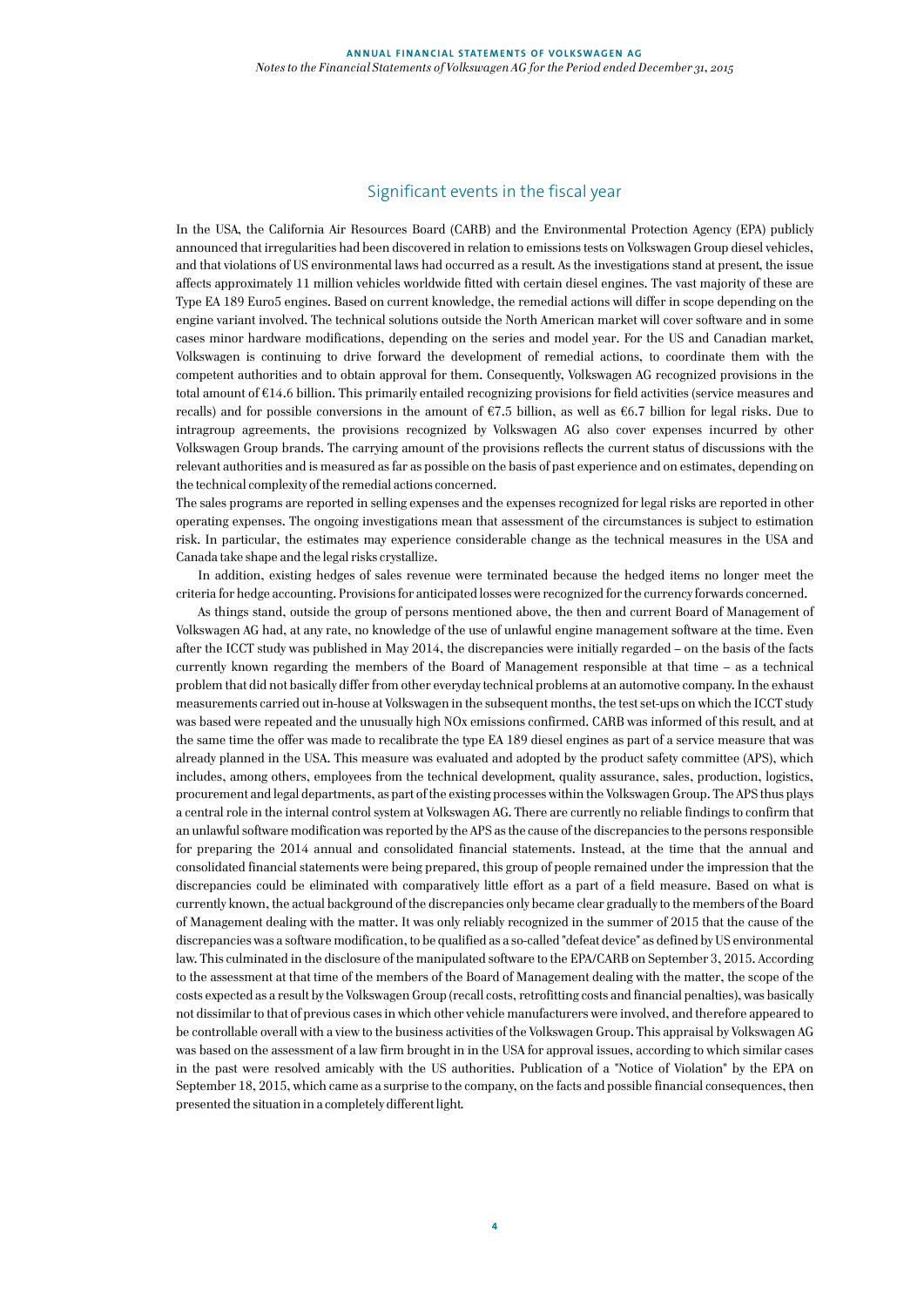Profit of €3.7 billion was transferred by Audi AG, Ingolstadt, profit of €2.5 billion was transferred by Porsche Holding Stuttgart GmbH, Stuttgart, and profit of €1.4 billion was transferred by Truck & Bus GmbH, Wolfsburg. The shares in Suzuki Motor Corporation, Hamamatsu, Japan, were sold in the reporting period, resulting in a gain of €1.4 billion.

On maturity of the mandatory convertible notes, Volkswagen AG's subscribed capital increased by €0.1 billion and its capital reserves increased by €3.6 billion.

The capital of Volkswagen Finance Luxemburg S.A., Luxembourg, was increased by a total of  $\epsilon$ 2.3 billion, the capital of Volkswagen Financial Services AG, Braunschweig, by €2.3 billion, and the capital of AUDI AG, Ingolstadt, by €1.6 billion. Other capital increases related to Porsche Holding Stuttgart GmbH, Stuttgart (€0.5 billion). There were also smaller capitalization measures at affiliated companies. €1.6 billion was invested in the HI-TV treasury fund.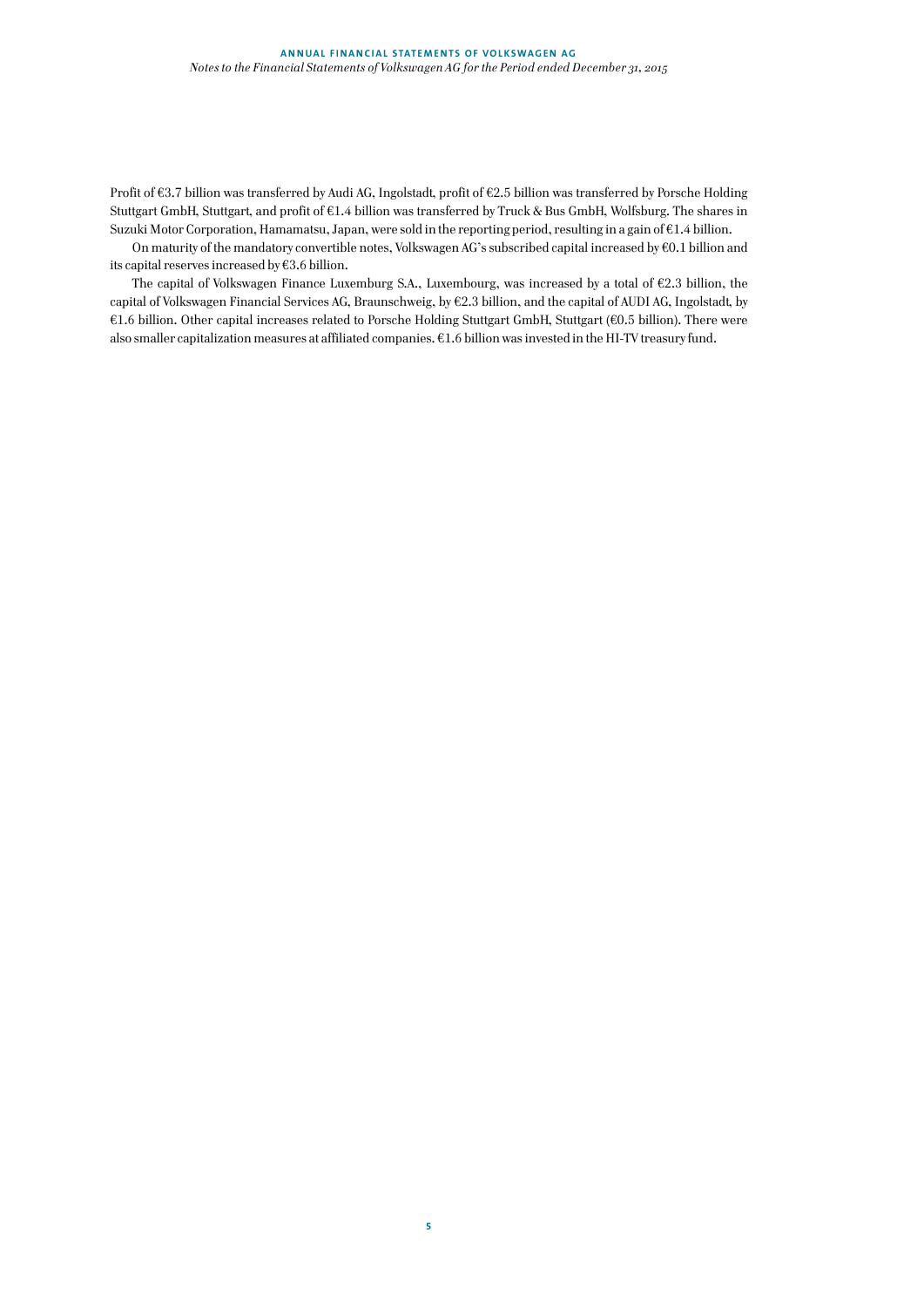# Accounting policies

The accounting policies applied in the previous year were retained. As before, the items Other investment income and expenses and Other financial result have been added to the classification format for the income statement. These two items are addressed in greater detail in note (14) Financial result.

Purchased intangible assets are recognized at cost and amortized over three to five years using the straight-line method. Internally generated intangible assets are not recognized. Grants paid for third-party assets are capitalized as purchased rights to use and amortized over five years. These assets are derecognized once they have been fully amortized.

Tangible assets are carried at cost and reduced by depreciation. Investment grants are deducted from cost.

Production costs are recognized on the basis of directly attributable material and labor costs, as well as proportionate indirect material and labor costs, including depreciation and amortization.

Administrative cost components are not included.

Depreciation is based primarily on the following useful lives:

|                                                          | <b>Useful lives</b> |
|----------------------------------------------------------|---------------------|
| <b>Buildings</b>                                         | $25 - 50$ years     |
| Leasehold improvements                                   | $9 - 33$ years      |
| Technical equipment and machinery                        | $5 - 20$ years      |
| Operating and office equipment (including special tools) | $3 - 25$ years      |

For additions up until December 31, 2009, to the extent allowed by tax law, depreciation of movable items of tangible assets is generally charged initially using the declining balance method, and subsequently using the straight-line method, and also reflects the use of assets in multishift operation. The option to retain and adjust lower carrying amounts of tangible asset balances at December 31, 2009 in accordance with section 67(4) of the Einführungsgesetz zum Handelsgesetzbuch (EGHGB – Introductory Act to the German Commercial Code) has been exercised. Movable items of tangible assets purchased or manufactured as from January 1, 2010 are depreciated using the straight-line method.

As a general rule, additions of movable assets are depreciated ratably in the year of acquisition.

Low-value assets are written off and derecognized in full in the year they are acquired. In addition, certain items of operating and office equipment with individual purchase costs of up to  $61,500$  are treated as disposals when their standard useful life has expired.

The differences between the carrying amounts required by the HGB and the lower carrying amounts allowed under tax law were recorded in the special tax-allowable reserves presented between equity and liabilities in the balance sheet.

Existing special reserves are retained since they were recognized before the year of the transition to the provisions of the Bilanzrechtsmodernisierungsgesetz (BilMoG – German Accounting Law Modernization Act). These are reversed to the income statement and are based on the provisions of section 3(2) of the Zonenrandförderungsgesetz (German Zonal Border Development Act), section 6b of the Einkommensteuergesetz (EStG – German Income Tax Act)/regulation 6.6 of the Einkommensteuerrichtlinien (EStR – German Income Tax Regulations), section 7d of the EStG, section 82d of the Einkommensteuer-Durchführungsverordnung (EStDV – German Income Tax Implementing Regulation) and regulation 35 of the EStR. No new special reserves have been recognized since January 1, 2010.

Write-downs are recognized if the impairment is expected to be permanent; write-downs are reversed up to the amount of historical cost, net of depreciation or impairment, as soon as the reasons for impairment no longer apply.

Shares in affiliated companies and other equity investments are measured at the lower of cost and net realizable value. Annual impairment tests are performed.

Long-term investments are carried at the lower of cost or fair value in the case of permanent impairment.

Securities held as plan assets for post-employment benefit obligations are measured at fair value and offset against the corresponding provisions. These securities are assets that are exempt from attachment by all creditors and that exclusively serve to settle liabilities from post-employment benefit obligations. The fair value of these assets corresponds to the market price (section 255(4) of the HGB).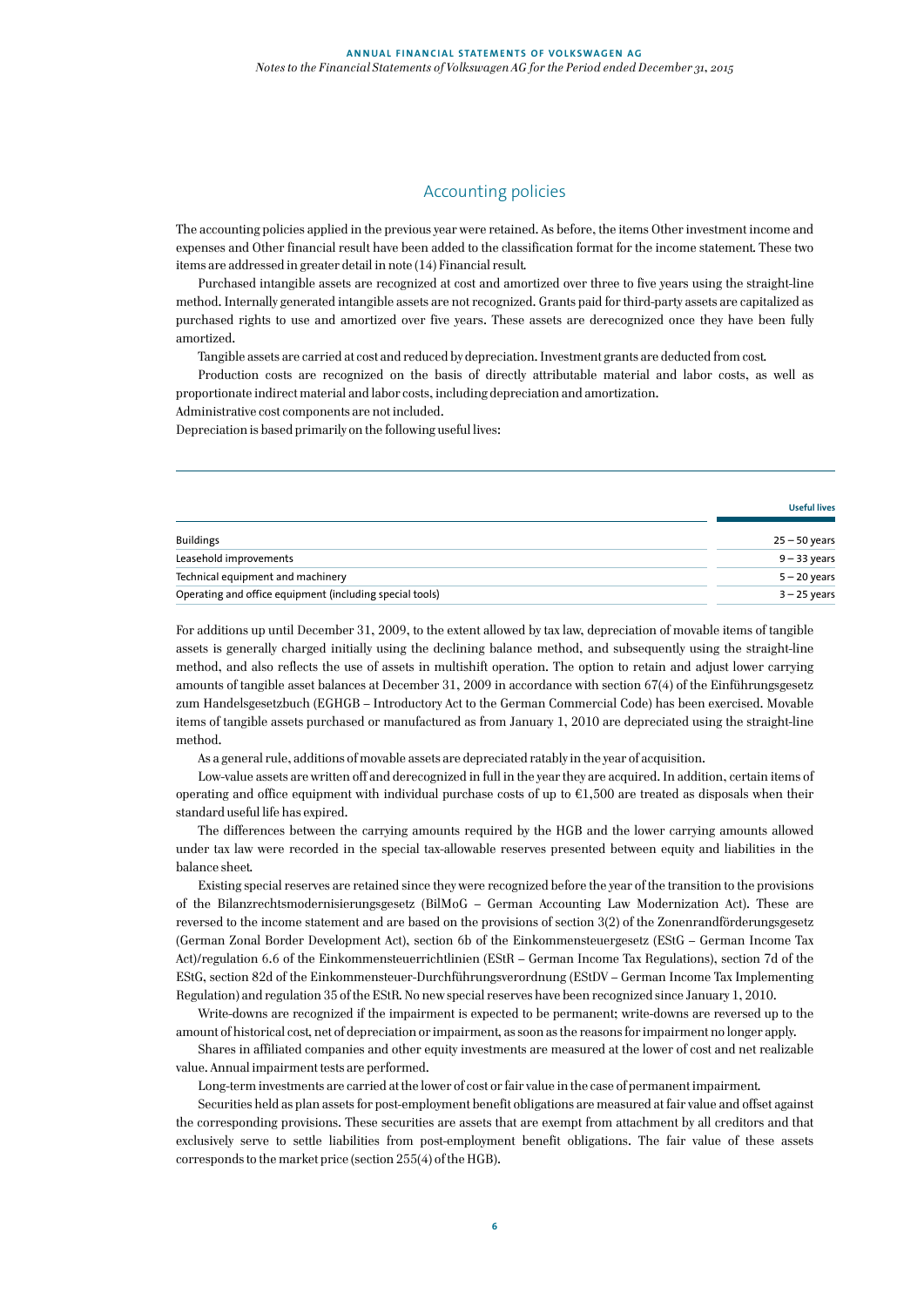Non- or low-interest-bearing loans are carried at their present value; other loans are carried at their principal amount.

Raw materials, consumables and supplies, and merchandise carried in inventories are measured at the lower of average cost and replacement cost. In addition to direct materials and direct labor costs, the carrying amount of finished goods and work in progress also includes proportionate indirect materials and labor costs, including depreciation in the amount required. Adequate valuation allowances take account of all identifiable storage and inventory risks.

Receivables and other assets are carried at their principal amounts. Write-downs to the lower fair value are recognized for identifiable specific risks.

Receivables due after more than one year are carried at their present value at the balance sheet date by applying an interest rate to match the maturity.

Volkswagen AG recognizes emissions certificates as of the date of issue or acquisition. They are measured at the lower of cost or fair value. Emissions certificates issued free of charge are recognized as a memorandum item. Each certificate is valued at  $E8.29$  per tonne of CO2 as of the reporting date.

Receivables denominated in foreign currencies are translated at the middle spot rate prevailing at the date of initial recognition. Receivables that are due within less than one year are translated at the middle spot rate at the reporting date. In the case of receivables with a longer term, a lower exchange rate at the balance sheet date results in the remeasurement of the receivable at a lower carrying amount, with the difference recognized in the income statement; a higher exchange rate at the balance sheet date (remeasurement gain) is not recognized. Hedged receivables are not remeasured at the closing rate.

Purchased foreign currency options are carried at the lower of cost or fair value until maturity.

Securities classified as current assets are carried at the lower of cost or fair value.

Expenditure prior to the balance sheet date that represents an expense for a specific period after this date is recognized under prepaid expenses on the assets side of the balance sheet.

Deferred taxes are recognized for temporary differences between the carrying amounts required by the HGB and the tax base of all assets and liabilities. As Volkswagen AG is the consolidated tax group parent and thus also the taxpayer for affiliated companies with which there are profit and loss transfer agreements, the differences at those companies are also included when calculating deferred taxes. Volkswagen AG is also a partner in various partnerships. Deferred taxes in respect of the difference between the HGB carrying amounts of assets and liabilities and their tax base are also reported at Volkswagen AG where these relate to corporation tax. The deferred taxes in respect of these differences are calculated on the basis of an average income tax rate of 29.8% or 15.8% for temporary differences that are attributable to different carrying amounts at partnerships in which Volkswagen AG is a partner. The option to recognize excess assets in accordance with section 274 of the HGB is not exercised.

Adequate provisions are recognized at their settlement amount for identifiable risks and uncertain obligations on the basis of prudent business judgment, taking into account expected future price and cost increases. Provisions cover all identifiable risks of future settlement.

Pension provisions are measured in accordance with actuarial principles; the projected unit credit method is used for defined benefit plans. Future obligations are measured on the basis of the ratable benefit entitlements earned as of the balance sheet date.

In addition to the pension payments and vested entitlements known at the balance sheet date, future increases in salaries and pensions are taken into consideration, along with other relevant parameters. The discount rate as published by the Deutsche Bundesbank as of November 30, 2015, was extrapolated to December 31, 2015. This figure is used to measure pension provisions in accordance with section 253(2) of the HGB and is based on the discount rate of 3.89% for a remaining maturity of 15 years.

Provisions that have an expected remaining maturity of more than one year are discounted at an interest rate to match the maturity.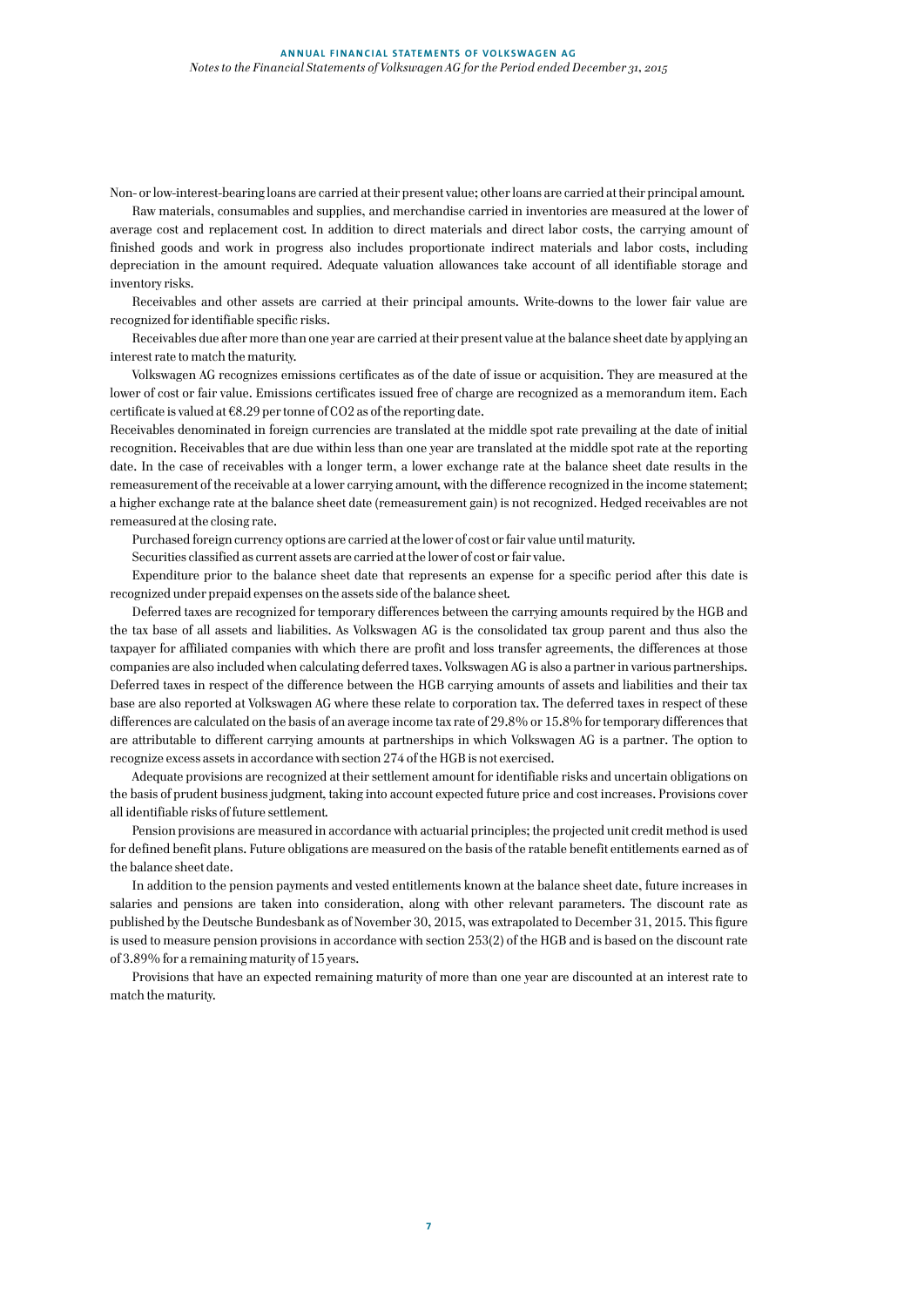Provisions for warranty obligations are recognized on the basis of the historical or estimated probability of claims affecting vehicles delivered. Assumptions were made in respect of the warranty provisions recognized in connection with the diesel issues. These depend on the series, model year and country concerned and relate in particular to the effort, material costs and hourly wage rates involved, or to vehicle values in the case of repurchases. They are based on qualified estimates, which are based in turn on external data, and also reflect additional information available internally, such as values derived from past experience.

 Provisions for litigation risks relating to the diesel issue, which comprise criminal, civil and administrative law cases as well as product-related lawsuits, including adequate defense and legal advice expenses, were calculated as the best estimate based on the present state of knowledge and current estimates.

Provisions for long-service jubilees and death benefits are also measured using the projected unit credit method. Currency forwards and commodity futures contracts are measured by comparing the agreed rate with the forward rate for the same maturity at the balance sheet date. A provision is recognized for any resulting unrealized loss. Any positive gains (remeasurement gains) are not recognized. Gains and losses are not offset. Measurement gains or losses are

discounted to the present value.

Provisions for taxes are calculated according to the principles of prudent business judgment.

Liabilities are carried at their redemption or settlement amount.

Liabilities denominated in foreign currencies are translated at the middle spot rate prevailing at the date of initial recognition. Short-term foreign currency liabilities due within one year or less are measured at the middle spot rate. Long-term foreign currency liabilities are recognized at a higher carrying amount, with the difference recognized in the income statement if the closing rate is higher. Lower exchange rates at the balance sheet date (remeasurement gains) are not recognized.

Receipts prior to the balance sheet date that represent income for a specific period after that date are reported under deferred income on the equity and liabilities side of the balance sheet.

The amount of contingent liabilities disclosed corresponds to the liable amount.

Where possible and feasible, derivatives entered into for hedging purposes are combined to form hedges if they have comparable risks to the hedged item. These are recognized using the "net hedge presentation method"; i.e. the items are not measured to the extent that and for as long as offsetting changes in fair value or cash flows are compensated.

Derivatives not included in hedge accounting are measured individually at fair value. Any resulting unrealized losses are recognized in income. Assets or liabilities hedged by cross-currency swaps and currency forwards are translated at the contractually agreed rates at the time of initial recognition. Transactions denominated in foreign currencies are translated at the exchange rates prevailing at the transaction dates or at agreed exchange rates. Expected exchange rate losses at the balance sheet date are reflected in the measurement of the items. Receivables and liabilities due within less than one year that are denominated in foreign currencies are translated at the middle spot rate prevailing at the balance sheet date. Equity investments are translated at the rate prevailing at the date of acquisition.

In the income statement, the allocation of expenses to the cost of sales, selling and general and administrative functions is based on cost center accounting principles.

Cost of sales contains all expenses relating to the purchase of materials and the production function, the costs of merchandise, the cost of research and development, and warranties and product liability expenses.

Selling expenses include personnel and non-personnel operating costs of our sales and marketing activities, as well as shipping, advertising, sales promotion, market research and customer service costs.

General and administrative expenses include personnel and non-personnel operating costs of the administrative functions.

Other taxes are allocated to the consuming functions.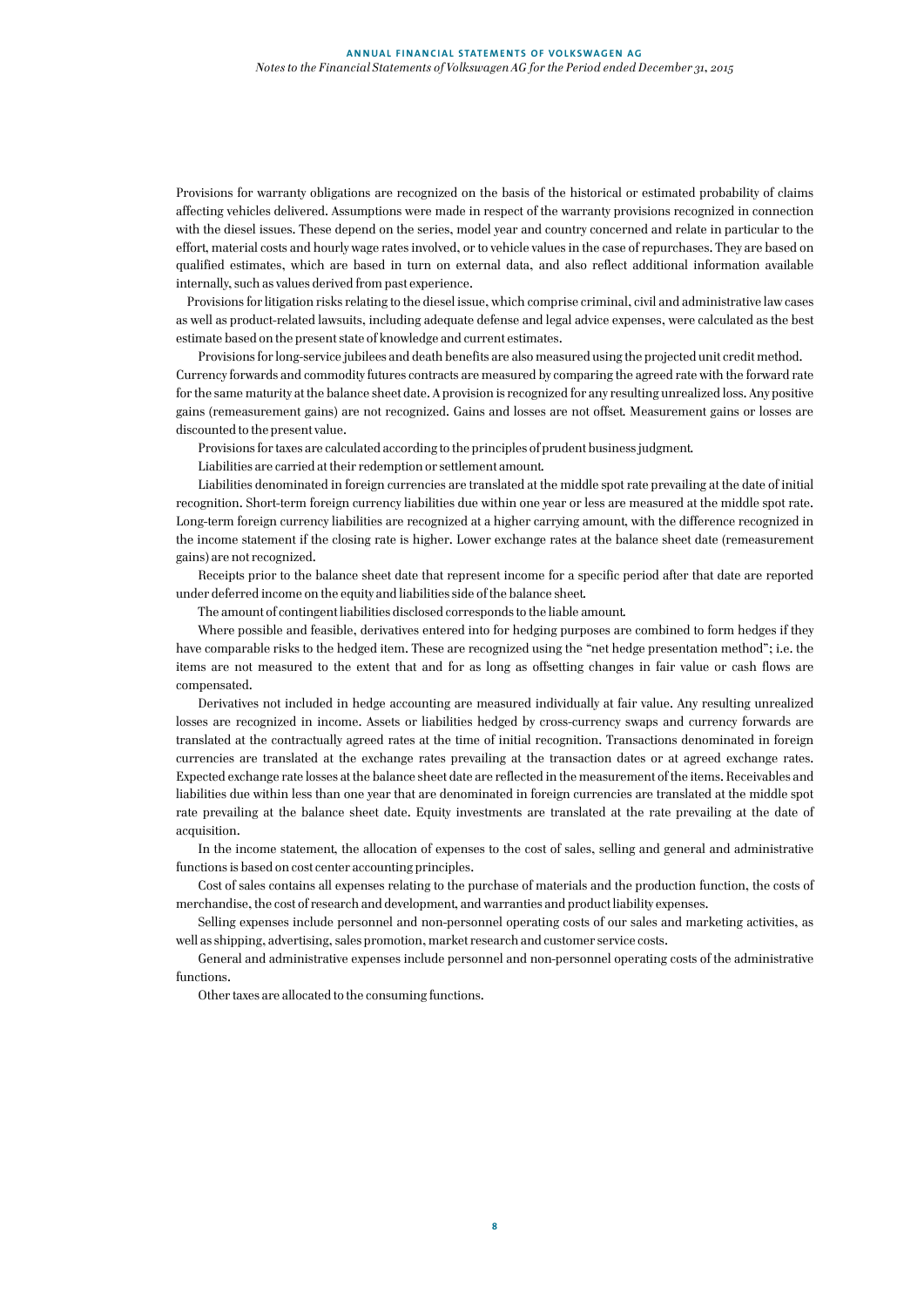# Balance Sheet Disclosures

# **(1) FIXED ASSETS**

The classification of the assets combined in the balance sheet and their changes during the year are presented on pages 10 to 11.

Capital expenditures amounted to:

| $\epsilon$ million         | 2015   | 2014   |
|----------------------------|--------|--------|
| Intangible assets          | 165    | 122    |
| Tangible assets            | 2,547  | 2,682  |
| Long-term financial assets | 9,088  | 18,247 |
|                            | 11,799 | 21,051 |

Significant additions to long-term financial assets are explained under "Significant events in the fiscal year" on page 4. Long-term investments also include securities (Time Assets fund and pension fund).

Depreciation, amortization and write-downs were charged on:

| $\epsilon$ million         | 2015                     | 2014  |
|----------------------------|--------------------------|-------|
| Intangible assets          | 73                       | 57    |
| Tangible assets            | 1.964                    | 1,773 |
| Long-term financial assets | $\overline{\phantom{a}}$ | 114   |
|                            | 2,037                    | 1,944 |

Assets recognized before the introduction of the BilMoG continue to be depreciated using the declining balance method. Depreciation of tangible assets includes declining balance depreciation in the amount of €37 million. Reversals of write-downs (€106 million) related to Volkswagen India Pvt. Ltd., Pune, India.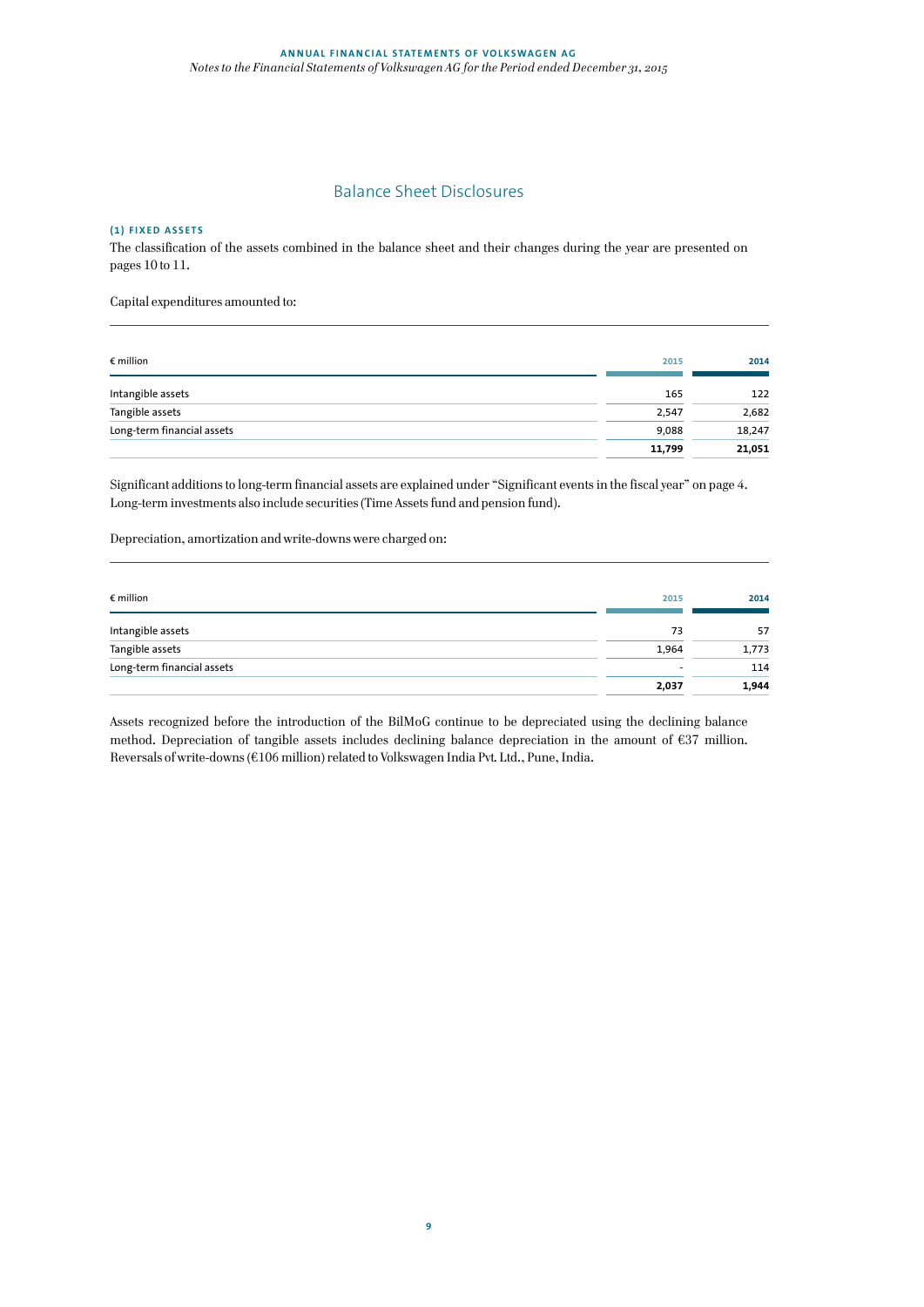#### **DISCLOSURES IN ACCORDANCE WITH SECTION 285 NO. 26 OF THE HGB**

Securities investment funds (values as of December 31, 2015)

| $\epsilon$ million | <b>Carrying amount</b> | <b>Fair value</b> | Fair value -<br>carrying amount | <b>Distribution 2015</b> | Daily redemption<br>possible | <b>Write-downs not</b><br>recognized |
|--------------------|------------------------|-------------------|---------------------------------|--------------------------|------------------------------|--------------------------------------|
| HI-TV Fund         | 7.324                  | 7.245             | $-79$                           | 107                      | yes                          | yes                                  |
| HI-ZW Fund*        | 1.677                  | 1.677             |                                 | $\mathbf 0$              | ves                          | not applicable                       |
| HI-PF Fund*        | 3,152                  | 3,152             |                                 | 0                        | yes                          | not applicable                       |

\* Distributions for fiscal year 2015 will be made in 2016

The funds' investment objectives are a return to match the maturity with appropriate risk diversification using the following asset classes: equities, fixed-income securities, cash investments and other assets. These can be invested in both Germany and internationally. The fund units can be redeemed on a daily basis. Fair values are calculated on the basis of quoted market prices.

The treasury fund (HI-TV) is allocated to fixed assets at Volkswagen AG and measured at cost. The HI-TV Fund was not written down to the lower fair value in 2015 as no permanent impairment was expected. The reason for this was that the difference between the average fair value and the carrying amount was positive.

The Time Assets fund (HI-ZW) and the pension fund (HI-PF) exclusively serve to meet occupational pension obligations and similar long-term obligations and are measured at fair value. Both funds are offset against the related obligations. As a result, the funds are offset against the related obligations in the annual financial statements. Income and expenses from fair value measurement of the funds are recognized immediately in income. This means that there is no requirement to test them for any potential permanent impairment.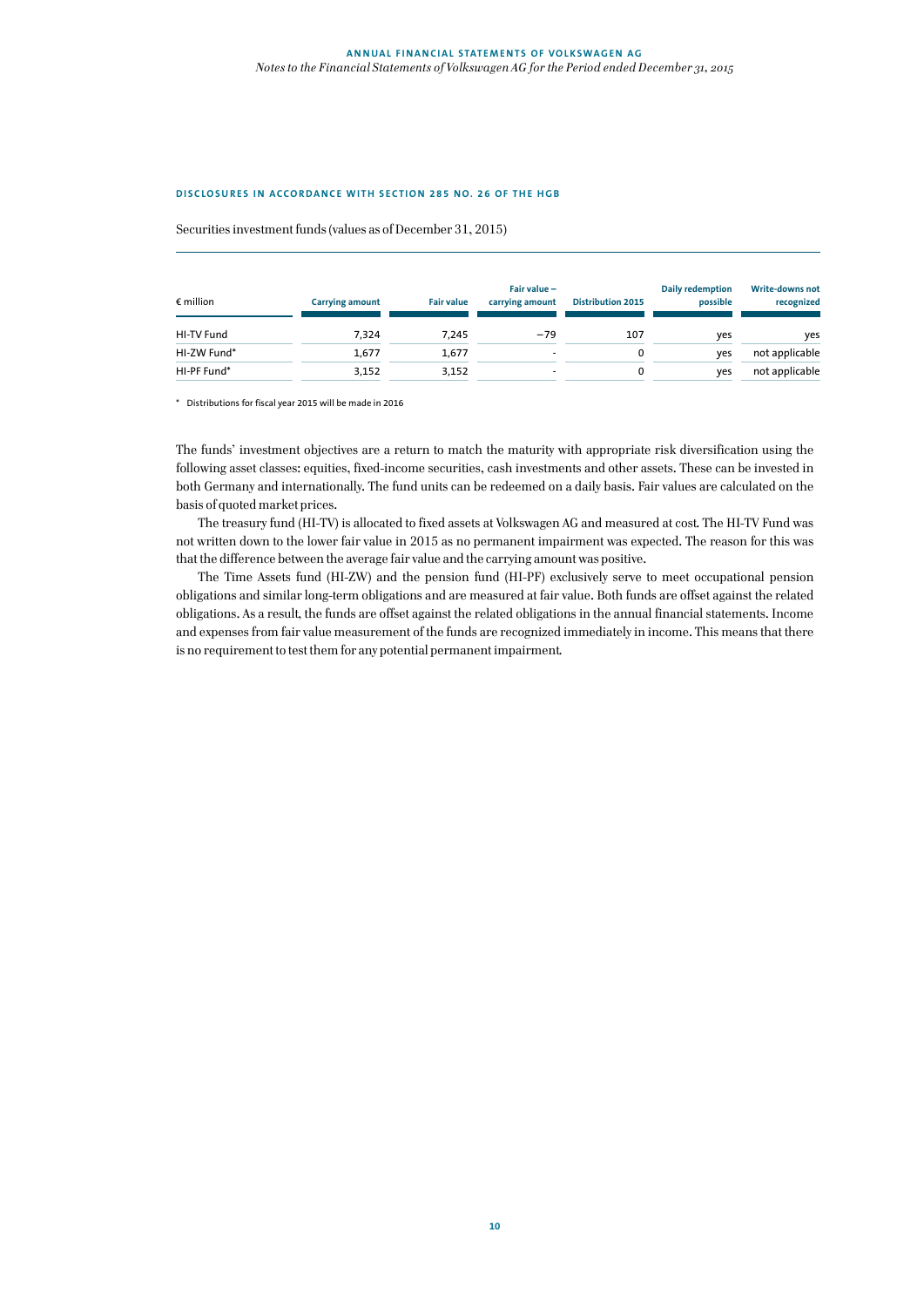# **ANNUAL FINANCIAL STATEMENTS OF VOLKSWAGEN AG** *Notes to the Financial Statements of Volkswagen AG for the Period ended December 31, 2015*

# **STATEMENT OF CHANGES IN FIXED ASSETS**

|                                                                                                          | <b>GROSS CARRYING AMOUNTS</b> |                  |                  |                  |                       |  |
|----------------------------------------------------------------------------------------------------------|-------------------------------|------------------|------------------|------------------|-----------------------|--|
| € million                                                                                                | Cost<br>Jan. 1, 2015          | <b>Additions</b> | <b>Transfers</b> | <b>Disposals</b> | Cost<br>Dec. 31, 2015 |  |
| Intangible assets                                                                                        |                               |                  |                  |                  |                       |  |
| Industrial and similar rights and<br>assets, and licenses in such rights                                 |                               |                  |                  |                  |                       |  |
| and assets                                                                                               | 387                           | 151              | 17               | 60               | 495                   |  |
| Payments on account                                                                                      | 16                            | 13               | $-16$            |                  | 13                    |  |
|                                                                                                          | 403                           | 165              | 0                | 60               | 509                   |  |
| <b>Tangible assets</b><br>Land, land rights and buildings,<br>including buildings on third-party<br>land | 5,306                         | 128              | 69               | 20               | 5,484                 |  |
| Technical equipment and<br>machinery                                                                     | 11,514                        | 531              | 312              | 569              | 11,788                |  |
| Other equipment, operating and<br>office equipment                                                       | 17,655                        | 1,254            | 329              | 305              | 18,933                |  |
| Payments on account and assets<br>under construction                                                     | 972                           | 633              | $-711$           |                  | 894                   |  |
|                                                                                                          | 35,447                        | 2,547            | -0               | 894              | 37,099                |  |
| Long-term financial assets                                                                               |                               |                  |                  |                  |                       |  |
| Shares in affiliated companies                                                                           | 69,689                        | 6,867            |                  |                  | 76,557                |  |
| Loans to affiliated companies                                                                            | 807                           | 632              |                  | 166              | 1,274                 |  |
| Other equity investments                                                                                 | 2,273                         | $\mathbf 1$      |                  | 1,754            | 520                   |  |
| Loans to other investees and<br>investors                                                                |                               |                  |                  |                  |                       |  |
| Long-term investments                                                                                    | 7,205                         | 1,587            |                  | 115              | 8,677                 |  |
| Other loans                                                                                              | 22                            |                  |                  | $\mathbf 1$      | 21                    |  |
|                                                                                                          | 79,996                        | 9,088            |                  | 2,036            | 87,048                |  |
| <b>Total fixed assets</b>                                                                                | 115,847                       | 11,799           |                  | 2,990            | 124,656               |  |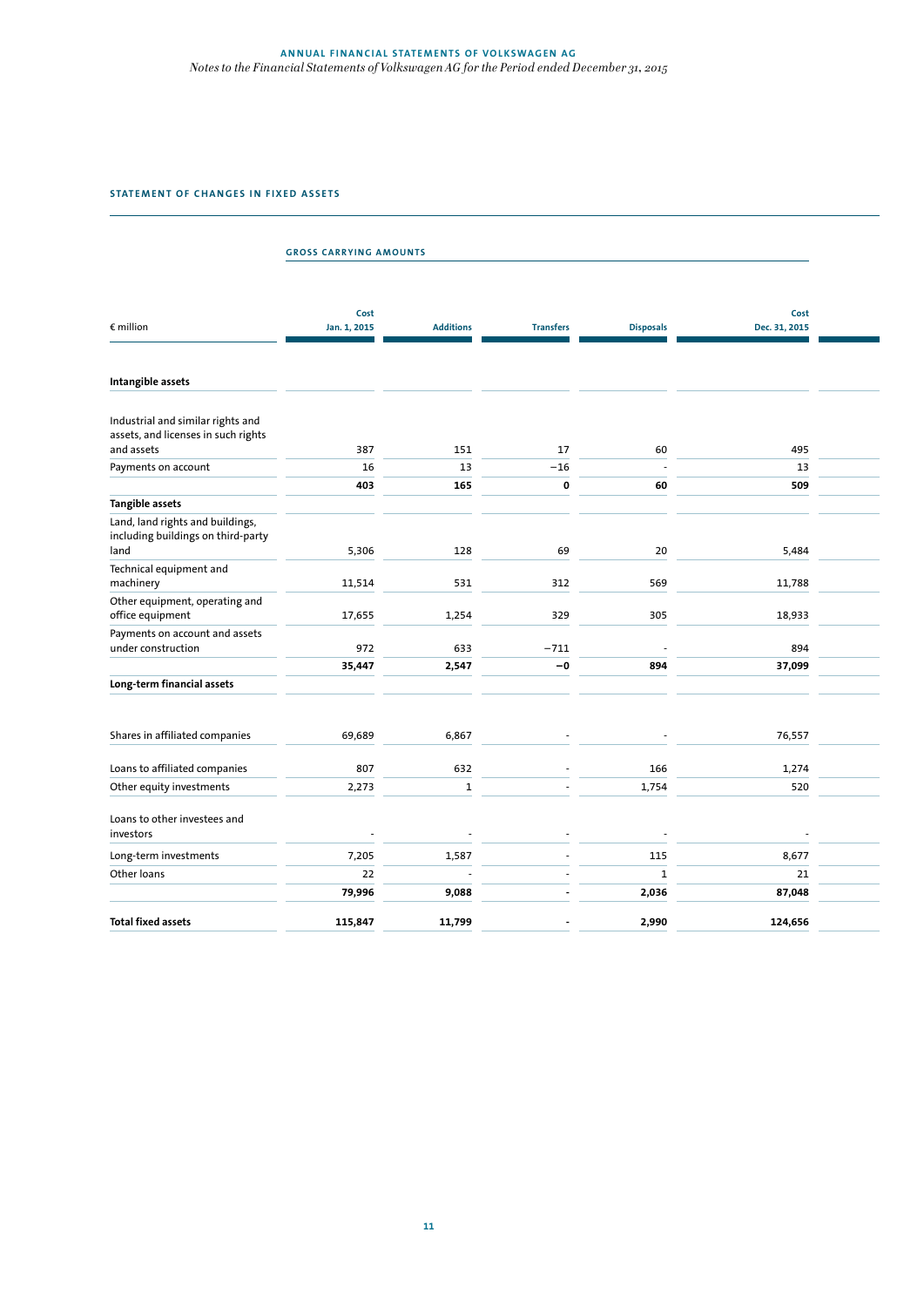| <b>Carrying amounts</b><br>Dec. 31, 2014 | <b>Carrying</b><br>amounts Dec.<br>31, 2015 | <b>Cumulative</b><br>depreciation,<br>amortization and<br>write-downs<br>Dec. 31, 2015 | <b>Reversals of</b><br>write-downs | <b>Transfers</b> | <b>Disposals</b> | Depreciation,<br>amortization and<br>write-downs in<br>current year | <b>Cumulative depreciation,</b><br>amortization and write-downs<br>Jan. 1, 2015 |
|------------------------------------------|---------------------------------------------|----------------------------------------------------------------------------------------|------------------------------------|------------------|------------------|---------------------------------------------------------------------|---------------------------------------------------------------------------------|
|                                          |                                             |                                                                                        |                                    |                  |                  |                                                                     |                                                                                 |
| 173                                      | 268                                         | 227                                                                                    |                                    |                  | 60               | 73                                                                  | 214                                                                             |
| 16                                       | 13                                          |                                                                                        |                                    |                  |                  |                                                                     |                                                                                 |
| 190                                      | 282                                         | 227                                                                                    |                                    |                  | 60               | 73                                                                  | 214                                                                             |
| 1,278                                    | 1,373                                       | 4,111                                                                                  |                                    | 0                | 18               | 101                                                                 | 4,028                                                                           |
| 1,948                                    | 2,059                                       | 9,729                                                                                  |                                    | 0                | 560              | 722                                                                 | 9,566                                                                           |
| 3,131                                    | 3,567                                       | 15,366                                                                                 |                                    | $-0$             | 298              | 1,141                                                               | 14,524                                                                          |
| 972                                      | 894                                         |                                                                                        |                                    |                  |                  |                                                                     |                                                                                 |
| 7,329                                    | 7,894                                       | 29,206                                                                                 |                                    |                  | 876              | 1,964                                                               | 28,118                                                                          |
| 69,489                                   | 76,463                                      | 94                                                                                     | 106                                |                  |                  |                                                                     | 200                                                                             |
|                                          |                                             |                                                                                        |                                    |                  |                  |                                                                     |                                                                                 |
| 807                                      | 1,274                                       | $\pmb{0}$                                                                              | $\pmb{0}$                          |                  | 0                |                                                                     | $\pmb{0}$                                                                       |
| 2,081                                    | 328                                         | 192                                                                                    |                                    |                  |                  |                                                                     | 192                                                                             |
|                                          |                                             |                                                                                        |                                    |                  |                  |                                                                     |                                                                                 |
| 7,184                                    | 8,658                                       | 18                                                                                     | $\mathbf 2$                        |                  |                  |                                                                     | 21                                                                              |
| 22                                       | 21                                          | 0                                                                                      | $\overline{\phantom{a}}$           |                  | $\pmb{0}$        |                                                                     | $\pmb{0}$                                                                       |
| 79,584                                   | 86,744                                      | 304                                                                                    | 108                                |                  | $\mathbf 0$      |                                                                     | 413                                                                             |
| 87,103                                   | 94,919                                      | 29,737                                                                                 | 108                                |                  | 936              | 2,037                                                               | 28,744                                                                          |
|                                          |                                             |                                                                                        |                                    |                  |                  |                                                                     |                                                                                 |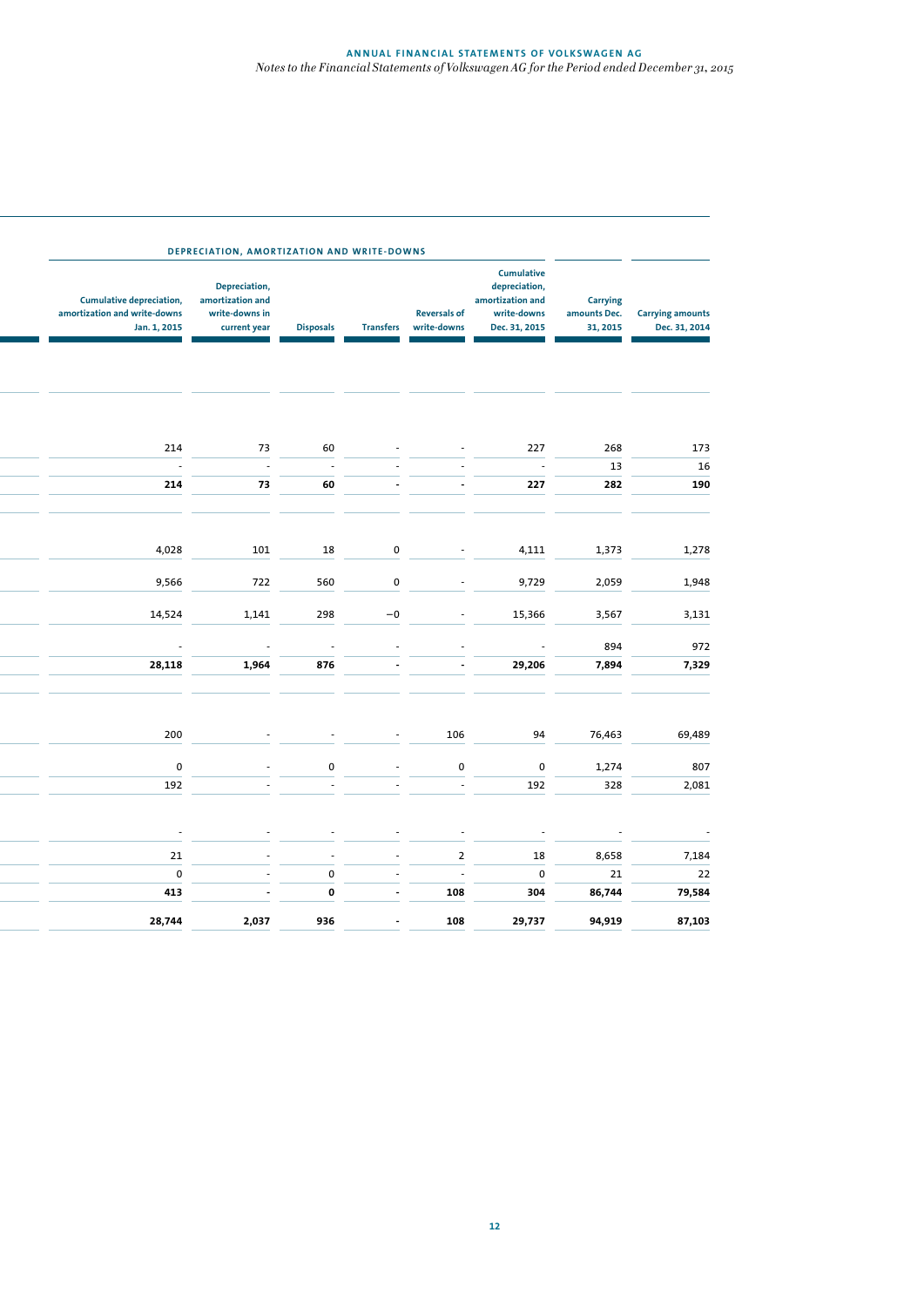#### **ANNUAL FINANCIAL STATEMENTS OF VOLKSWAGEN AG** *Notes to the Financial Statements of Volkswagen AG for the Period ended December 31, 2015*

#### **(2) INVENTORIES**

| $\epsilon$ million                      | Dec. 31, 2015 | Dec. 31, 2014 |
|-----------------------------------------|---------------|---------------|
| Raw materials, consumables and supplies | 977           | 971           |
| Work in progress                        | 1.118         | 990           |
| Finished goods and merchandise          | 1.948         | 1,961         |
| Payments on account                     | 29            | 10            |
|                                         | 4,073         | 3,932         |

#### **(3) RECEIVABLES AND OTHER ASSETS**

| $\epsilon$ million                             | Dec. 31, 2015 | Dec. 31, 2014 |
|------------------------------------------------|---------------|---------------|
| Trade receivables                              | 1,163         | 1,386         |
| due after more than one year                   | (3)           | (0)           |
| Receivables from affiliated companies          | 22,596        | 13,130        |
| of which trade receivables                     | (2, 494)      | (3,063)       |
| due after more than one year                   | (1,615)       | (1,639)       |
| Receivables from other investees and investors | 1,058         | 758           |
| of which trade receivables                     | (1,047)       | (746)         |
| due after more than one year                   |               |               |
| Other assets                                   | 1,548         | 1,304         |
| due after more than one year                   | (284)         | (147)         |
|                                                | 26,365        | 16,578        |

In addition to trade receivables, receivables from affiliated companies are composed primarily of short- and mediumterm loans and receivables relating to profit distributions, including income tax allocations.

Other assets primarily include tax reimbursements that are not yet due (€896 million), receivables from the sale of used cars on behalf of subsidiaries (€164 million), claims for reimbursement of warranty payments (€148 million), option premiums paid ( $\epsilon$ 139 million) and payments on account ( $\epsilon$ 99 million).

#### **OTHER SECURITIES**

Other securities were written down in full in previous years.

#### **(4) CASH-IN-HAND AND BANK BALANCES**

Bank balances (€7.9 billion) include a total of €1.7 billion held at affiliated companies. This figure includes pledged balances of €1.6 billion (previous year: €1.0 billion). €1 million of the bank balances has a term of more than one year (previous year: €1 million).

# **(5) SUBSCRIBED CAPITAL**

The subscribed capital of Volkswagen AG is composed of no-par value bearer shares with a notional value of €2.56. As well as ordinary shares, there are preferred shares that entitle the bearer to a  $\epsilon$ 0.06 higher dividend than ordinary shares, but do not carry voting rights.

Following capital increases by way of voluntary conversion of the mandatory convertible notes as well as mandatory conversion at the time of maturity of the mandatory convertible notes, the subscribed capital is composed of 295,089,818 no-par value ordinary shares and 206,205,445 no-par value preferred shares; it amounts to €1,283 million (previous year:  $\epsilon$ 1,218 million).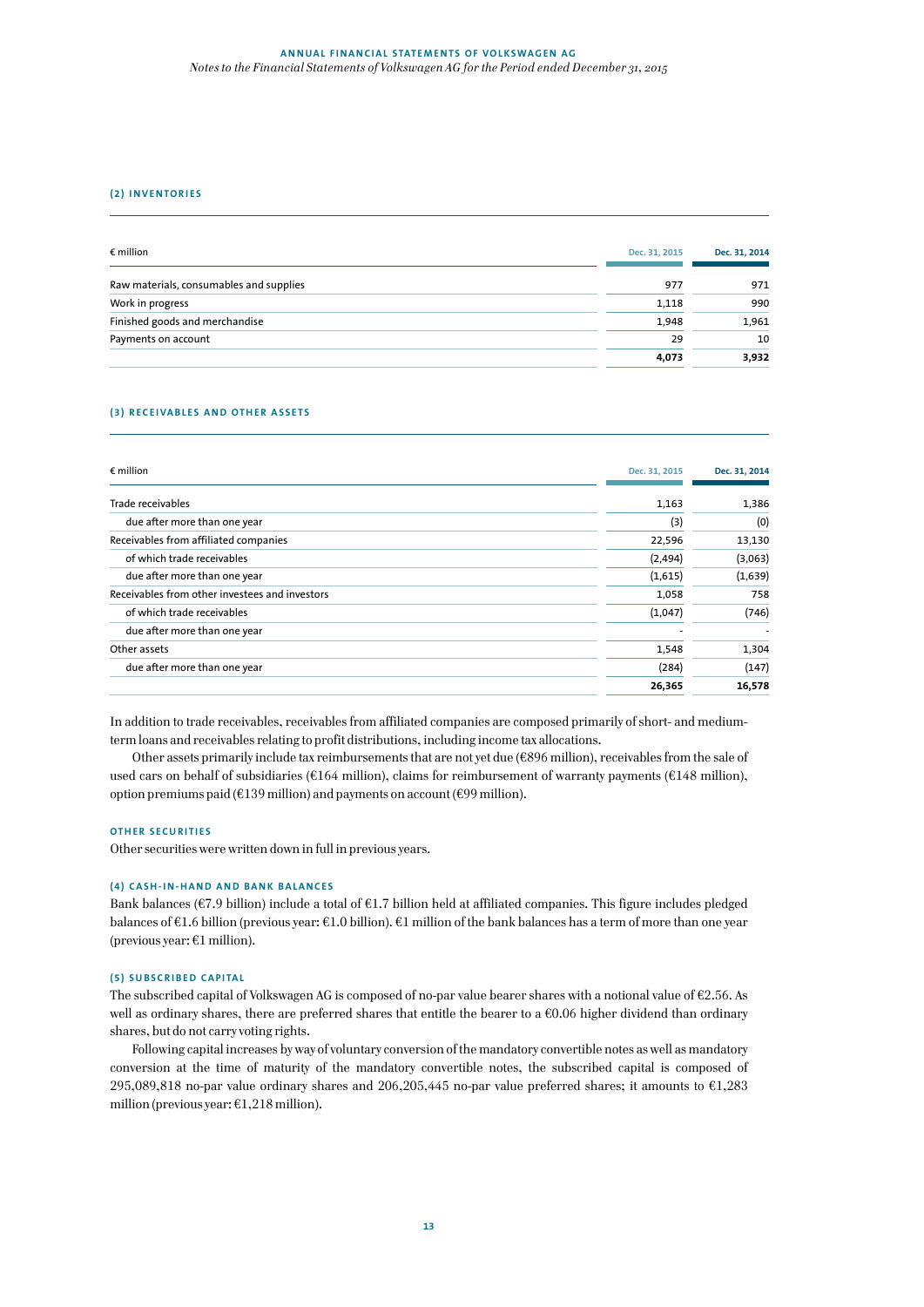Authorized capital of up to €110 million, expiring on April 18, 2017, was approved for the issue of new ordinary bearer shares or preferred shares based on the resolution by the Annual General Meeting on April 19, 2012. In June 2014, Volkswagen AG issued 10,471,204 new preferred shares (notional value: €27 million); the remaining authorized capital amounts to €83 million.

Based on the resolution by the Annual General Meeting on May 5, 2015, authorized capital of up to €179 million, expiring on May 4, 2020, was approved for the issue of new preferred bearer shares.

The Annual General Meeting on April 22, 2010 had resolved to create contingent capital in the amount of €102 million expiring on April 21, 2015 that could be used to issue up to €5 billion in bonds with warrants and/or convertible bonds. Volkswagen AG used this contingent capital as follows:

In November 2012, Volkswagen AG placed a mandatory convertible note in the amount of €2.5 billion that entitled and obliged holders to subscribe for preferred shares via a subsidiary, Volkswagen International Finance N.V. Amsterdam/the Netherlands (VIF; issuer). The preemptive rights of existing shareholders were disapplied. The mandatory convertible note bore interest of 5.50% and expired on November 9, 2015. The issuer had granted a loan to Volkswagen AG in the amount of the issue proceeds; this was recognized under liabilities to affiliated companies.

This mandatory convertible note was supplemented by the issue of another mandatory convertible note in the amount of €1.2 billion in June 2013. The features of the new mandatory convertible note corresponded to those of the mandatory convertible note issued in November 2012. It was issued at a price of 105.64% of the principal amount. Additionally, accrued interest (€1 million) was received and deferred. The new mandatory convertible note also matured on November 9, 2015. The issuer had granted a loan to Volkswagen AG in the amount of the issue proceeds; this and the tranche from November 2012 were recognized under liabilities to affiliated companies until maturity on November 9, 2015.

In 2015, the final minimum conversion price was  $\epsilon$ 144.50, and the final maximum conversion price was  $\epsilon$ 173.40. The conversion price was to be adjusted if certain events occurred. The issuer was entitled to convert the mandatory convertible notes at any time at the minimum conversion price. The note terms and conditions also provided for early conversion options. This voluntary conversion right was exercised in the reporting period, with a total of  $\epsilon$ 4.7 million of the notes being converted into 27,091 new preferred shares at the effective maximum conversion price at the conversion date. The mandatory convertible notes remaining after voluntary conversion were settled on November 9, 2015 by issuing 25,536,876 new preferred shares. As a result, the subscribed capital increased by €65 million and the capital reserves increased by  $63,629$  million. Liabilities to affiliated companies declined by  $63.7$  billion.

#### **(6) CAPITAL RESERVES**

| $\epsilon$ million | Dec. 31, 2015 | Dec. 31, 2014 |
|--------------------|---------------|---------------|
|                    | 15,021        | 11,391        |

The capital reserves comprise the share premium totaling  $\epsilon$ 14,695 million from capital increases, the share premium of €219 million from the issue of bonds with warrants and an amount of €107 million appropriated on the basis of the capital reduction implemented in 2006. The capital reserves rose by €3,629 million in the fiscal year as a result of a capital increase and by €5 million due to the exercise of conversion rights attached to the mandatory convertible note (see section (5) Subscribed capital). No amounts were withdrawn from the capital reserves.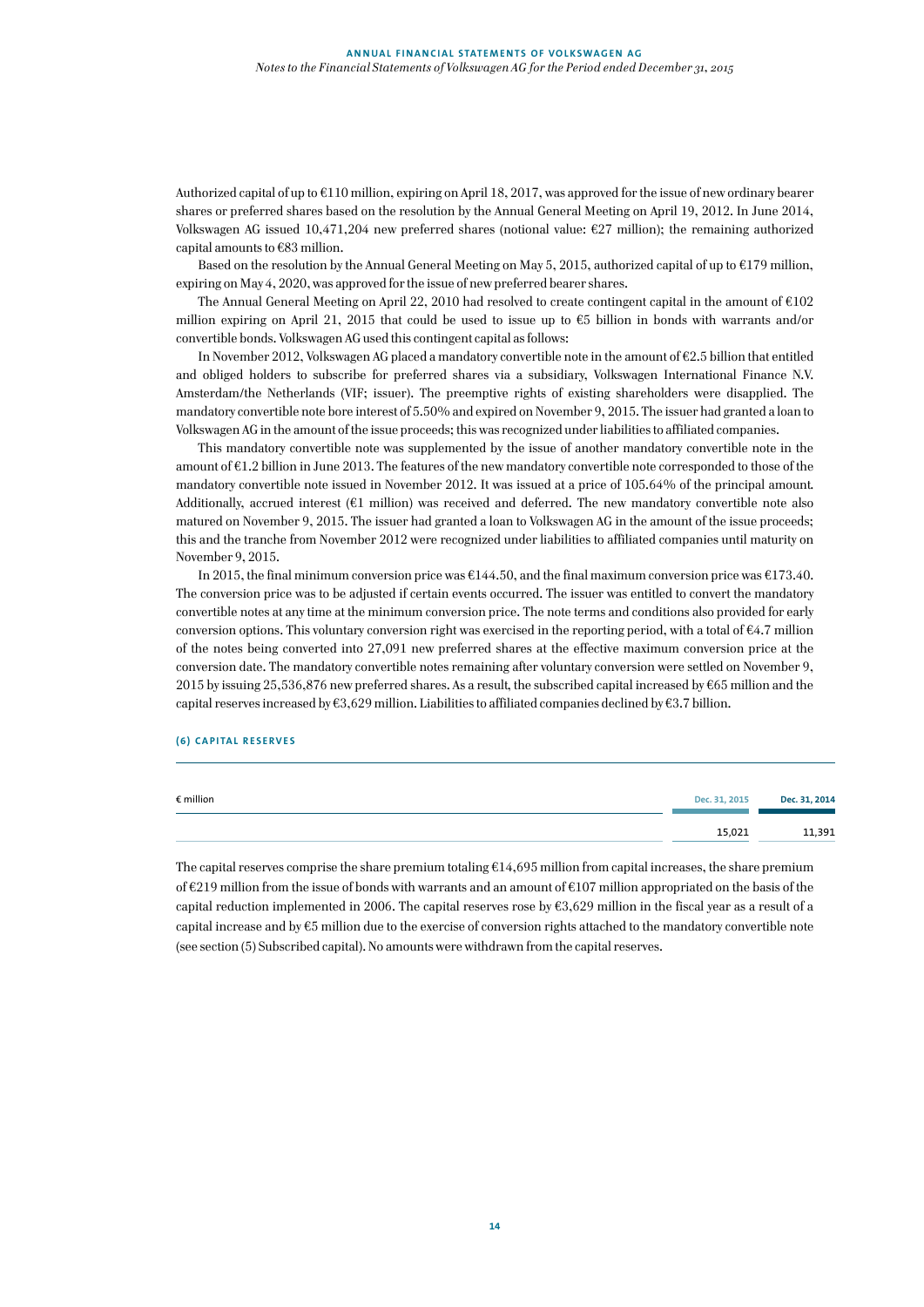## **ANNUAL FINANCIAL STATEMENTS OF VOLKSWAGEN AG** *Notes to the Financial Statements of Volkswagen AG for the Period ended December 31, 2015*

### **(7) REVENUE RESERVES**

| $\epsilon$ million     | Dec. 31, 2015 | Dec. 31, 2014 |
|------------------------|---------------|---------------|
| Legal reserve          | 31            | 31            |
| Other revenue reserves | 7.964         | 13.544        |
|                        | 7.995         | 13,575        |

€5.6 billion was withdrawn from the other revenue reserves in the past fiscal year in order to offset the net loss for the year.

#### **(8) SPECIAL TAX-ALLOWABLE RESERVES**

| $\epsilon$ million           | Dec. 31, 2015 | Dec. 31, 2014 |
|------------------------------|---------------|---------------|
| Accelerated tax depreciation | 26            | 33            |
|                              | 26            | 33            |

# **(9) PROVISIONS**

| $\epsilon$ million                              | Dec. 31, 2015 | Dec. 31, 2014 |
|-------------------------------------------------|---------------|---------------|
| Provisions for pensions and similar obligations | 14,302        | 13,087        |
| Provisions for taxes                            |               |               |
|                                                 | 4,612         | 5,318         |
| Other provisions                                | 28,644        | 12,717        |
|                                                 | 47,558        | 31,122        |
| short-term (up to 1 year)                       | 15,515        | 10,080        |
| medium-term                                     | 16,684        | 7,758         |
| long-term (over 5 years)                        | 15,359        | 13,284        |
|                                                 | 47,558        | 31,122        |

#### Provisions for pensions and similar obligations

Provisions for pensions are recognized for commitments in the form of retirement, invalidity and dependents' benefits payable under pension plans. The benefits usually depend on the employees' length of service and remuneration. At Volkswagen AG, pension plans are based on defined benefit plans, whereby a distinction is made between provisionfunded and externally funded pension plans.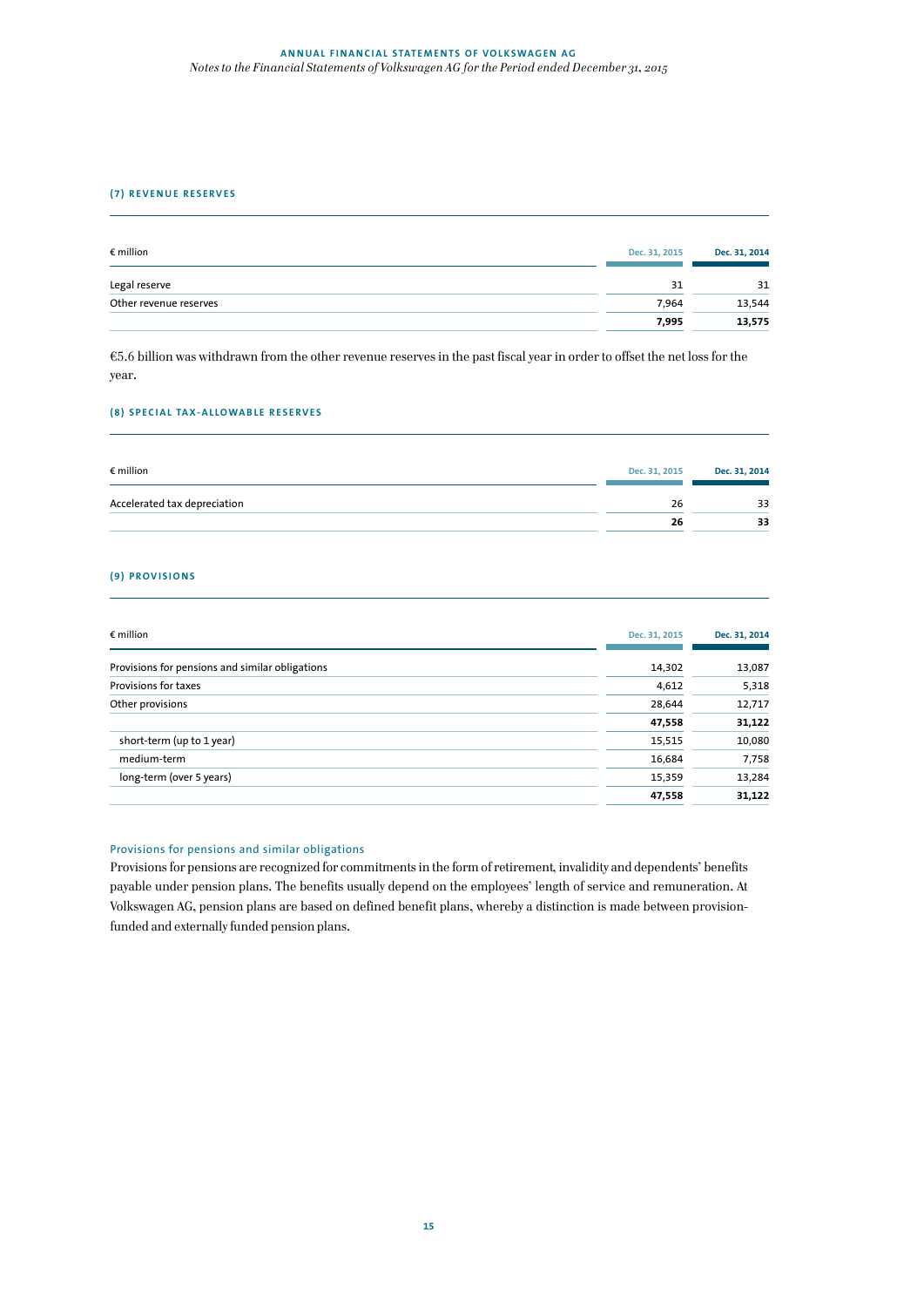# Pension provisions are measured on the basis of the following assumptions:

| $\epsilon$ million          | Dec. 31, 2015                                                                                                                                                                             | Dec. 31, 2014                                                                                                                                                                          |
|-----------------------------|-------------------------------------------------------------------------------------------------------------------------------------------------------------------------------------------|----------------------------------------------------------------------------------------------------------------------------------------------------------------------------------------|
| Discount rate               | 3.89%                                                                                                                                                                                     | 4.54%                                                                                                                                                                                  |
| Salary trend                | 3.40%                                                                                                                                                                                     | 3.30%                                                                                                                                                                                  |
| Wage/pension trend          | 1.70%                                                                                                                                                                                     | 1.80%                                                                                                                                                                                  |
| Fluctuation                 | 0.75%                                                                                                                                                                                     | 0.75%                                                                                                                                                                                  |
| <b>Basis of calculation</b> | 2005 G mortality tables                                                                                                                                                                   | 2005 G mortality tables                                                                                                                                                                |
|                             | RV-Altersgrenzen-<br>anpassungsgesetz (German<br>Act to Adapt the Standard<br>Retirement Age to Reflect<br>Demographic Trends and to<br>Strengthen the Funding<br>Basis for the Statutory | RV-Altersgrenzen-<br>anpassungsgesetz<br>(German Act to Adapt the<br><b>Standard Retirement Age</b><br>to Reflect Demographic<br>Trends and to Strengthen<br>the Funding Basis for the |
| Age limits                  | Pension Insurance System)<br>2007                                                                                                                                                         | <b>Statutory Pension</b><br>Insurance System) 2007                                                                                                                                     |

The percentage figure used for the salary trend takes into account increases attributable to career development, in addition to regular salary increases.

The breakdown of pension obligations into unfunded and externally funded obligations, as well as the offsetting of the externally funded component is presented in the balance sheet as follows:

| $\epsilon$ million<br>Dec. 31, 2015                                                                   | Dec. 31, 2014 |
|-------------------------------------------------------------------------------------------------------|---------------|
| Externally funded pension obligation                                                                  |               |
| Cost of the pension fund<br>3,027                                                                     | 2,749         |
| Fair value of the pension fund<br>3,152                                                               | 2,853         |
| Settlement amount of the obligations in the pension fund model (fair value)<br>3,152                  | 2,853         |
| Offset against the fair value of the pension fund (in accordance with section 246(2) of the HGB)<br>0 | $\mathbf{0}$  |
| Provision-funded pension obligation                                                                   |               |
| Settlement amount of the obligations outside the pension fund model<br>14,302                         | 13,087        |
| Pension provisions reported in the balance sheet<br>14,302                                            | 13,087        |

In its 2015 annual financial statements, Volkswagen AG has decided not to exercise the option available under the revised section 253 of the HGB, which reflects the requirements of the legislation transposing the Mortgage Credit Directive, to discount post-employment benefit obligations using an average discount rate for the past ten years.

#### Externally funded pension benefits

The fund assets of externally funded pension obligations are measured at fair value. The fair value of the pension fund exceeds the minimum benefits awarded in connection with the corresponding post-employment obligation, meaning that these are also offset in the amount of the pension fund's fair value. Since 1996, the occupational pension arrangements of Volkswagen AG have been based on a specially developed expense-related pension model. With effect from January 1, 2001, this model was developed into a pension fund, with the annual remuneration-linked contributions being invested in funds by Volkswagen Pension Trust e.V., Wolfsburg, as the trustee. By investing in funds, this model offers an opportunity for increasing benefit entitlements, while at the same time fully safeguarding them.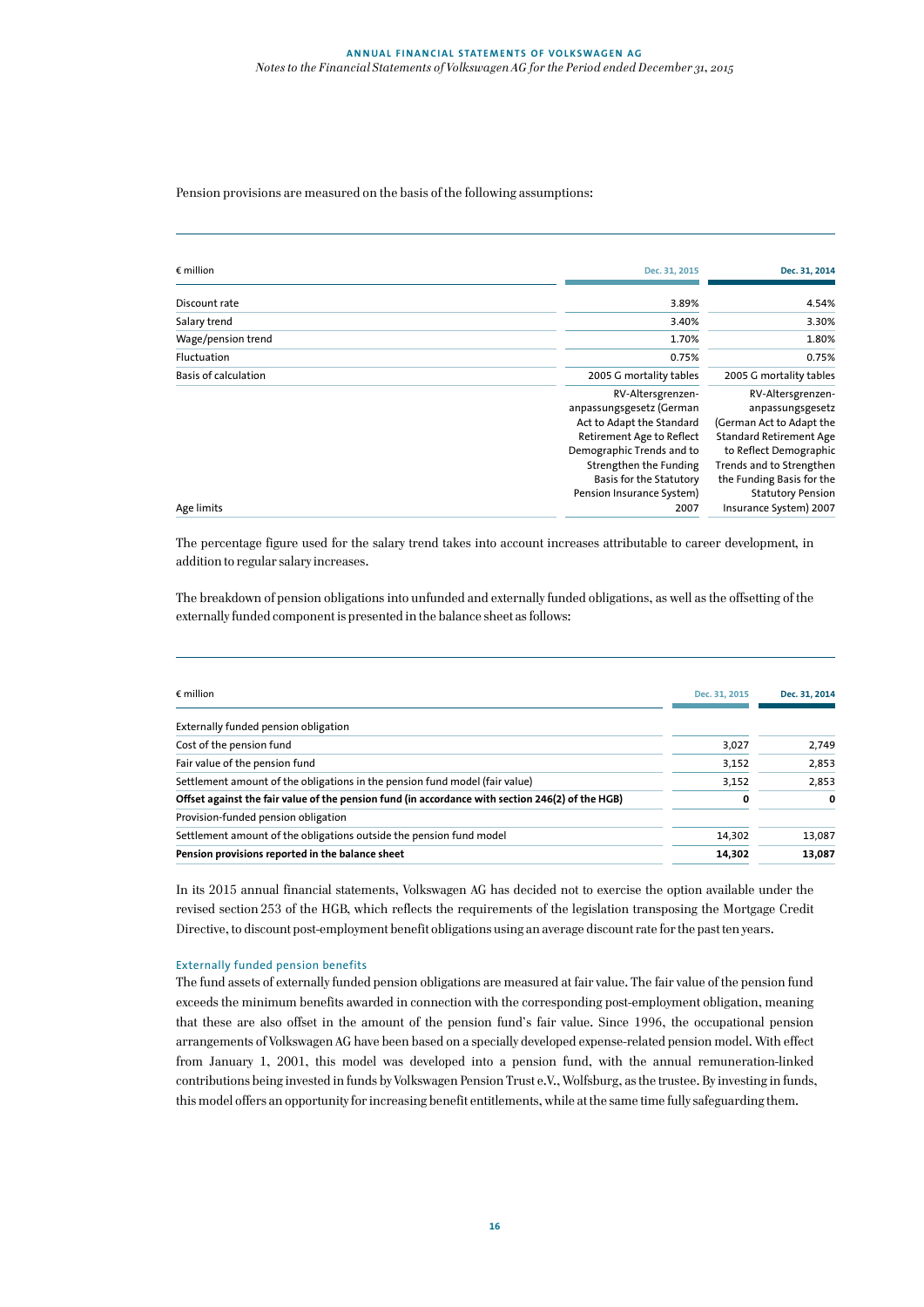# The following amounts were offset in the income statement:

| $\epsilon$ million                                                    | 2015  | 2014   |
|-----------------------------------------------------------------------|-------|--------|
| Reinvested distributions from the pension fund                        |       | 159    |
| Measurement of the pension fund                                       | 21    | 28     |
| Change in value                                                       | 21    | 187    |
| Adjustment of externally funded pension obligations in profit or loss | $-21$ | $-187$ |
| <b>Balance of income and expenses</b>                                 |       | 0      |

The pension fund will only make a distribution for 2015 in 2016, so no distributions were invested in the reporting period.

## Other provisions

Significant provisions were recognized for warranties (€11.6 billion), legal and litigation risks (€6.7 billion), selling expenses (€3.4 billion) and personnel expenses (€2.3 billion, mainly for long-service jubilees, special benefits, partial retirement and other workforce costs). Provisions for the obligation to return emission certificates amount to €8 million.

Provisions for personnel expenses include liabilities relating to employee Time Assets. Volkswagen AG has been issuing Time Assets as a retirement benefit concept for working life planning since January 1, 1998. This allows employees to acquire "Time Assets", which represent liabilities for Volkswagen AG. An approved fund (Time Assets fund) was launched to safeguard employees' claims. Investments are also made in a money market fund. By investing in funds, the model offers an opportunity for increasing the value of Time Assets, while at the same time fully safeguarding them.

The plan assets from both funds are measured at fair value in accordance with section 253(1) of the HGB. The fair value of offset assets in the Time Assets fund was determined by reference to market prices (stock market prices) in an active market. Fund assets and liabilities relating to Time Assets are offset:

| $\epsilon$ million                                                                    | Dec. 31, 2015 | Dec. 31, 2014 |
|---------------------------------------------------------------------------------------|---------------|---------------|
| Cost of the Time Asset fund                                                           | 1.918         | 1.739         |
| Fair value of the Time Asset fund                                                     | 1.839         | 1.662         |
| Settlement amount of the Time Asset obligation                                        | 1.839         | 1.662         |
| Balance of the Time Asset fund and the settlement amount of the Time Asset obligation | 0             | $\Omega$      |

## The following amounts were offset:

| $\epsilon$ million                                                             | 2015 | 2014  |
|--------------------------------------------------------------------------------|------|-------|
| Reinvested distributions from the Time Asset fund                              | 0    | 94    |
| Measurement of the Time Asset fund                                             | $-3$ |       |
| Change in value                                                                | -3   | 95    |
| Settlement amount of the Time Asset obligation                                 |      | $-95$ |
| Balance of the Time Asset fund and the settlement of the Time Asset obligation |      | O     |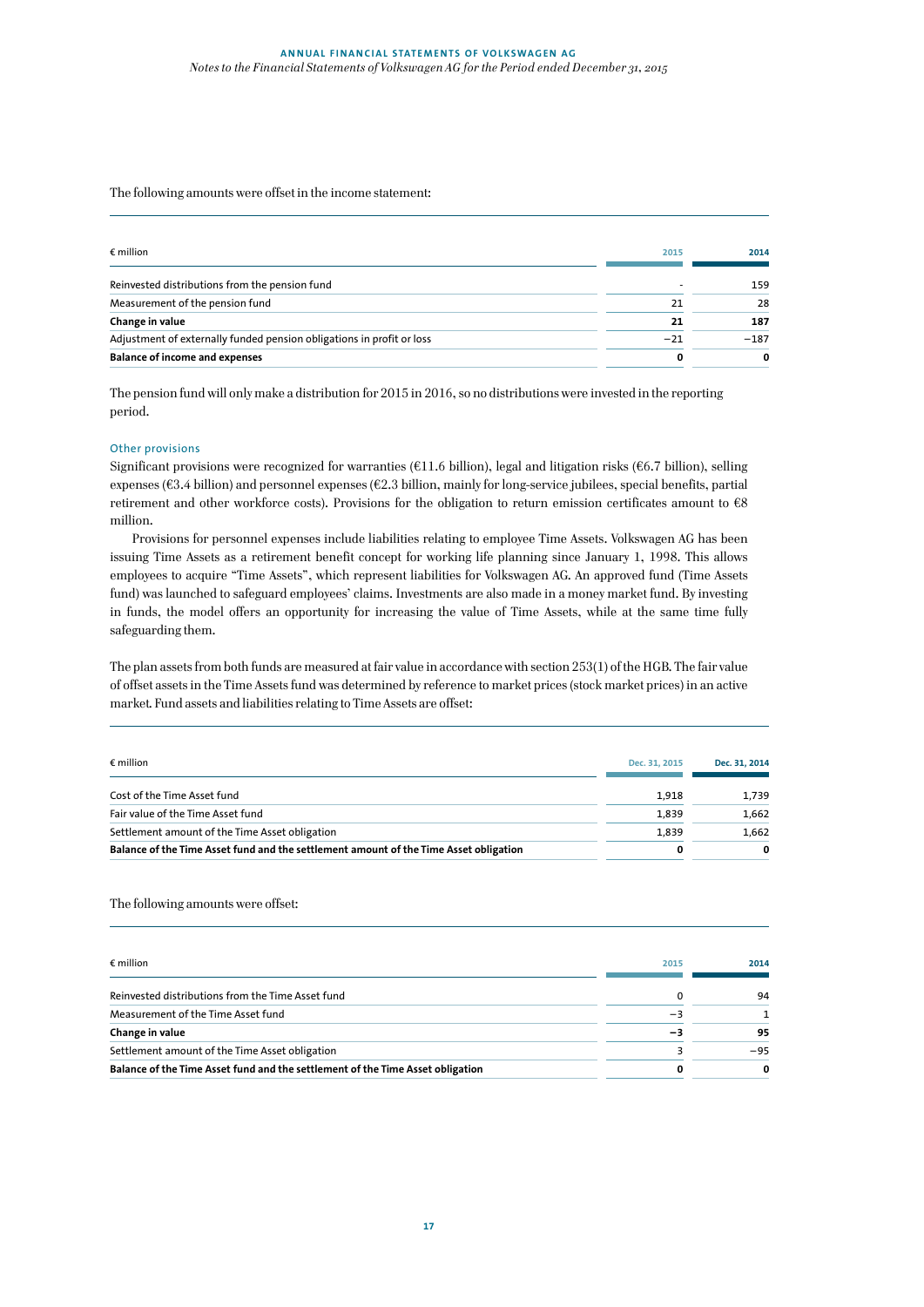# Unwinding of the discount/discounting

An additional discount of €211 million should have been recognized on the provisions as of December 31, 2009 in the course of the transition to the new HGB. Volkswagen AG exercised the option to continue to recognize the higher level of provisions. As of December 31, 2015, the unrecognized discount on this legacy balance amounted to under  $\epsilon$ 1 million.

#### **(10) LIABILITIES**

|                                                 |                        | <b>TERM TO MATURITY</b> |                            |                      |                        | <b>TERM TO MATURITY</b> |                            |                      |
|-------------------------------------------------|------------------------|-------------------------|----------------------------|----------------------|------------------------|-------------------------|----------------------------|----------------------|
| $\epsilon$ million                              | Total Dec. 31,<br>2015 | due within<br>1 year    | due within 1<br>to 5 years | due above 5<br>years | Total Dec. 31,<br>2014 | due within<br>1 year    | due within 1<br>to 5 years | due above 5<br>years |
| <b>Type of liability</b>                        |                        |                         |                            |                      |                        |                         |                            |                      |
| Liabilities to banks                            | 5,788                  | 4,490                   | 986                        | 312                  | 1,003                  | 4                       | 10                         | 989                  |
| Payments received on account<br>of orders       | 63                     | 63                      |                            |                      | 48                     | 48                      |                            |                      |
| Trade payables                                  | 2,502                  | 2,502                   |                            | ۰                    | 2,641                  | 2,641                   |                            |                      |
| Liabilities to affiliated<br>companies          | 50,666                 | 25,857                  | 13,988                     | 10,822               | 51,315                 | 24,148                  | 20,638                     | 6,529                |
| Liabilities to other investees<br>and investors | 643                    | 643                     |                            |                      | 382                    | 382                     |                            |                      |
| <b>Other liabilities</b>                        | 1,477                  | 651                     | 345                        | 480                  | 973                    | 657                     | 237                        | 80                   |
| of which taxes                                  | (156)                  | (156)                   |                            |                      | (146)                  | (146)                   |                            |                      |
| of which social security                        | (25)                   | (25)                    |                            |                      | (16)                   | (16)                    |                            |                      |
|                                                 | 61,139                 | 34,205                  | 15,319                     | 11,614               | 56,362                 | 27,879                  | 20,885                     | 7,598                |

The volume of confirmed credit lines was increased significantly by a syndicated credit line entered into in the amount of €20 billion. Volkswagen AG has drawn down €4 billion of this amount.

Until November 2015, liabilities to affiliated companies included liabilities to VIF attributable to mandatory convertible notes. Further information on the mandatory convertible notes can be found in note (5) Subscribed capital.

In March 2015, Volkswagen AG placed unsecured subordinated hybrid notes with an aggregate principal amount of €2.5 billion via VIF (issuer). The perpetual hybrid notes were issued in two tranches and can be called by the issuer. The first call date for the first tranche  $(61.1$  billion and a coupon of 2.5%) is after seven years, and the first call date for the second tranche ( $E1.4$  billion and a coupon of 3.5%) is after 15 years.

In March 2014, Volkswagen AG placed unsecured subordinated hybrid notes with an aggregate principal amount of €3 billion via a subsidiary (VIF, issuer). The perpetual hybrid notes were issued in two tranches and can be called by the issuer. The first call date for the first tranche ( $E1.25$  billion and a coupon of 3.75%) is after seven years, and the first call date for the second tranche ( $\epsilon$ 1.75 billion and a coupon of 4.625%) is after twelve years.

€1,154 million (previous year: €1,300 million) of the liabilities to affiliated companies relates to trade payables. The liabilities to other investees and investors contain trade payables of €46 million (previous year: €12 million). €51,393 million (previous year: €48,189 million) of the liabilities is interest-bearing.

Standard retention of title applies to the liabilities from deliveries of goods contained in the amounts shown above. Real estate liens in the amount of €800 million are used to secure liabilities to employees (€373 million). These are reported under other liabilities.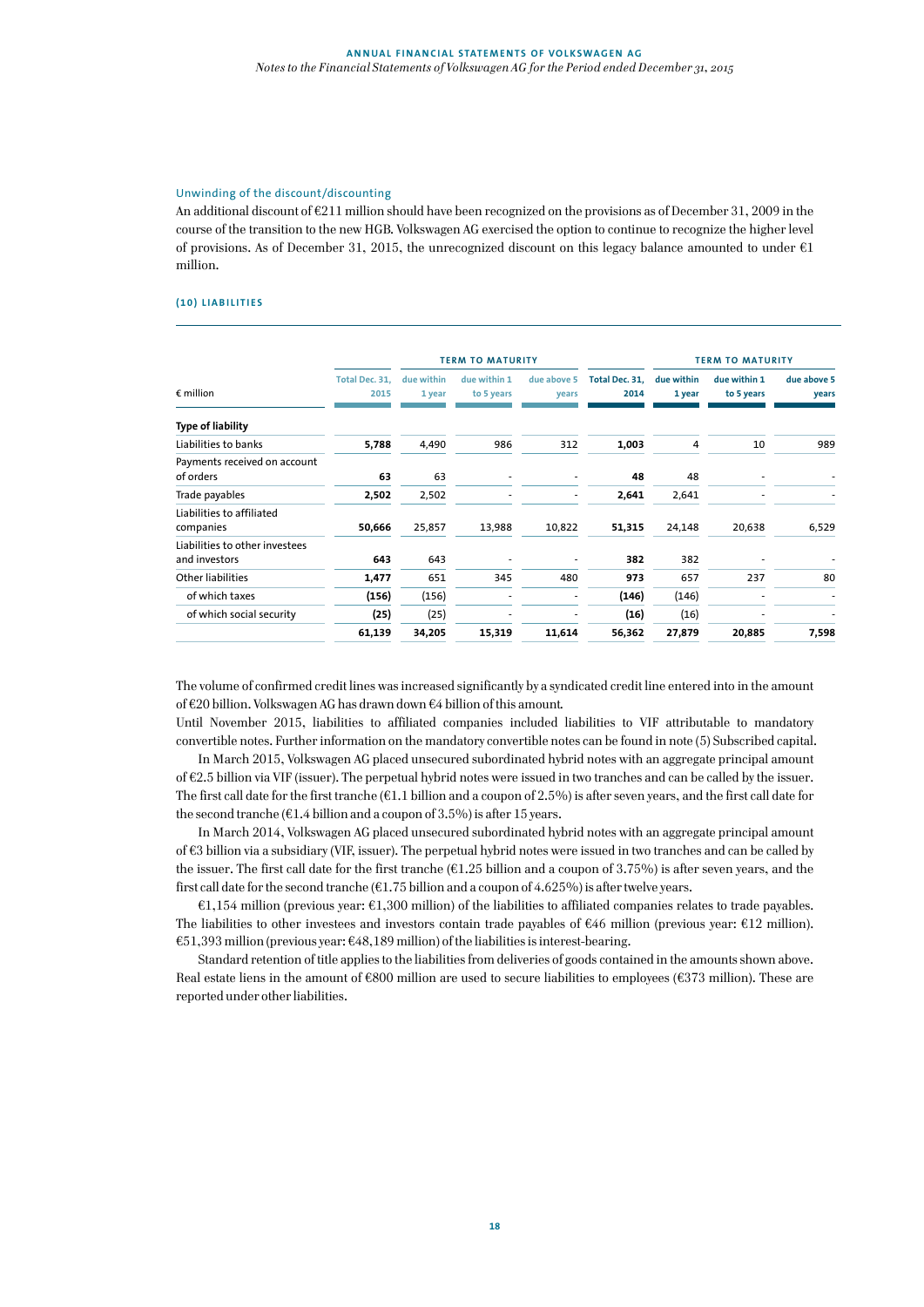### Contingencies and commitments

| $\epsilon$ million                                                             | Dec. 31, 2015 | Dec. 31, 2014 |
|--------------------------------------------------------------------------------|---------------|---------------|
| Contingent liabilities from guarantees                                         | 97            | 97            |
| Contingent liabilities from warranties                                         | 36.654        | 35,540        |
| of which relating to affiliated companies                                      | (1,931)       | (3,067)       |
| Granting of security for third-party liabilities, other contingent liabilities | 2.811         | 1,908         |
|                                                                                | 39.562        | 37.545        |

Contingent liabilities from warranties relate primarily to guarantees given to creditors of subsidiaries and for bonds issued by these subsidiaries. Volkswagen AG has guaranteed to MAN SE, Munich, that Truck & Bus will be managed and provided with the necessary financial resources to ensure that Volkswagen Truck & Bus GmbH, Braunschweig, is able to discharge its obligations under section 5 of the control and profit and loss transfer agreement with MAN SE.

# Risk assessment of the settlement of contingent liabilities

Volkswagen AG provides guarantees for the capital market issues of the finance companies, for development loans from supranational financial institutions and, in specific cases, for loans to newly formed subsidiaries. Volkswagen AG manages its subsidiaries in such a way that they can discharge their financial obligations at any time. In addition to the preparation of a monthly liquidity report for Volkswagen AG, regular financial reviews are held during which the variances between the actual and projected liquidity are analyzed and the necessary corrective measures are implemented. Based on this information, the Company sees no risk of a claim being brought under the guarantees provided.

#### Transactions not included in the balance sheet (section 285 no. 3 of the HGB)

Volkswagen AG finances the majority of its trade receivables from foreign affiliated companies and certain selected non-Group importers on the basis of nonrecourse factoring via its subsidiary Volkswagen Group Services S. A., Brussels, Belgium, or Volkswagen Finance Belgium S. A., Brussels, Belgium.

Selected receivables from partners of the domestic sales organization are financed on the basis of nonrecourse factoring via Volkswagen Bank GmbH, Braunschweig. The amount concerned was €40.9 billion in the fiscal year. The Company received liquid funds in this amount. These transactions do not lead to any specific new risks.

Volkswagen AG sells a small number of vehicles, mainly to car rental companies, subject to the obligation to repurchase them for a predefined price after a fixed period of time. This was the case for 9,791 vehicles worth approximately €0.2 billion in total as of December 31, 2015. Provisions are recognized for the risk arising from potential differences between the agreed prices and the market prices when such vehicles are marketed in the future.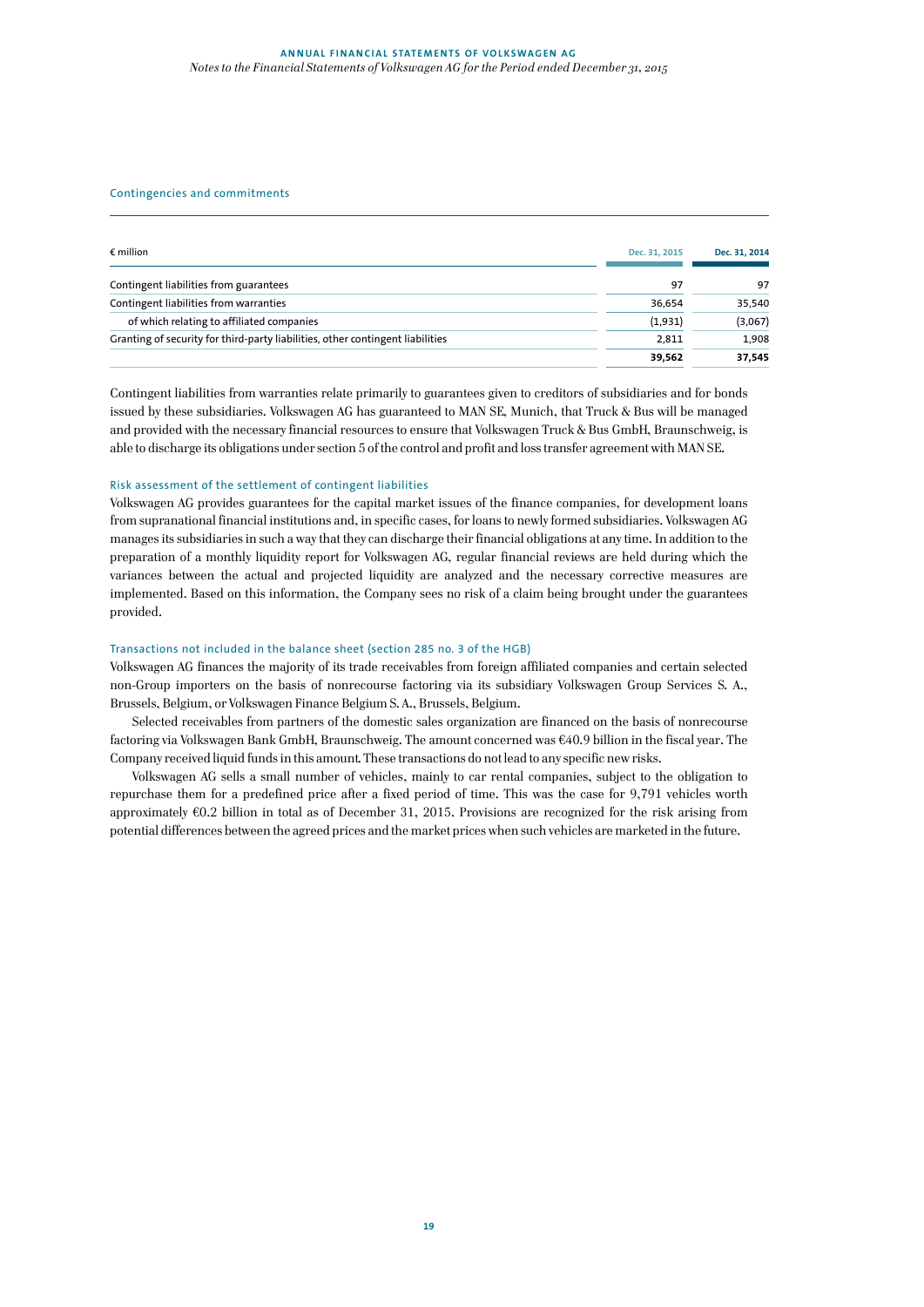#### Other financial commitments

| $\epsilon$ million            | Dec. 31, 2015 | <b>Due 2016</b> | Due 2017 - 2020          | Due after 2020 |  |
|-------------------------------|---------------|-----------------|--------------------------|----------------|--|
| Loan commitments              | 14.921        | 14.921          | $\overline{\phantom{a}}$ |                |  |
| Rental and leasing agreements | 794           | 256             | 325                      | 213            |  |
| Management agreements         | 57            | 47              | 10                       |                |  |
|                               | 15,772        | 15,224          | 335                      | 213            |  |

Affiliated companies account for €14,921 million of loan commitments, €211 million of rental and leasing agreements and €20 million of management agreements.

| Dec. 31, 2014 | <b>Due 2015</b> | Due 2016 - 2019 | Due after 2019 |
|---------------|-----------------|-----------------|----------------|
| 15,889        | 15,889          | -               |                |
| 938           | 249             | 385             | 304            |
| 62            | 47              | 15              | ۰              |
| 16,889        | 16,185          | 400             | 304            |
|               |                 |                 |                |

Affiliated companies account for €15,882 million of loan commitments, €181 million of rental and leasing agreements and €20 million of management agreements.

Furthermore, negotiations are currently being conducted with the authorities in the USA concerning possible investments in environmental projects and e-mobility. The investments are expected to amount to approximately  $61.8$ billion. Their content and timing have yet to be defined.

The other financial obligations item contains long-term rental and leasing agreements for storage, logistics and office space, test tracks, as well as sponsorship and advertising agreements, which are common for the industry. These transactions do not lead to any specific new risks. Other financial obligations to Porsche Automobil Holding SE, Stuttgart (Porsche SE) from guarantee fees in the amount of €1.4 million exist until 2019. Around 52 hectares of land (carrying amount €7 million) are encumbered by heritable building rights. In accordance with Art. 5(10) of the statutes of the Einlagensicherungsfonds (Deposit Protection Fund), Volkswagen AG has given an undertaking to indemnify Bundesverband deutscher Banken e.V., Cologne, against any losses incurred that are attributable to measures taken by it in favor of a majority-owned bank.

Volkswagen AG has liabilities from its investments in commercial partnerships.

The purchase commitment for capital expenditure projects is within the normal levels.

#### Contingent liabilities

The contingent liabilities at €1 billion contain potential settlements under product-related claims, investor lawsuits, and possible fines or other monetary sanctions resulting from administrative proceedings and proceedings involving other administrative-type authorities in connection with the diesel issue, provided that the criteria for disclosing a contingent liability have been met. As a general principle, they do not include any class action lawsuits and criminal investigations/misdemeanour proceedings related to the diesel issue filed outside of the USA and Canada, as well as specific portions of investor lawsuits which meet the definition of a contingent liability but could not, as a rule, be disclosed because it is impossible to measure the amount involved. These proceedings are still at a very early stage, meaning that in a number of cases the plaintiffs have so far not specified the basis of their claims and/or there is insufficient certainty about the number of plaintiffs or the amounts being claimed.

The new co-investor in LeasePlan was granted an option to put back the shares to Volkswagen AG at the original selling price until January 12, 2012. The option was extended in fiscal year 2015 until September 30, 2018. The notional value of this option amounts to €1.3 billion. Its value was zero as of December 31, 2015.

The shareholders of Original Teile Logistik GmbH & Co. KG, Baunatal (OTLG), were granted a put option that entitles them to tender their shares in OTLG to Volkswagen AG until December 31, 2025. The value of this obligation amounted to  $\epsilon$ 0.1 billion as of the reporting date.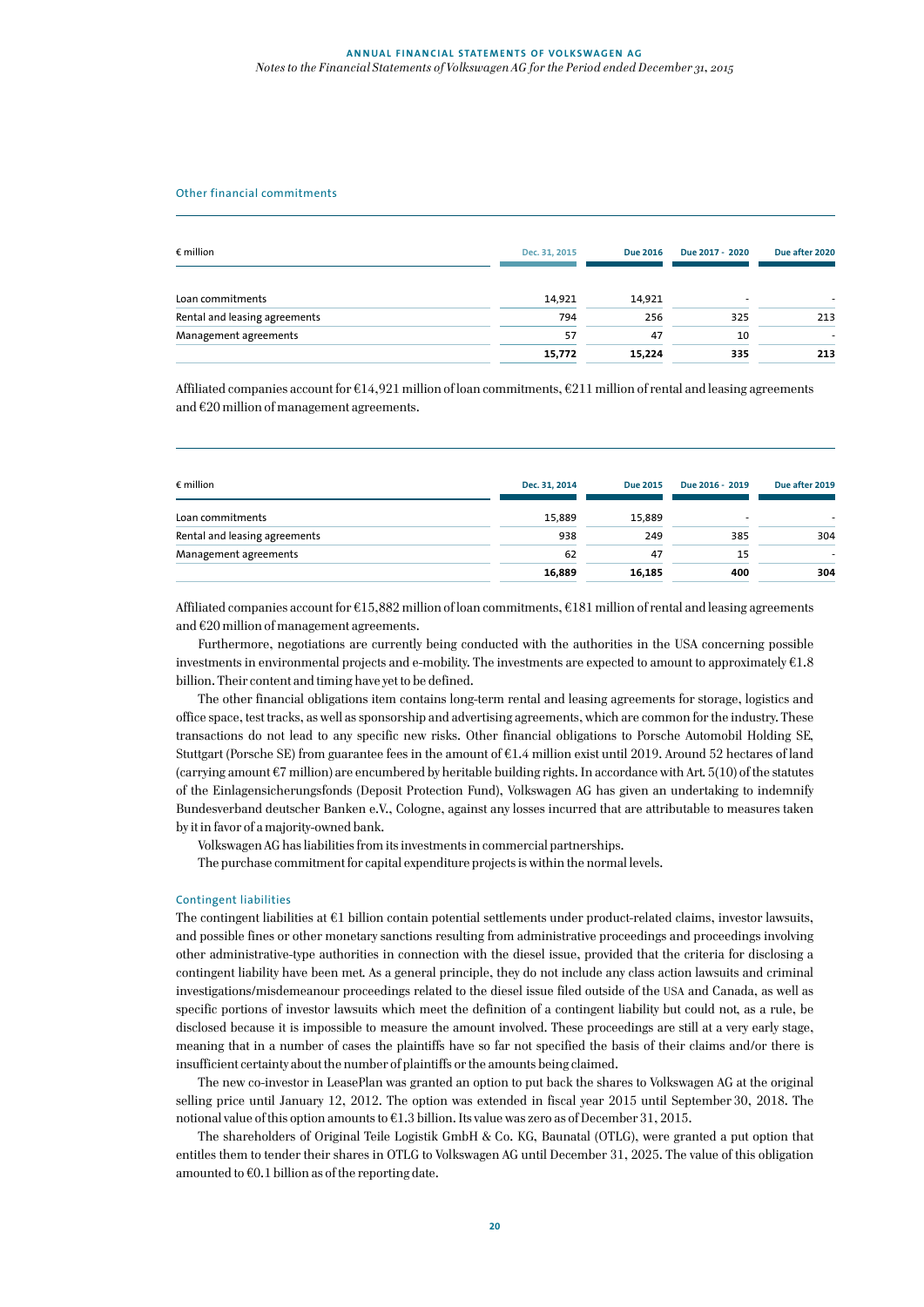# Disclosures on derivatives

#### **MEASUREMENT METHODS**

The fair values of the derivatives generally correspond to the market or quoted market price. If no active market exists, fair value is determined using valuation techniques, such as by discounting the future cash flows at the market interest rate, or by using recognized option pricing models, and verified by confirmations from the banks that handle the transactions. The calculations were based on the following term structures:

| in %                               | <b>AUD</b> | <b>CAD</b> | <b>CHF</b> | <b>CNY</b> | <b>EUR</b> | <b>GBP</b> | <b>JPY</b> | <b>SEK</b> | <b>USD</b> |
|------------------------------------|------------|------------|------------|------------|------------|------------|------------|------------|------------|
| Interest rate<br>for six<br>months | 2.267      | 0.738      | $-0.623$   | 2.943      | $-0.078$   | 0.615      | 0.159      | $-0.285$   | 0.679      |
| Interest rate<br>for one year      | 2.214      | 0.747      | $-0.683$   | 3.110      | $-0.077$   | 0.721      | 0.135      | $-0.283$   | 0.860      |
| Interest rate<br>for five years    | 2.600      | 1.174      | $-0.305$   | 3.240      | 0.328      | 1.591      | 0.169      | 0.719      | 1.726      |
| Interest rate<br>for ten years     | 3.085      | 1.876      | 0.250      | 3.420      | 1.000      | 1.993      | 0.424      | 1.620      | 2.187      |

#### **DERIVATIVES**

Currency forwards, currency options, commodity futures, cross-currency swaps and interest rate swaps are used as hedging instruments. All instruments serve to hedge currency, interest rate and commodity price risk exposures of hedged items attributable to the real economy, independently of whether or not they are included in hedge accounting. In 2015, existing hedges of sales revenue were terminated because the hedged items no longer met the criteria for hedge accounting. Provisions for anticipated losses were recognized for the currency forwards concerned (see the "Balance sheet items and carrying amounts" section). The following table shows the hedging volume of the financial instruments not included in hedge accounting.

| $\epsilon$ million                 |               | <b>NOTIONAL AMOUNT</b> |               | <b>FAIR VALUE</b> |  |
|------------------------------------|---------------|------------------------|---------------|-------------------|--|
| Hedged risks                       | Dec. 31, 2015 | Dec. 31, 2014          | Dec. 31, 2015 | Dec. 31, 2014     |  |
| <b>Currency futures contracts</b>  | 3,935         | 3,099                  |               |                   |  |
| of which: currency purchases       | 3,694         | 2,784                  |               |                   |  |
| of which: positive fair values     |               |                        | 366           | 276               |  |
| negative fair values               |               |                        | $-8$          | $-0$              |  |
| of which: currency sales           | 240           | 315                    |               |                   |  |
| of which: positive fair values     |               |                        | 2             | 0                 |  |
| negative fair values               |               |                        | $-2$          | $-3$              |  |
| <b>Currency option contracts</b>   |               | 671                    |               |                   |  |
| positive fair values               |               |                        |               | $\overline{2}$    |  |
| <b>Commodity futures contracts</b> | 2,144         | 2,742                  |               |                   |  |
| of which: positive fair values     |               |                        | 3             | 4                 |  |
| negative fair values               |               |                        | $-501$        | $-208$            |  |
|                                    |               |                        |               |                   |  |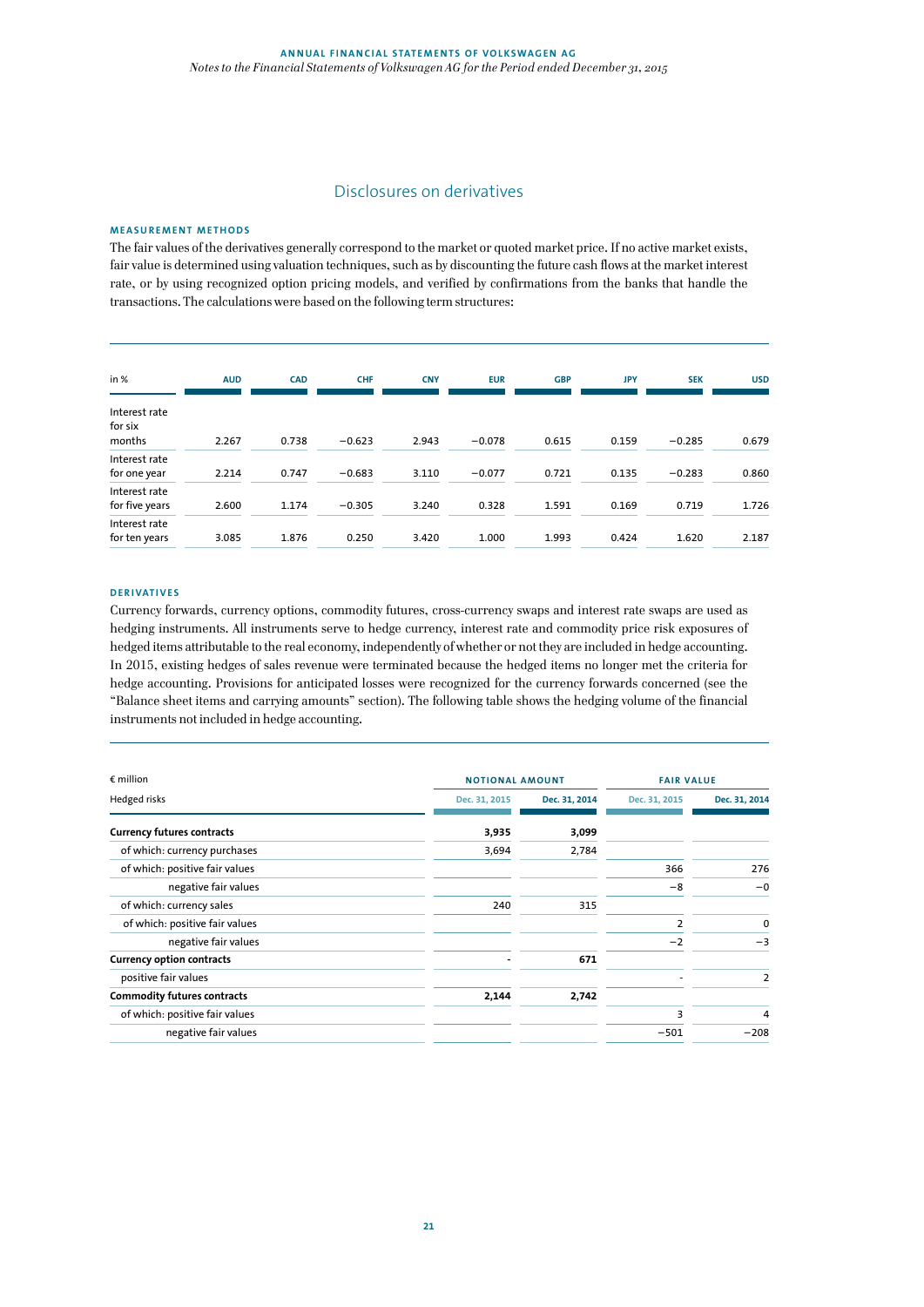#### **BALANCE SHEET ITEMS AND CARRYING AMOUNTS**

Derivatives not included in hedges are contained in the following balance sheet items at the carrying amounts shown:

| $\epsilon$ million                                   |                           | <b>CARRYING AMOUNT</b> |               |
|------------------------------------------------------|---------------------------|------------------------|---------------|
|                                                      | <b>Balance sheet item</b> | Dec. 31, 2015          | Dec. 31, 2014 |
| Option premiums                                      | Other assets              |                        |               |
| Expected losses from open currency forwards          | Other provisions          | 295                    |               |
| Expected losses from open commodity future contracts | Other provisions          | 349                    | 208           |

#### **DERIVATIVES – INCLUDED IN HEDGES**

Explanations of the risks hedged, the hedging strategy and the highly probable forecast transactions are included in the management report.

#### **HEDGES OF CURRENCY, INTEREST RATE AND COMMODITY PRICE RISK EXPOSURES**

The following risk exposures are included in hedge accounting:

| $\epsilon$ million                                                                                 | <b>NOTIONAL AMOUNT</b> |               | <b>FAIR VALUE</b> |               |
|----------------------------------------------------------------------------------------------------|------------------------|---------------|-------------------|---------------|
| Hedged risks                                                                                       | Dec. 31, 2015          | Dec. 31, 2014 | Dec. 31, 2015     | Dec. 31, 2014 |
| Currency risk from assets (cross currency swaps, currency forwards)<br>and forecasted transactions | 4,324                  | 750           |                   |               |
| negative fair values                                                                               |                        |               | $-102$            | $-26$         |
| positive fair values                                                                               |                        |               | 22                | 1             |
| <b>Currency risk from forecast transactions</b>                                                    | 119,771                | 94,896        |                   |               |
| negative fair values                                                                               |                        |               | $-5,058$          | $-3,155$      |
| positive fair values                                                                               |                        |               | 3,382             | 2,461         |
| <b>Currency option contracts</b>                                                                   | 14,166                 | 399           |                   |               |
| negative fair values                                                                               |                        |               | $-230$            | $-1$          |
| positive fair values                                                                               |                        |               | 233               |               |
| <b>Commodity futures contracts</b>                                                                 | 720                    | 931           |                   |               |
| negative fair values                                                                               |                        |               | $-1$              | $-1$          |
| positive fair values                                                                               |                        |               | 152               | 63            |
| <b>Currency risk from executory contracts</b>                                                      | 13,785                 | 431           |                   |               |
| negative fair values                                                                               |                        |               | $-512$            |               |
| positive fair values                                                                               |                        |               | 324               | 27            |

A portfolio approach is used to hedge currency risk exposures, under which expected cash inflows and outflows in foreign currencies are offset in order to hedge the net position. Since the volume of the hedges is lower than the volume of the planned commodity purchases and sales, there is a strong presumption that the changes in cash flows from hedging instruments in the future will offset the effects relating to commodity purchases and sales. Furthermore, the extent of hedging decreases the later the commodity purchase or sale is planned within the planning period. All hedges were recognized using the net hedge presentation method. The recognized hedges were almost 100% effective.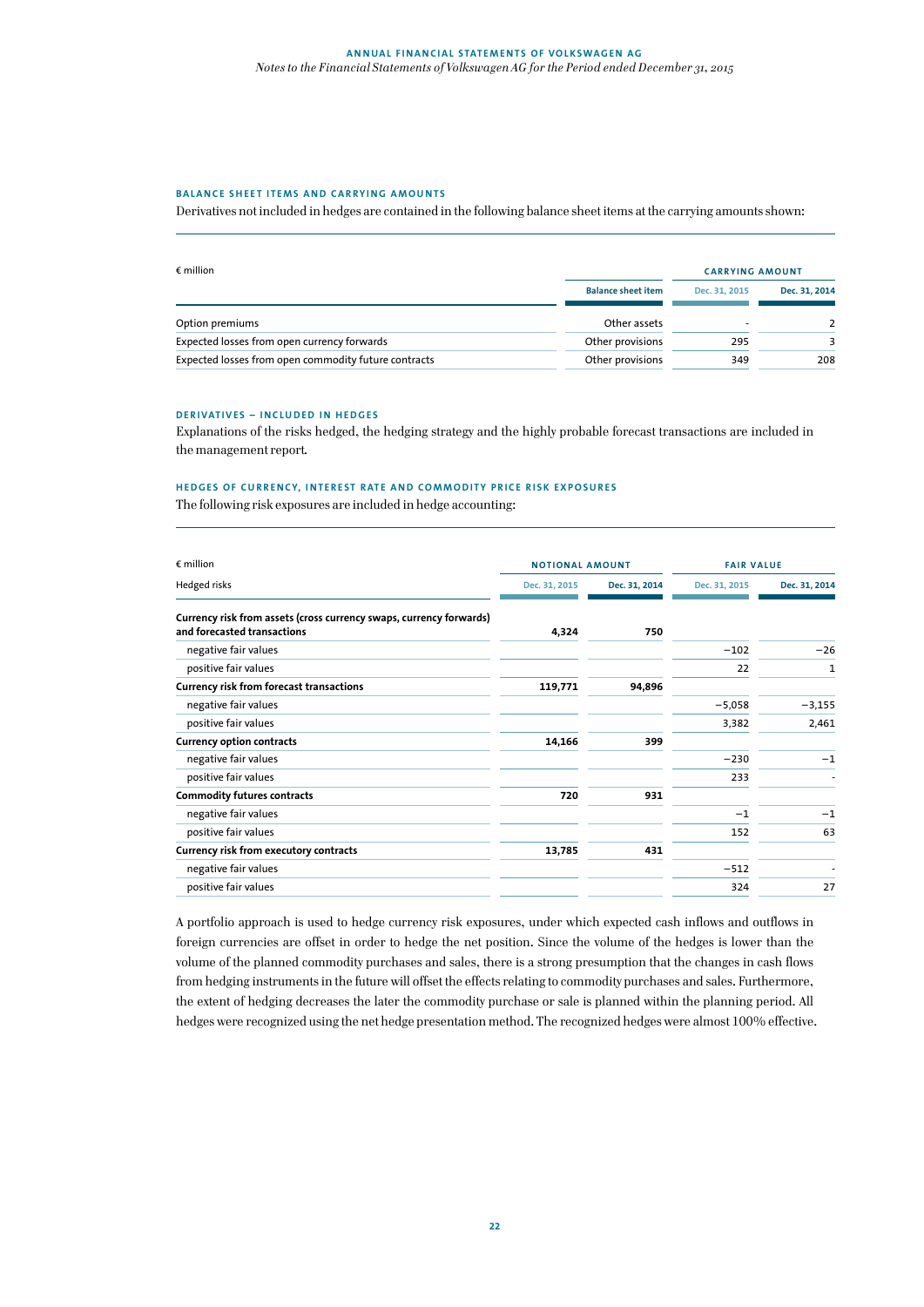Intragroup loans are hedged by combining cross-currency swaps with interest rate swaps in micro hedges; the term of the hedge is based on the term of the underlying transaction. The effectiveness of the hedge is assessed prospectively using the critical terms match method and retrospectively using the dollar offset method.

Micro hedges, macro hedges and portfolio hedges are recognized for the forecast transactions. Their effectiveness is assessed prospectively using the critical terms match method and retrospectively using the dollar offset method. With respect to the hedging of forecast transactions, risk exposures in the amount of  $\epsilon$ 73,700 million are hedged by micro hedges, €50,381 million by macro hedges and €126 million by portfolio hedges.

Executory contracts and forecast transactions mainly relate to planned commodity purchases in foreign currency and revenue from vehicle sales that are highly probable in the coming five years. There are also currency forwards that serve as offsetting transactions to close out terminated hedges.

An insignificant amount of individual planned sales and purchases also relates to periods beyond this. Currency risk exposures relating to executory contracts are hedged by micro hedges.

#### **HEDGING OF CURRENCY AND COMMODITY PRICE RISK EXPOSURES FOR SUBSIDIARIES**

Volkswagen AG combines the currency and purchase price risk exposures of certain subsidiaries with its own exposures as part of uniform planning in order to hedge them using currency forwards, currency options and commodity futures with external partners. The notional amounts of the aggregate hedging transactions entered into by Volkswagen AG for forecast transactions and planned commodity purchases therefore also includes amounts attributable to consolidated subsidiaries. They are allocated to subsidiaries either via hedging transactions between the subsidiary and Volkswagen AG that mirror the external hedging transactions, or by the subsidiary participating in the gain or loss when the hedging transaction is settled

The term and method used to assess the effectiveness of hedging transactions entered into between Volkswagen AG and a subsidiary are the same as for external hedging transactions. Hedge accounting is applied only to micro hedges. The underlying is defined as the entire hedging transaction or a part of the hedging transaction entered into between Volkswagen AG and external partners.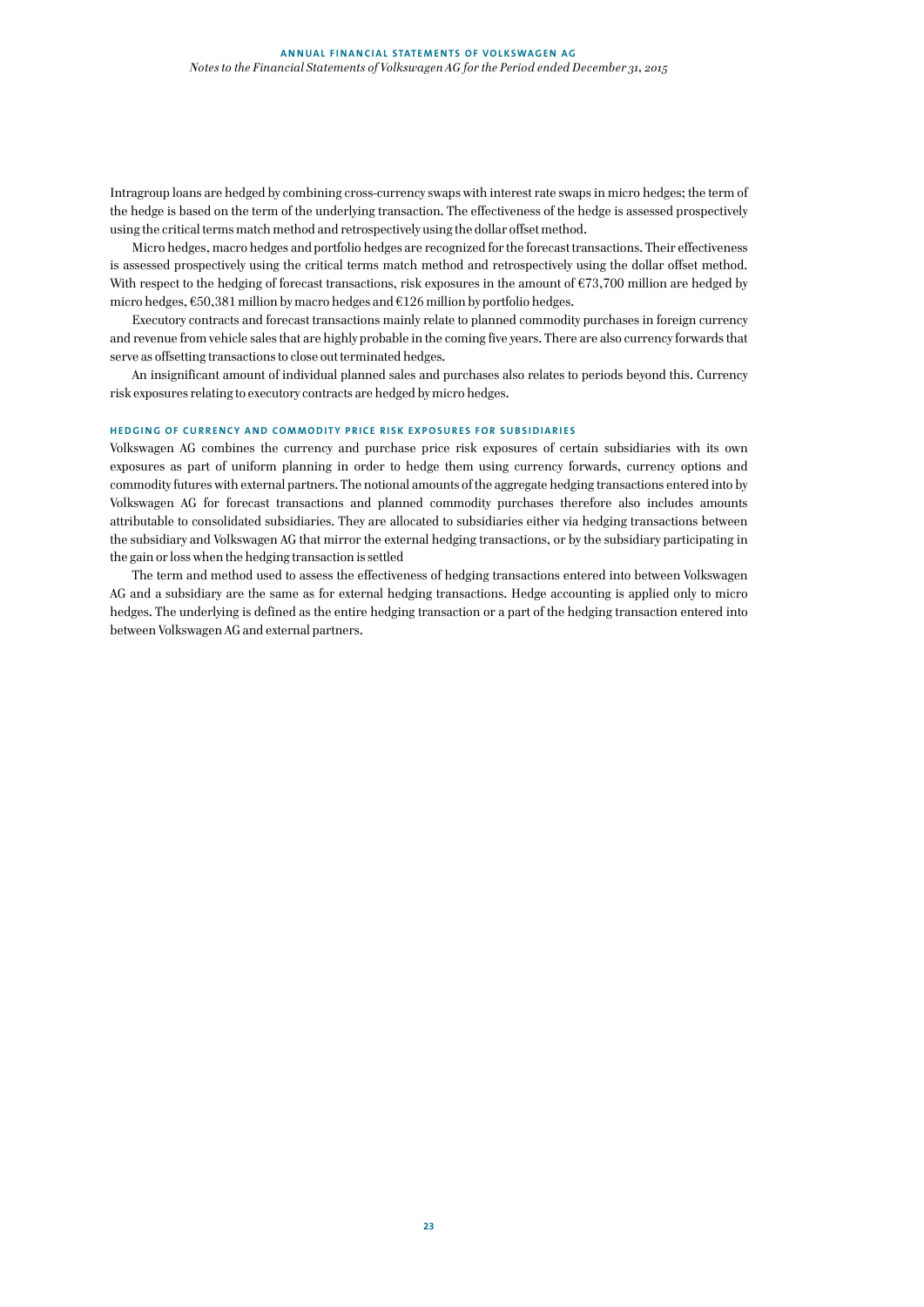# Derivatives

The following table shows the hedging volume attributable to consolidated subsidiaries that is not included in hedge accounting:

| $\epsilon$ million                 |               | <b>NOTIONAL AMOUNT</b> |               | <b>FAIR VALUE</b> |  |
|------------------------------------|---------------|------------------------|---------------|-------------------|--|
| Hedged risks                       | Dec. 31, 2015 | Dec. 31, 2014          | Dec. 31, 2015 | Dec. 31, 2014     |  |
| <b>Currency futures contracts</b>  | 87            | 148                    |               |                   |  |
| of which: currency purchases       | 85            | 146                    |               |                   |  |
| of which: positive fair values     |               |                        | 15            | 15                |  |
| negative fair values               |               |                        | $-0$          |                   |  |
| of which: currency sales           | 2             | $\overline{2}$         |               |                   |  |
| of which: positive fair values     |               |                        |               |                   |  |
| negative fair values               |               |                        | $-0$          |                   |  |
| <b>Currency option contracts</b>   |               | 25                     |               |                   |  |
| positive fair values               |               |                        |               | 0                 |  |
| <b>Commodity futures contracts</b> | 85            | 146                    |               |                   |  |
| of which: positive fair values     |               |                        | $\Omega$      | 0                 |  |
| negative fair values               |               |                        | $-20$         | $-11$             |  |
|                                    |               |                        |               |                   |  |

# Balance sheet items and carrying amounts

The carrying amounts of hedges not included in hedge accounting and attributable to subsidiaries are contained in the following balance sheet items:

| $\epsilon$ million                                   |                           | <b>CARRYING AMOUNT</b> |               |
|------------------------------------------------------|---------------------------|------------------------|---------------|
|                                                      | <b>Balance sheet item</b> | Dec. 31, 2015          | Dec. 31, 2014 |
| Option premiums                                      | Other assets              |                        |               |
| Expected losses from open currency forwards          | Other provisions          |                        | $\Omega$      |
| Expected losses from open commodity future contracts | Other provisions          | 20                     | 11            |

# Hedging of currency and commodity price risk exposures

The following exposures were hedged for subsidiaries and included in hedge accounting:

| € MILLION                  |                             |                      | Dec. 31, 2015              |                            |
|----------------------------|-----------------------------|----------------------|----------------------------|----------------------------|
| Hedged exchange rate risks | <b>Hedging instrument</b>   | <b>Amount hedged</b> | <b>Positive fair value</b> | <b>Negative fair value</b> |
| Forecast transactions      | Currency futures contracts  | 45,000               | 2,549                      | $-570$                     |
|                            | Currency option contracts   | 7.083                | 98                         | $-131$                     |
|                            | Commodity futures contracts | 720                  | 152                        | $-1$                       |
|                            |                             | 52,803               | 2,800                      | $-702$                     |
| Assets                     | Currency futures contracts  | 1,579                | 101                        | $-19$                      |
| <b>Executory contracts</b> | Currency futures contracts  | 253                  |                            | $-6$                       |
|                            |                             | 54,635               | 2,901                      | $-727$                     |
|                            |                             |                      |                            |                            |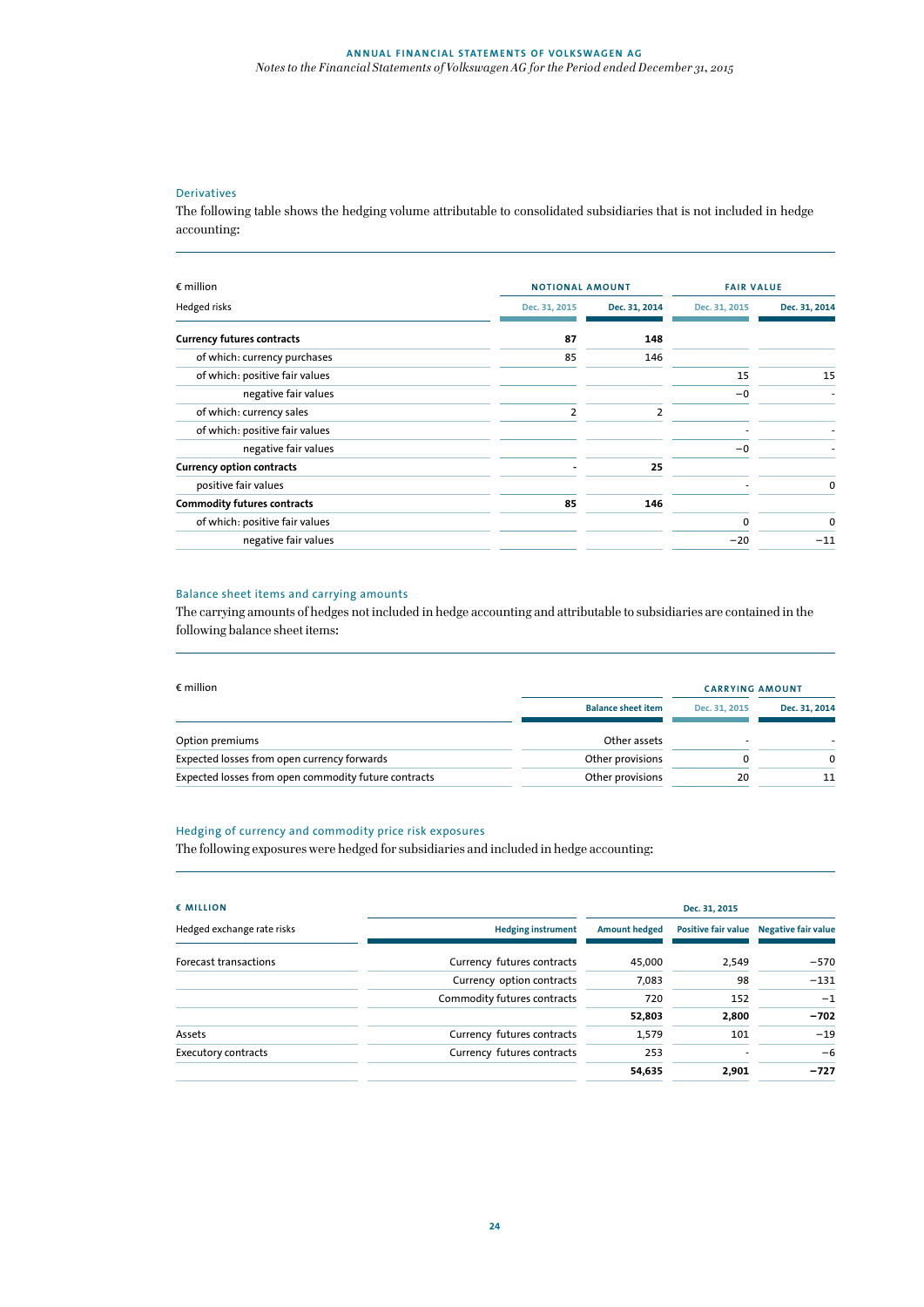# Income Statement Disclosures

**(11) SALES** 

| $\epsilon$ million     | 2015   | %     | 2014   | %     |
|------------------------|--------|-------|--------|-------|
| by region              |        |       |        |       |
| Germany                | 27,894 | 37.9  | 26,029 | 37.7  |
| Europe (excl. Germany) | 32,059 | 43.6  | 28,943 | 42.0  |
| North America          | 4,130  | 5.6   | 3,592  | 5.2   |
| South America          | 758    | 1.0   | 886    | 1.3   |
| Africa                 | 1,243  | 1.7   | 1,450  | 2.1   |
| Asia-Pacific           | 7,426  | 10.1  | 8,070  | 11.7  |
|                        | 73,510 | 100.0 | 68,971 | 100.0 |
| by segment             |        |       |        |       |
| Vehicle sales          | 49,276 | 67.0  | 45,538 | 66.0  |
| Genuine parts          | 6,093  | 8.3   | 5,769  | 8.4   |
| Other sales            | 18,141 | 24.7  | 17,664 | 25.6  |
|                        | 73,510 | 100.0 | 68,971 | 100.0 |
|                        |        |       |        |       |

Other sales relate primarily to materials and other intragroup deliveries to subsidiaries and joint ventures.

### **(12) OTHER OPERATING INCOME**

| $\epsilon$ million                                                  | 2015  | 2014  |
|---------------------------------------------------------------------|-------|-------|
| Other operating income                                              | 7.560 | 4.626 |
| of which income from the reversal of special tax-allowable reserves | (8)   | (8)   |

Other operating income relates primarily to foreign currency translation of goods and services deliveries amounting to €4.2 billion (previous year: €1.7 billion) and cost allocations amounting to €2.0 billion (previous year: €1.7 billion). The cost allocations relate primarily to expenses for subsidiaries, IT services and overheads. Income from the reversal of provisions amounted to €0.8 billion (previous year: €0.6 billion). Other income that is attributable to previous fiscal years amounted to  $\epsilon$ 0.3 billion (previous year:  $\epsilon$ 0.4 billion).

### **(13) OTHER OPERATING EXPENSES**

| $\epsilon$ million       | 2015   | 2014  |
|--------------------------|--------|-------|
|                          |        |       |
| Other operating expenses | 14,644 | 3,756 |

Other operating expenses include legal and litigation risks from the diesel issue amounting to €6.8 billion (previous year: -). They also include foreign currency translation expenses (€5.4 billion; previous year: €1.7 billion), consulting expenses attributable to subsidiaries and services allocated to Volkswagen AG (€1.7 billion, previous year €1.4 billion), part of which were recharged to subsidiaries. Foreign currency translation expenses mainly relate to exchange rate losses from the measurement and settlement of foreign currency hedges, as well as exchange rate losses from the translation of operating receivables and liabilities that have not been offset. Expenses attributable to previous fiscal years amounted to  $\epsilon$ 1.2 billion (previous year:  $\epsilon$ 0.6 billion).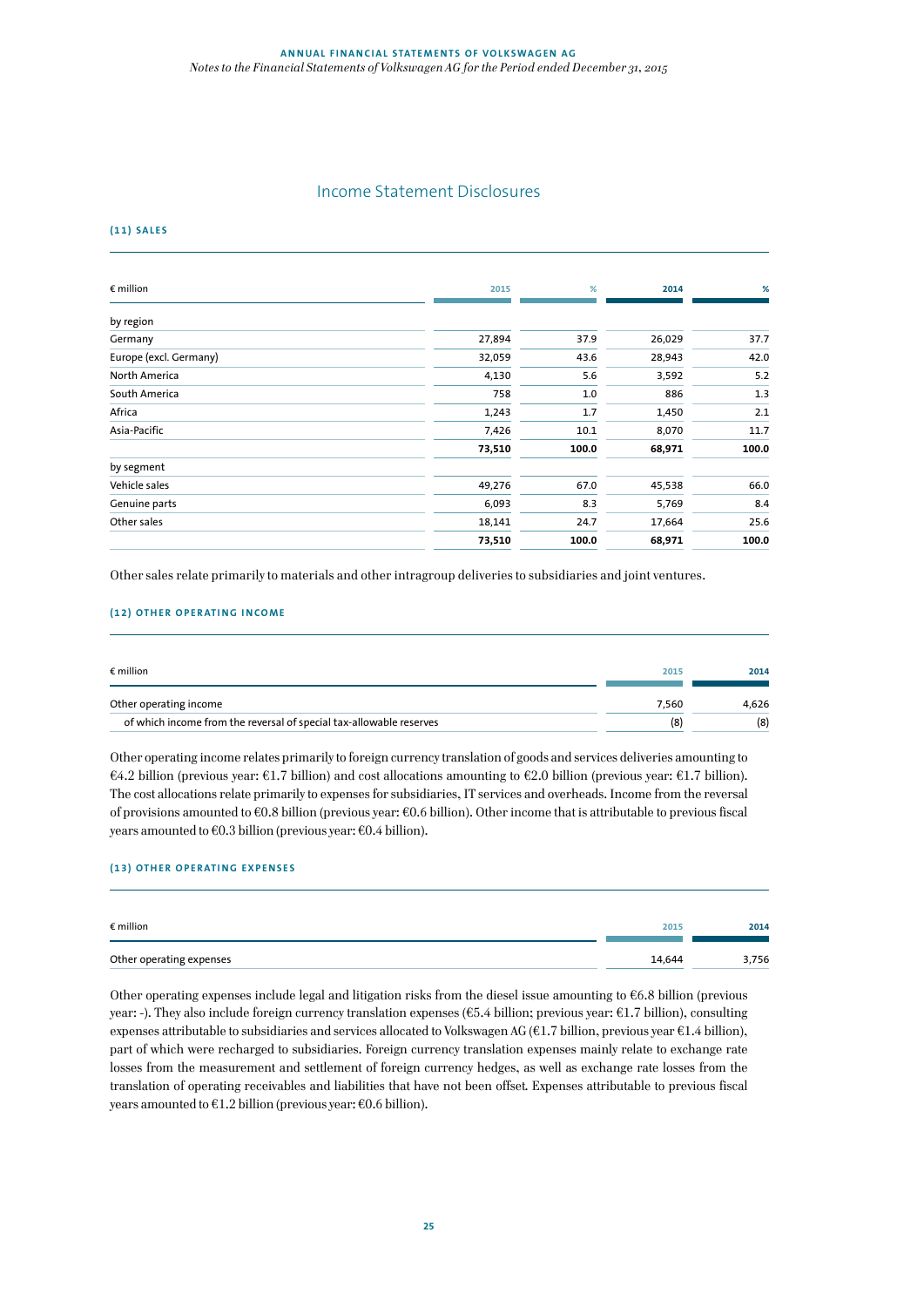### **(14) FI NANCIAL RESU LT**

| $\epsilon$ million                   | 2015     | 2014     |
|--------------------------------------|----------|----------|
| Income and expenses from investments | 16.933   | 8,373    |
| Interest income and expense          | $-763$   | $-701$   |
| Other financial result               | $-2,356$ | $-1,450$ |
|                                      | 13,813   | 6,222    |

#### **INCOME AND EXPENSES FROM INVESTMENTS**

| $\epsilon$ million                              | 2015    | 2014  |
|-------------------------------------------------|---------|-------|
| Income from investments                         | 7,360   | 2,497 |
| of which from affiliated companies              | (4,620) | (715) |
| Income from profit and loss transfer agreements | 8,672   | 7,038 |
| Other investment income                         | 1,498   | 39    |
| Other investment expenses                       | 576     | 486   |
| Cost of loss absorption                         | 21      | 715   |
|                                                 | 16,933  | 8,373 |

Income from investments primarily comprises income from the Chinese joint ventures, Volkswagen Finance Luxemburg S.A., Luxembourg, Volkswagen (China) Investment Co. Ltd., Beijing, China, Scania AB, Södertälje, Sweden, Volkswagen Group Services S.A., Brussels, Belgium, and VW Konzernlogistik GmbH & Co. OHG, Wolfsburg.

Income from profit and loss transfer agreements, which includes allocations of income-related taxes, primarily comprises income from Audi AG, Porsche Holding Stuttgart GmbH, Truck & Bus GmbH, Braunschweig, AutoVision GmbH, Wolfsburg and Volkswagen Financial Services AG, Braunschweig.

Other investment income includes the gain  $(E1.4 \text{ billion})$  on the sale of the interest in the Suzuki Motor Corporation, Hamamatsu, Japan.

Other investment expenses primarily comprise the transfer of investment income to Audi AG.

#### Interest income and expense

| $\epsilon$ million                                | 2015   | 2014    |
|---------------------------------------------------|--------|---------|
| Income from other investments and long-term loans | 164    | 202     |
| of which from affiliated companies                | (43)   | (23)    |
| Other interest and similar income                 | 129    | 333     |
| of which from affiliated companies                | (86)   | (255)   |
| Interest and similar expenses                     | 1,057  | 1,236   |
| of which to affiliated companies                  | (993)  | (1,097) |
|                                                   | $-763$ | $-701$  |

Interest and similar expenses mainly relate to interest expenses to affiliated companies, interest from additional tax payments, as well as expenses from the factoring business (financing of non-interest-bearing trade receivables).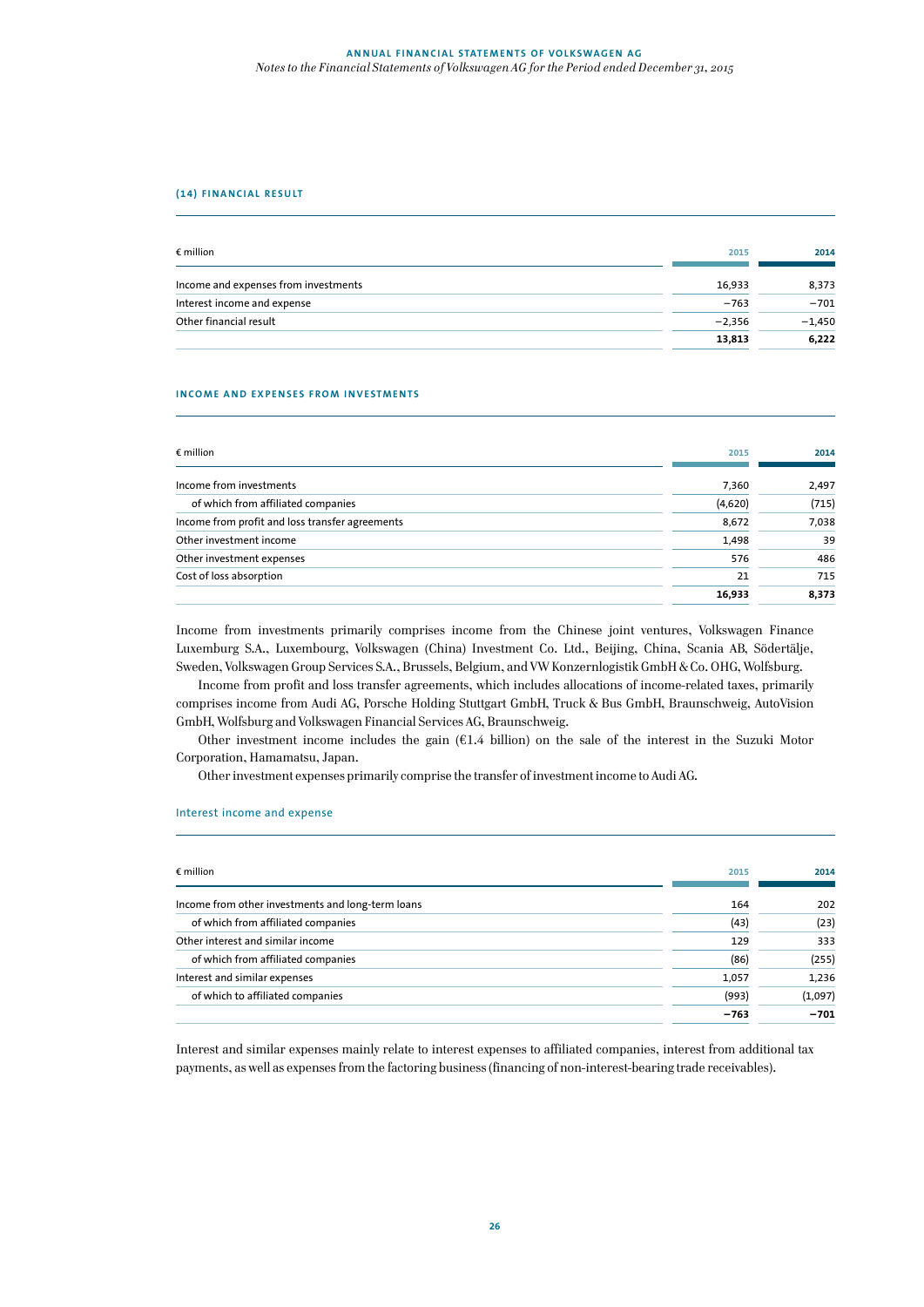## **ANNUAL FINANCIAL STATEMENTS OF VOLKSWAGEN AG** *Notes to the Financial Statements of Volkswagen AG for the Period ended December 31, 2015*

# Other financial result

| $\epsilon$ million                                      | 2015     | 2014     |
|---------------------------------------------------------|----------|----------|
| Interest component of pension expenses                  | $-1.841$ | $-1.204$ |
| Unwinding of the discount on provisions                 | $-511$   | $-240$   |
| Unwinding of the discount on/discounting of liabilities | -4       | $-5$     |
|                                                         | $-2.356$ | $-1.450$ |

# Other taxes

The other taxes allocated to the consuming functions amounted to  $\epsilon$ 59 million (previous year:  $\epsilon$ 45 million). They relate to VAT, vehicle taxes and land taxes.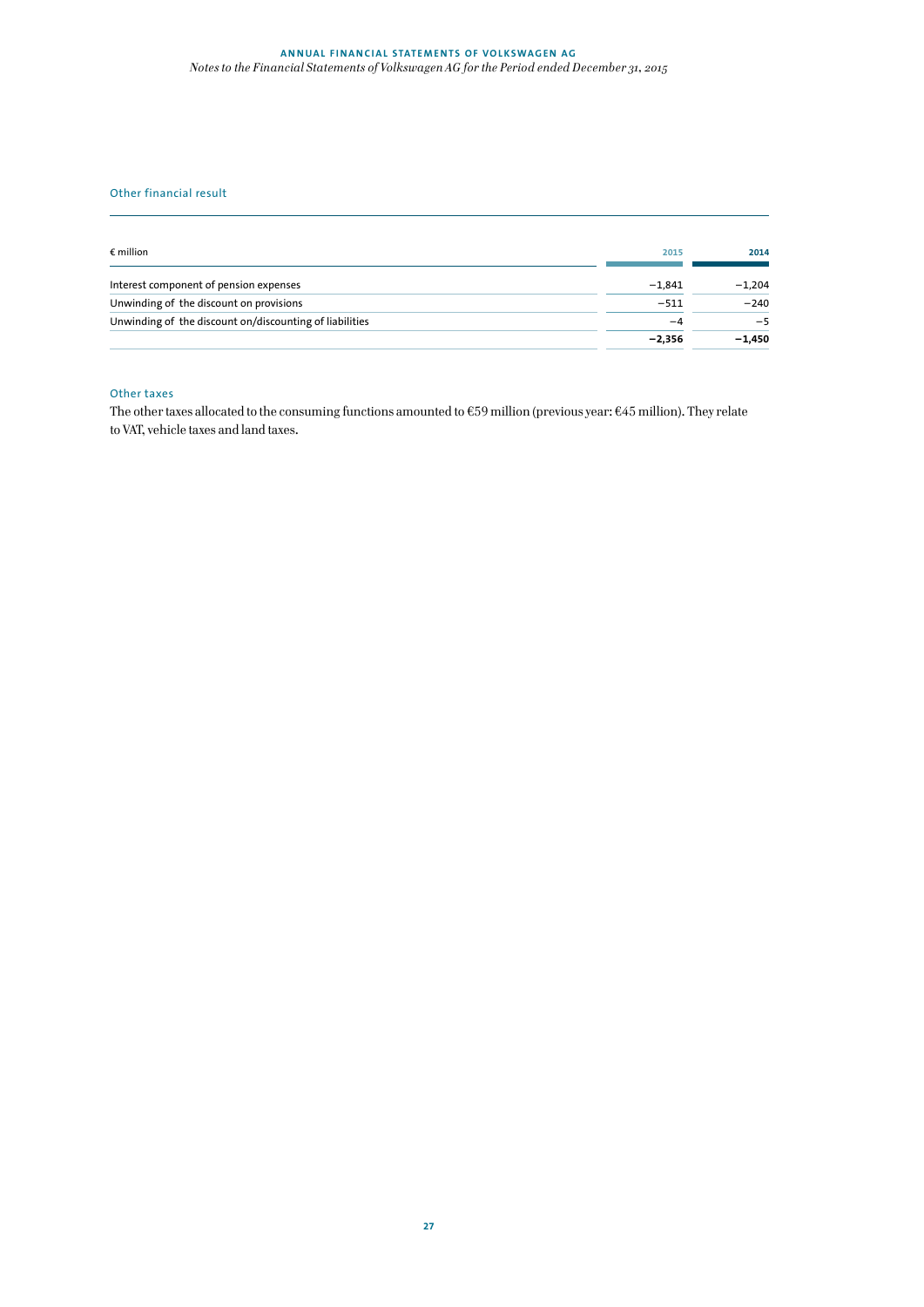# Deferred taxes

Offsetting deferred tax assets and liabilities in the fiscal year resulted in an excess of tax assets in Volkswagen AG's consolidated tax group. This represents a future tax benefit and is not recognized as an asset. The following tables show the changes in deferred taxes in the current and past fiscal year:

# Reporting period

| $\epsilon$ million       | <b>DEFERRED TAX ASSETS</b> |            | <b>DEFERRED TAX LIABILITIES</b> |        |
|--------------------------|----------------------------|------------|---------------------------------|--------|
| Dec. 31, 2015            | <b>Difference</b>          | <b>Tax</b> | <b>Difference</b>               | Tax    |
| Assets                   |                            |            |                                 |        |
| Fixed assets             | 3,524                      | 1,049      | $-39$                           | $-12$  |
| Current assets           | 757                        | 226        | $-354$                          | $-105$ |
| Other assets             | 9                          | 3          | $-0$                            | $-0$   |
| <b>Liabilities</b>       |                            |            |                                 |        |
| Special reserves         |                            |            | $-17$                           | $-5$   |
| Provisions               | 20,871                     | 6,218      |                                 |        |
| Liabilities              | 707                        | 211        |                                 |        |
| Deferred income items    | 91                         | 27         |                                 |        |
| Tax loss carried forward |                            | 1,538      |                                 |        |
| Total                    |                            | 9,271      |                                 | $-122$ |
| Offset                   |                            | $-122$     |                                 | 122    |
| Net deferred tax assets  |                            | 9,149      |                                 |        |

# Previous year

| $\epsilon$ million       |                   | <b>DEFERRED TAX ASSETS</b> |                   | <b>DEFERRED TAX LIABILITIES</b> |  |
|--------------------------|-------------------|----------------------------|-------------------|---------------------------------|--|
| Dec. 31, 2014            | <b>Difference</b> | Tax                        | <b>Difference</b> | Tax                             |  |
| Assets                   |                   |                            |                   |                                 |  |
| Fixed assets             | 2,846             | 847                        | $-8$              | $-2$                            |  |
| Current assets           | 1,352             | 403                        | $-350$            | $-104$                          |  |
| Other assets             | 9                 | 3                          | 0                 | 0                               |  |
| <b>Liabilities</b>       |                   |                            |                   |                                 |  |
| Special reserves         |                   |                            | $-10$             | $-3$                            |  |
| Provisions               | 15,317            | 4,565                      |                   |                                 |  |
| Liabilities              | 1,951             | 581                        |                   |                                 |  |
| Deferred income items    | 69                | 21                         |                   |                                 |  |
| Tax loss carried forward |                   |                            |                   |                                 |  |
| Total                    |                   | 6,419                      |                   | $-110$                          |  |
| Offset                   |                   | $-110$                     |                   | 110                             |  |
| Net deferred tax assets  |                   | 6,309                      |                   |                                 |  |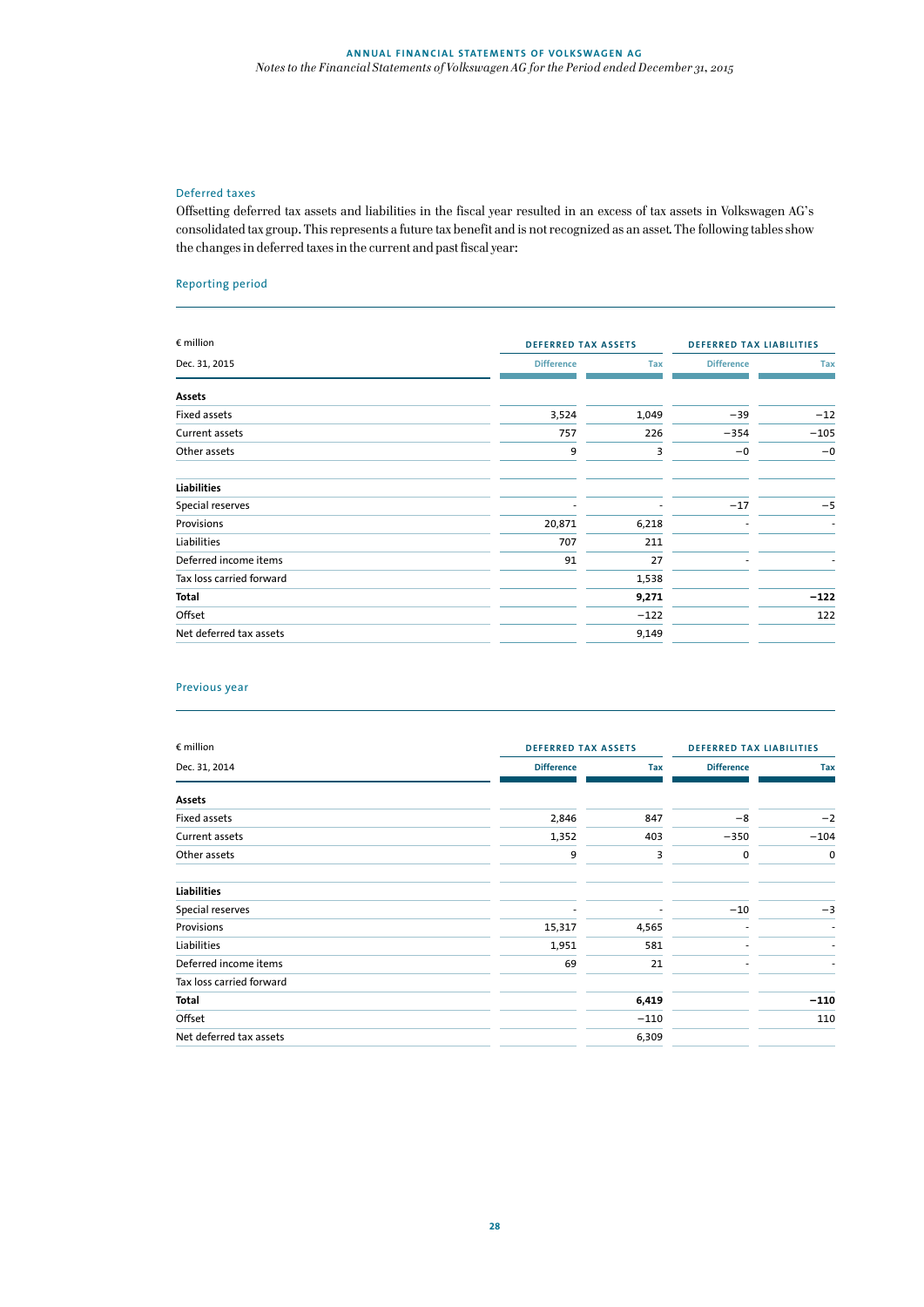# **NOTICES AND DISCLOSURE OF CHANGES REGARDING THE OWNERSHIP OF VOTING RIGHTS IN VOLKSWAGEN AG IN ACCORDANCE WITH SECTION 21 AND SECTION 26 OF THE WERTPAPIERHANDELSGESETZ (WPHG – GERMAN SECURITIES TRADING ACT)**

# **PORSCHE**

1) Porsche Automobil Holding SE, Stuttgart, Germany has notified us in accordance with section 21(1) of the WpHG that its share of the voting rights in Volkswagen Aktiengesellschaft, Wolfsburg, Germany, exceeded the threshold of 50% on January 5, 2009 and amounted to 50.76% (149,696,680 voting rights) at this date.

2) The following persons notified us in accordance with section 21(1) of the WpHG that their share of the voting rights in Volkswagen Aktiengesellschaft in each case exceeded the threshold of 50% on January 5, 2009 and in each case amounted to 50.76% (149,696,680 voting rights) at this date. All of the above-mentioned 149,696,680 voting rights are attributable to each of the persons making the notification in accordance with section 22(1) sentence 1 no. 1 of the WpHG. The voting rights attributed to the persons making the notifications are held via subsidiaries within the meaning of section 22(3) of the WpHG, whose attributed share of the voting rights amounts to 3% or more and whose names are given in brackets:

# Mag. Josef Ahorner, Austria

(Ferdinand Porsche Privatstiftung, Salzburg/Austria; Ferdinand Porsche Holding GmbH, Salzburg/Austria; Louise Daxer-Piëch GmbH, Salzburg/Austria; Louise Daxer-Piech GmbH, Grünwald/Germany; Prof. Ferdinand Alexander Porsche GmbH, Salzburg/Austria; Ferdinand Alexander Porsche GmbH, Grünwald/Germany; Gerhard Anton Porsche GmbH, Salzburg/Austria; Gerhard Porsche GmbH, Grünwald/Germany; Familien Porsche-Daxer-Piech Beteiligung GmbH, Grünwald/Germany; Porsche Automobil Holding SE, Stuttgart/Germany),

# Mag. Louise Kiesling, Austria

(Ferdinand Porsche Privatstiftung, Salzburg/Austria; Ferdinand Porsche Holding GmbH, Salzburg/Austria; Louise Daxer-Piëch GmbH, Salzburg/Austria; Louise Daxer-Piech GmbH, Grünwald/Germany; Prof. Ferdinand Alexander Porsche GmbH, Salzburg/Austria; Ferdinand Alexander Porsche GmbH, Grünwald/Germany; Gerhard Anton Porsche GmbH, Salzburg/Austria; Gerhard Porsche GmbH, Grünwald/Germany; Familien Porsche-Daxer-Piech Beteiligung GmbH, Grünwald/Germany; Porsche Automobil Holding SE, Stuttgart/Germany),

#### Prof. Ferdinand Alexander Porsche, Austria

(Ferdinand Porsche Privatstiftung, Salzburg/Austria; Ferdinand Porsche Holding GmbH, Salzburg/Austria; Louise Daxer-Piëch GmbH, Salzburg/Austria; Louise Daxer-Piech GmbH, Grünwald/Germany; Prof. Ferdinand Alexander Porsche GmbH, Salzburg/Austria; Ferdinand Alexander Porsche GmbH, Grünwald/Germany; Gerhard Anton Porsche GmbH, Salzburg/Austria; Gerhard Porsche GmbH, Grünwald/Germany; Familien Porsche-Daxer-Piech Beteiligung GmbH, Grünwald/Germany; Porsche Automobil Holding SE, Stuttgart/Germany),

#### Dr. Oliver Porsche, Austria

(Ferdinand Porsche Privatstiftung, Salzburg/Austria; Ferdinand Porsche Holding GmbH, Salzburg/Austria; Louise Daxer-Piëch GmbH, Salzburg/Austria; Louise Daxer-Piech GmbH, Grünwald/Germany; Prof. Ferdinand Alexander Porsche GmbH, Salzburg/Austria; Ferdinand Alexander Porsche GmbH, Grünwald/Germany; Gerhard Anton Porsche GmbH, Salzburg/Austria; Gerhard Porsche GmbH, Grünwald/Germany; Familien Porsche-Daxer-Piech Beteiligung GmbH, Grünwald/Germany; Porsche Automobil Holding SE, Stuttgart/Germany),

# Kai Alexander Porsche, Austria

(Ferdinand Porsche Privatstiftung, Salzburg/Austria; Ferdinand Porsche Holding GmbH, Salzburg/Austria; Louise Daxer-Piëch GmbH, Salzburg/Austria; Louise Daxer-Piech GmbH, Grünwald/Germany; Prof. Ferdinand Alexander Porsche GmbH, Salzburg/Austria; Ferdinand Alexander Porsche GmbH, Grünwald/Germany; Gerhard Anton Porsche GmbH, Salzburg/Austria; Gerhard Porsche GmbH, Grünwald/Germany; Familien Porsche-Daxer-Piech Beteiligung GmbH, Grünwald/Germany; Porsche Automobil Holding SE, Stuttgart/Germany),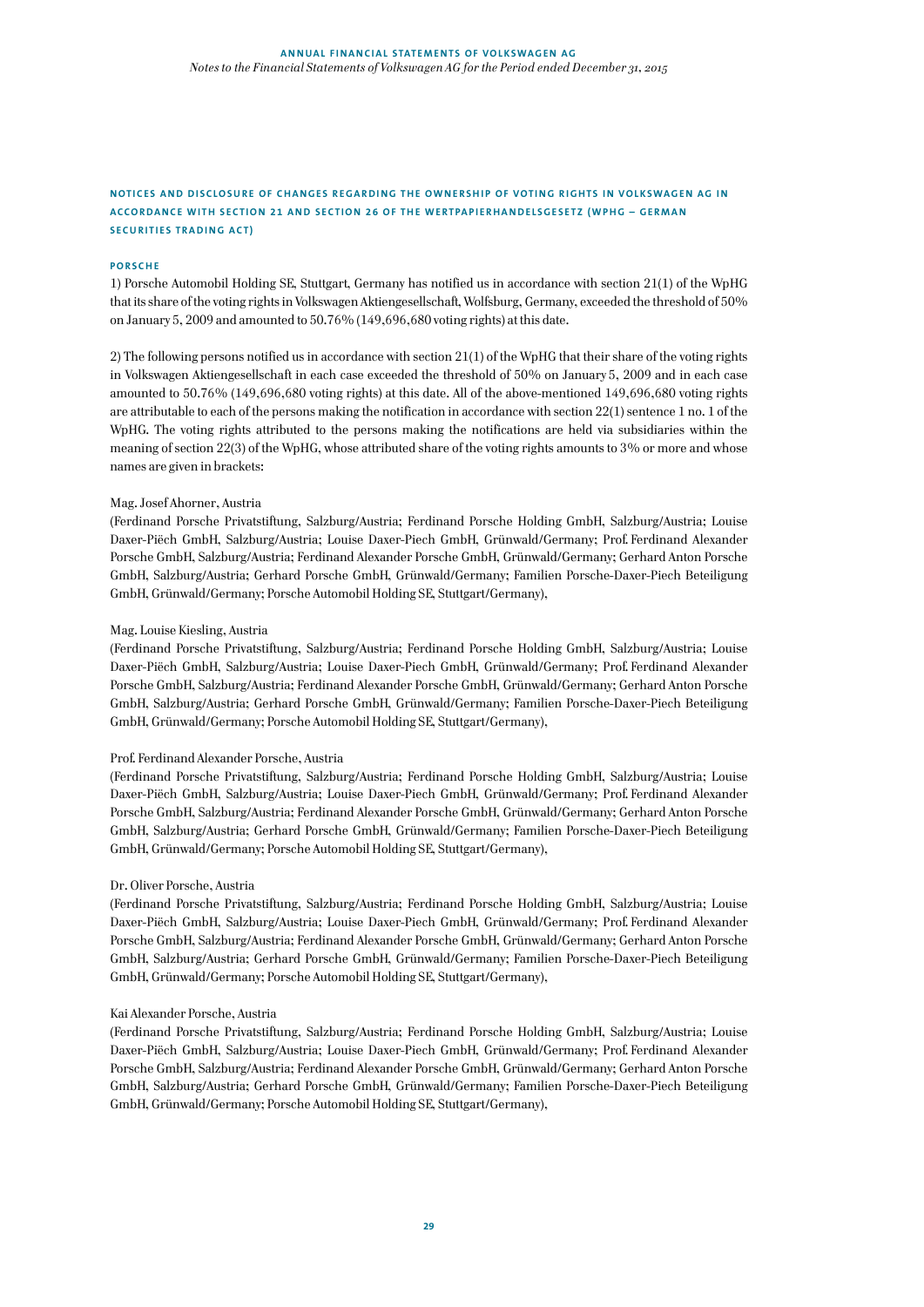# Mark Philipp Porsche, Austria

(Ferdinand Porsche Privatstiftung, Salzburg/Austria; Ferdinand Porsche Holding GmbH, Salzburg/Austria; Louise Daxer-Piëch GmbH, Salzburg/Austria; Louise Daxer-Piech GmbH, Grünwald/Germany; Prof. Ferdinand Alexander Porsche GmbH, Salzburg/Austria; Ferdinand Alexander Porsche GmbH, Grünwald/Germany; Gerhard Anton Porsche GmbH, Salzburg/Austria; Gerhard Porsche GmbH, Grünwald/Germany; Familien Porsche-Daxer-Piech Beteiligung GmbH, Grünwald/Germany; Porsche Automobil Holding SE, Stuttgart/Germany),

## Gerhard Anton Porsche, Austria

(Ferdinand Porsche Privatstiftung, Salzburg/Austria; Ferdinand Porsche Holding GmbH, Salzburg/Austria; Louise Daxer-Piëch GmbH, Salzburg/Austria; Louise Daxer-Piech GmbH, Grünwald/Germany; Prof. Ferdinand Alexander Porsche GmbH, Salzburg/Austria; Ferdinand Alexander Porsche GmbH, Grünwald/Germany; Gerhard Anton Porsche GmbH, Salzburg/Austria; Gerhard Porsche GmbH, Grünwald/Germany; Familien Porsche-Daxer-Piech Beteiligung GmbH, Grünwald/Germany; Porsche Automobil Holding SE, Stuttgart/Germany),

#### Ing. Hans-Peter Porsche, Austria

(Familie Porsche Privatstiftung, Salzburg/Austria; Familie Porsche Holding GmbH, Salzburg/Austria; Ing. Hans-Peter Porsche GmbH, Salzburg/Austria; Hans-Peter Porsche GmbH, Grünwald/Germany; Familie Porsche Beteiligung GmbH, Grünwald/Germany; Porsche Automobil Holding SE, Stuttgart/Germany),

# Peter Daniell Porsche, Austria

(Familie Porsche Privatstiftung, Salzburg/Austria; Familie Porsche Holding GmbH, Salzburg/Austria; Ing. Hans-Peter Porsche GmbH, Salzburg/Austria; Hans-Peter Porsche GmbH, Grünwald/Germany; Familie Porsche Beteiligung GmbH, Grünwald/Germany; Porsche Automobil Holding SE, Stuttgart/Germany),

# Dr. Wolfgang Porsche, Germany

(Familie Porsche Privatstiftung, Salzburg/Austria; Familie Porsche Holding GmbH, Salzburg/Austria; Ing. Hans-Peter Porsche GmbH, Salzburg/Austria; Hans-Peter Porsche GmbH, Grünwald/Germany; Wolfgang Porsche GmbH, Grünwald/Germany; Familie Porsche Beteiligung GmbH, Grünwald/Germany; Porsche Automobil Holding SE, Stuttgart/Germany),

# Ferdinand Porsche Privatstiftung, Salzburg/Austria

(Ferdinand Porsche Holding GmbH, Salzburg/Austria; Louise Daxer-Piëch GmbH, Salzburg/Austria; Louise Daxer-Piech GmbH, Grünwald/Germany; Prof. Ferdinand Alexander Porsche GmbH, Salzburg/Austria; Ferdinand Alexander Porsche GmbH, Grünwald/Germany; Gerhard Anton Porsche GmbH, Salzburg/Austria; Gerhard Porsche GmbH, Grünwald/Germany; Familien Porsche-Daxer-Piech Beteiligung GmbH, Grünwald/Germany; Porsche Automobil Holding SE, Stuttgart/Germany),

#### Familie Porsche Privatstiftung, Salzburg/Austria

(Familie Porsche Holding GmbH, Salzburg/Austria; Ing. Hans-Peter Porsche GmbH, Salzburg/Austria; Hans-Peter Porsche GmbH, Grünwald/Germany; Familie Porsche Beteiligung GmbH, Grünwald/Germany; Porsche Automobil Holding SE, Stuttgart/Germany),

#### Ferdinand Porsche Holding GmbH, Salzburg/Austria

(Louise Daxer-Piëch GmbH, Salzburg/Austria; Louise Daxer-Piech GmbH, Grünwald/Germany; Prof. Ferdinand Alexander Porsche GmbH, Salzburg/Austria; Ferdinand Alexander Porsche GmbH, Grünwald/Germany; Gerhard Anton Porsche GmbH, Salzburg/Austria; Gerhard Porsche GmbH, Grünwald/Germany; Familien Porsche-Daxer-Piech Beteiligung GmbH, Grünwald/Germany; Porsche Automobil Holding SE, Stuttgart/Germany),

#### Familie Porsche Holding GmbH, Salzburg/Austria

(Ing. Hans-Peter Porsche GmbH, Salzburg/Austria; Hans-Peter Porsche GmbH, Grünwald/Germany; Familie Porsche Beteiligung GmbH, Grünwald/Germany; Porsche Automobil Holding SE, Stuttgart/Germany),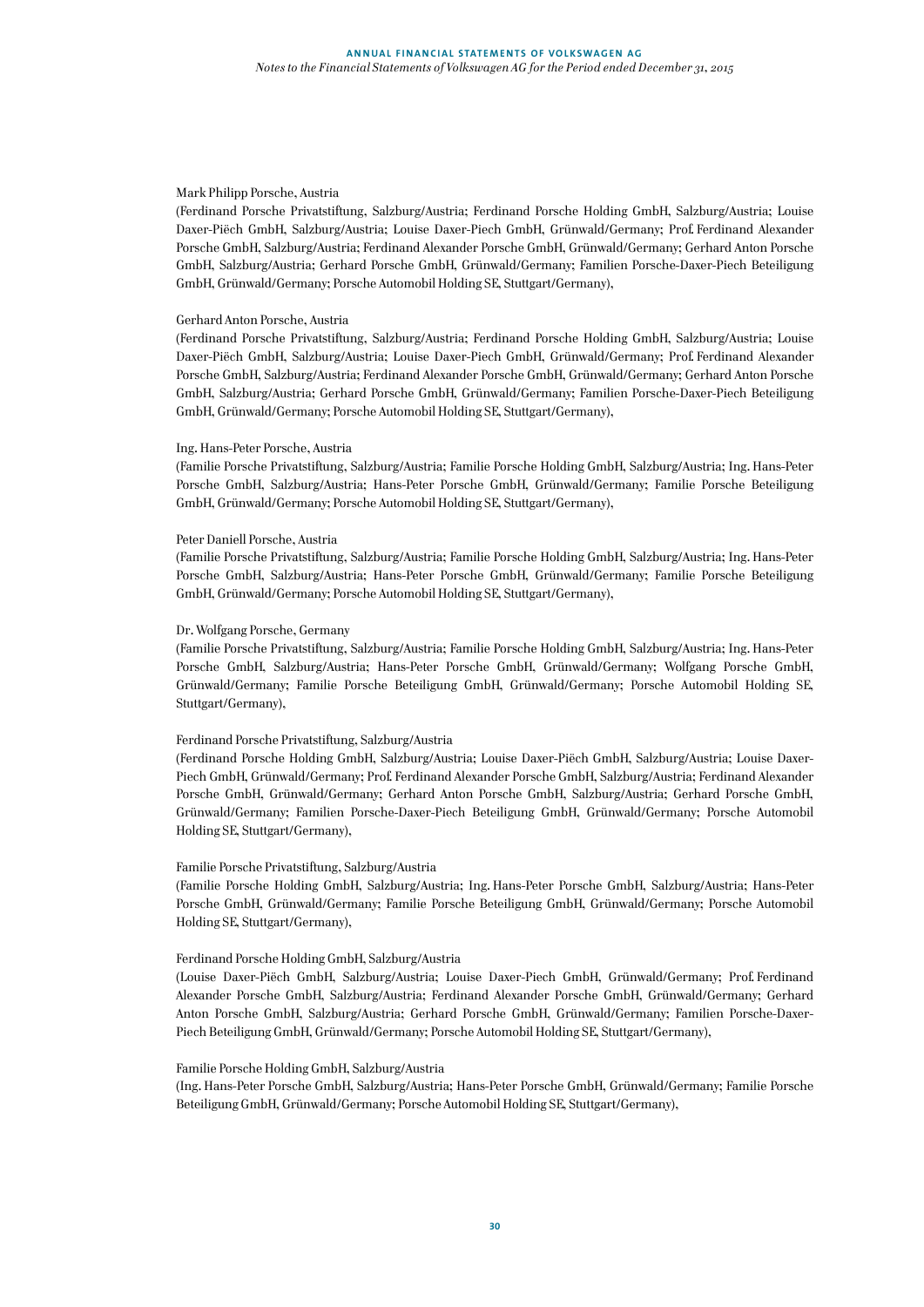Louise Daxer-Piëch GmbH, Salzburg/Austria

(Louise Daxer-Piech GmbH, Grünwald/Germany; Porsche Automobil Holding SE, Stuttgart/Germany; Familien Porsche-Daxer-Piech Beteiligung GmbH, Grünwald/Germany),

Prof. Ferdinand Alexander Porsche GmbH, Salzburg/Austria (Ferdinand Alexander Porsche GmbH, Grünwald/Germany; Familien Porsche-Daxer-Piech Beteiligung GmbH, Grünwald/ Germany; Porsche Automobil Holding SE, Stuttgart/Germany),

Gerhard Anton Porsche GmbH, Salzburg/Austria (Gerhard Porsche GmbH, Grünwald/Germany; Familien Porsche-Daxer-Piech Beteiligung GmbH, Grünwald/Germany; Porsche Automobil Holding SE, Stuttgart/Germany),

Louise Daxer-Piech GmbH, Grünwald/Germany (Familien Porsche-Daxer-Piech Beteiligung GmbH, Grünwald/Germany; Porsche Automobil Holding SE, Stuttgart/ Germany),

Ferdinand Alexander Porsche GmbH, Grünwald/Germany (Familien Porsche-Daxer-Piech Beteiligung GmbH, Grünwald/Germany; Porsche Automobil Holding SE, Stuttgart/ Germany),

Gerhard Porsche GmbH, Grünwald/Germany (Familien Porsche-Daxer-Piech Beteiligung GmbH, Grünwald/Germany; Porsche Automobil Holding SE, Stuttgart/ Germany),

Ing. Hans-Peter Porsche GmbH, Salzburg/Austria (Hans-Peter Porsche GmbH, Grünwald/Germany; Familie Porsche Beteiligung GmbH, Grünwald/Germany; Porsche Automobil Holding SE, Stuttgart/Germany),

Hans-Peter Porsche GmbH, Grünwald/Germany (Familie Porsche Beteiligung GmbH, Grünwald/Germany; Porsche Automobil Holding SE, Stuttgart/Germany),

Wolfgang Porsche GmbH, Grünwald/Germany (Familie Porsche Beteiligung GmbH, Grünwald/Germany; Porsche Automobil Holding SE, Stuttgart/Germany),

Familien Porsche-Daxer-Piech Beteiligung GmbH, Grünwald/Germany (Porsche Automobil Holding SE, Stuttgart/Germany),

Familie Porsche Beteiligung GmbH, Grünwald/Germany (Porsche Automobil Holding SE, Stuttgart/Germany),

Porsche GmbH, Stuttgart/Germany (Porsche Automobil Holding SE, Stuttgart/Germany),

Dr. Hans Michel Piëch, Austria (Porsche Automobil Holding SE, Stuttgart/Germany; Hans Michel Piech GmbH, Grünwald/Germany; Dr. Hans Michel Piëch GmbH, Salzburg/Austria),

Dr. Hans Michel Piëch GmbH, Salzburg/Austria (Porsche Automobil Holding SE, Stuttgart/Germany; Hans Michel Piech GmbH, Grünwald/Germany),

Hans Michel Piech GmbH, Grünwald/Germany (Porsche Automobil Holding SE, Stuttgart/Germany),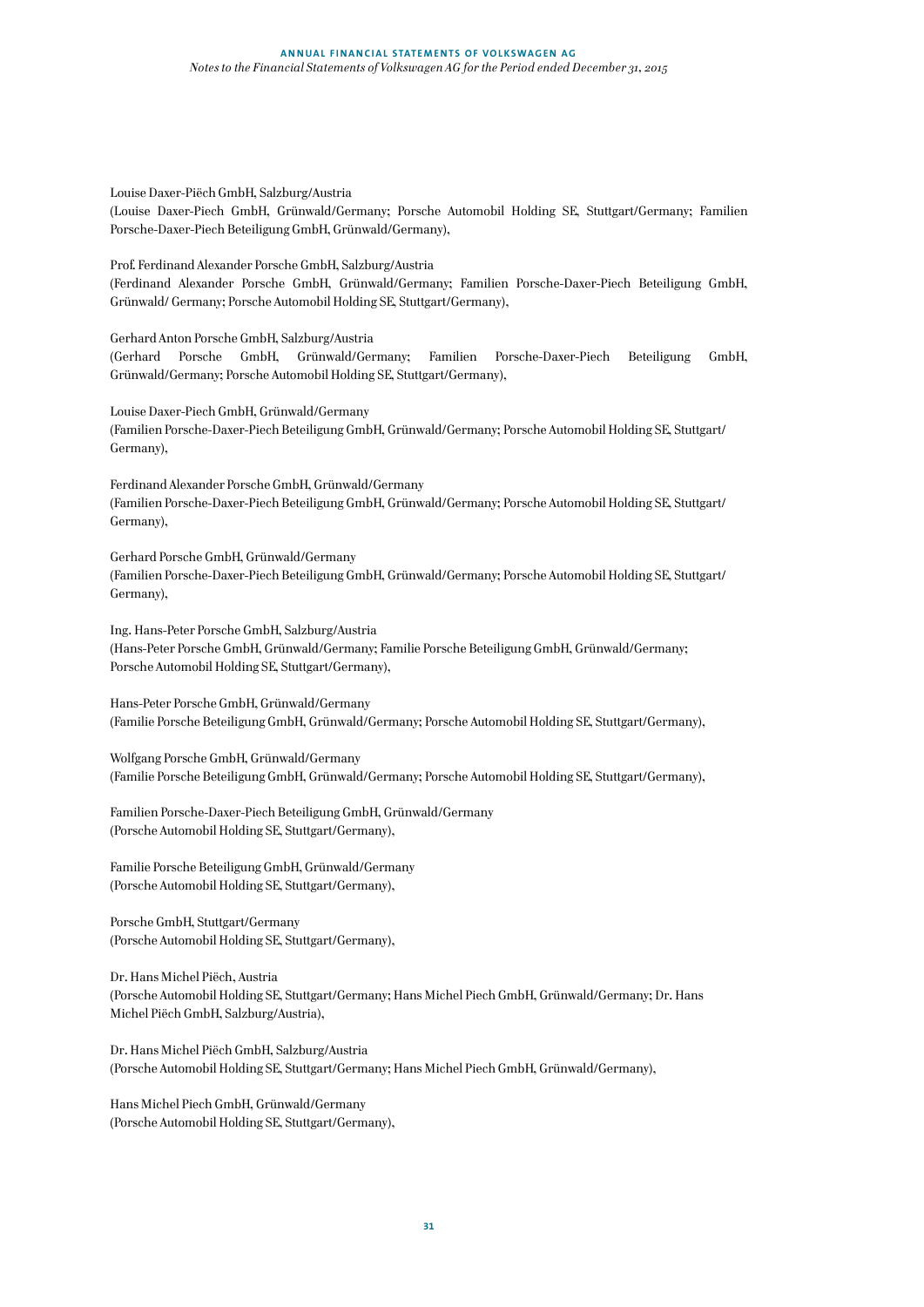Dipl.-Ing. Dr. h.c. Ferdinand Piëch, Austria (Porsche Automobil Holding SE, Stuttgart/Germany; Ferdinand Piech GmbH, Grünwald/Germany; Dipl.-Ing. Dr. h.c. Ferdinand Piëch GmbH, Salzburg/Austria; Ferdinand Karl Alpha Privatstiftung, Vienna/Austria),

Ferdinand Karl Alpha Privatstiftung, Vienna/Austria (Porsche Automobil Holding SE, Stuttgart/Germany; Ferdinand Piech GmbH, Grünwald/Germany; Dipl.-Ing. Dr. h.c. Ferdinand Piëch GmbH, Salzburg/Austria),

Dipl.-Ing. Dr. h.c. Ferdinand Piëch GmbH, Salzburg/Austria (Porsche Automobil Holding SE, Stuttgart/Germany; Ferdinand Piech GmbH, Grünwald/Germany),

Ferdinand Piech GmbH, Grünwald/Germany (Porsche Automobil Holding SE, Stuttgart/Germany).

3) Porsche Holding Gesellschaft m.b.H., Salzburg/Austria, and Porsche GmbH, Salzburg/Austria, notified us in accordance with section 21(1) of the WpHG that their share of the voting rights in Volkswagen Aktiengesellschaft in each case exceeded the threshold of 50% on January 5, 2009 and in each case amounted to 53.13% (156,702,015 voting rights) at this date.

All the above-mentioned 156,702,015 voting rights are attributable to Porsche Holding Gesellschaft m.b.H. in accordance with section 22(1) sentence 1 no. 1 of the WpHG. The companies via which the voting rights are actually held and whose attributed share of the voting rights amounts to 3% or more are:

- Porsche GmbH, Salzburg/Austria;
- Porsche GmbH, Stuttgart/Germany;
- Porsche Automobil Holding SE, Stuttgart/Germany.

Of the above-mentioned 156,702,015 voting rights, 50.76% of the voting rights (149,696,753 voting rights) are attributable to Porsche GmbH, Salzburg/Austria, in accordance with section 22(1) sentence 1 no. 1 of the WpHG. The companies via which the voting rights are actually held and whose attributed share of the voting rights amounts to 3% or more are:

- Porsche GmbH, Stuttgart/Germany;
- Porsche Automobil Holding SE, Stuttgart/Germany.
- 4) Porsche Wolfgang 1. Beteiligungs GmbH & Co. KG, Stuttgart, Germany has notified us in accordance with section 21(1) of the WpHG that its (indirect) share of the voting rights in Volkswagen Aktiengesellschaft, Wolfsburg, Germany, exceeded the thresholds of 3%, 5%, 10%, 15%, 20%, 25%, 30% and 50% of the voting rights on September 29, 2010 and amounted to 50.74% of the voting rights (149,696,680 voting rights) at this date.

Of this figure, 50.74% of the voting rights (149,696,680 voting rights) are attributable to Porsche Wolfgang 1. Beteiligungs GmbH & Co. KG in accordance with section 22(1) sentence 1 no. 1 of the WpHG.

The voting rights attributed to Porsche Wolfgang 1. Beteiligungs GmbH & Co. KG are held via the following enterprises controlled by it, whose share of the voting rights in Volkswagen Aktiengesellschaft amounts to 3% or more in each case: Wolfgang Porsche GmbH, Grünwald, Familie Porsche Beteiligung GmbH, Grünwald, Porsche Automobil Holding SE, Stuttgart.

These voting rights were not reached by exercise of purchase rights resulting from financial instruments according to § 25 section 1 sentence 1 of the Wertpapierhandelsgesetz (Securities Trading Law).

5) On August 12, 2013, LK Holding GmbH, Salzburg, Austria, has notified us in accordance with article 21, section 1 of the WpHG that its share of the voting rights in VOLKSWAGEN AKTIENGESELLSCHAFT, Wolfsburg, Germany, exceeded the thresholds of 3%, 5%, 10%, 15%, 20%, 25%, 30% and 50% of the voting rights on August 10, 2013 and amounted to 50.73% of the voting rights (149,696,681 voting rights) at this date.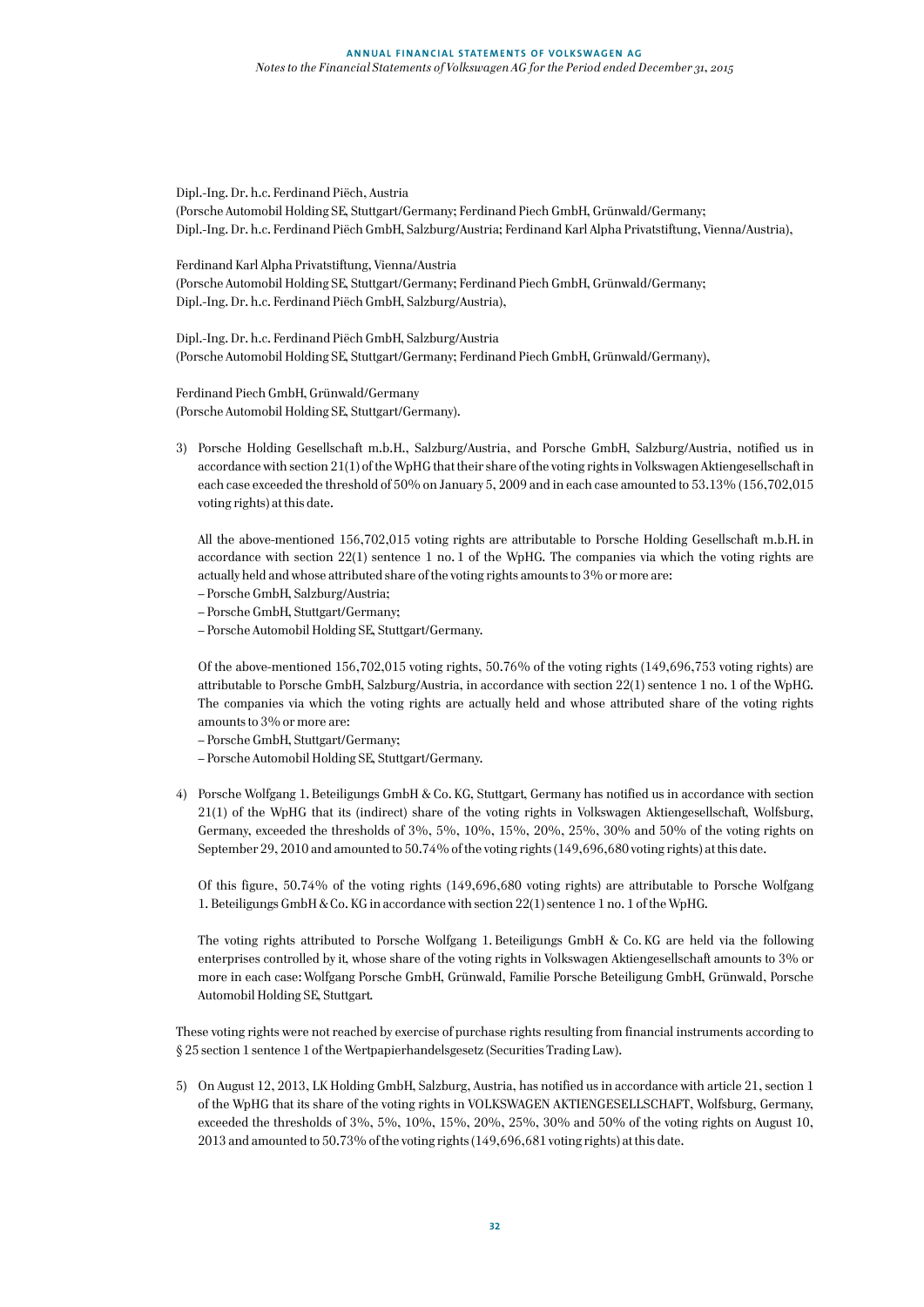Of this figure, 50.73% of the voting rights (149,696,681 voting rights) are attributable to LK Holding GmbH in accordance with article 22, section 1, sentence 1 no. 1 of the WpHG.

The voting rights attributed to LK Holding GmbH are held via the following enterprises controlled by it, whose share of the voting rights in VOLKSWAGEN AKTIENGESELLSCHAFT amounts to 3% or more in each case: Porsche Automobil Holding SE, Stuttgart; Familien Porsche-Kiesling Beteiligung GmbH, Grünwald; Louise Daxer-Piech GmbH, Grünwald.

6) On September 11, 2013, Ahorner Alpha Beteiligungs GmbH, Grünwald, Germany, has notified us in accordance with article 21, section 1 of the WpHG that its share of the voting rights in VOLKSWAGEN AKTIENGESELLSCHAFT, Wolfsburg, Germany, exceeded the thresholds of 3%, 5%, 10%, 15%, 20%, 25%, 30% and 50% of the voting rights on September 11, 2013 and amounted to 50.73% of the voting rights (149,696,681 voting rights) at this date. Of this figure, 50.73% of the voting rights (149,696,681 voting rights) are attributable to Ahorner Alpha Beteiligungs GmbH in accordance with article 22, section 1, sentence 1 no. 1 of the WpHG.

The voting rights attributed to Ahorner Alpha Beteiligungs GmbH are held via the following enterprises controlled by it, whose share of the voting rights in VOLKSWAGEN AKTIENGESELLSCHAFT amounts to 3% or more in each case: Porsche Automobil Holding SE, Stuttgart.

7) On September 11, 2013, Ahorner Beta Beteiligungs GmbH, Grünwald, Germany, has notified us in accordance with article 21, section 1 of the WpHG that its share of the voting rights in VOLKSWAGEN AKTIENGESELLSCHAFT, Wolfsburg, Germany, exceeded the thresholds of 3%, 5%, 10%, 15%, 20%, 25%, 30% and 50% of the voting rights on September 11, 2013 and amounted to 50.73% of the voting rights (149,696,681 voting rights) at this date. Of this figure, 50.73% of the voting rights (149,696,681 voting rights) are attributable to Ahorner Beta Beteiligungs GmbH in accordance with article 22, section 1, sentence 1 no. 1 of the WpHG.

The voting rights attributed to Ahorner Beta Beteiligungs GmbH are held via the following enterprises controlled by it, whose share of the voting rights in VOLKSWAGEN AKTIENGESELLSCHAFT amounts to 3% or more in each case: Ahorner Alpha Beteiligungs GmbH, Grünwald; Porsche Automobil Holding SE, Stuttgart.

8) On September 11, 2013, Louise Daxer-Piech GmbH, Salzburg, Austria, has notified us in accordance with article 21, section 1 of the WpHG that its share of the voting rights in VOLKSWAGEN AKTIENGESELLSCHAFT, Wolfsburg, Germany, exceeded the thresholds of 3%, 5%, 10%, 15%, 20%, 25%, 30% and 50% of the voting rights on September 11, 2013 and amounted to 50.73% of the voting rights (149,696,681 voting rights) at this date. Of this figure, 50.73% of the voting rights (149,696,681 voting rights) are attributable to Louise Daxer-Piech GmbH in accordance with article 22, section 1, sentence 1 no. 1 of the WpHG.

The voting rights attributed to Louise Daxer-Piech GmbH are held via the following enterprises controlled by it, whose share of the voting rights in VOLKSWAGEN AKTIENGESELLSCHAFT amounts to 3% or more in each case: Ahorner Beta Beteiligungs GmbH, Grünwald; Ahorner Alpha Beteiligungs GmbH, Grünwald; Porsche Automobil Holding SE, Stuttgart.

9) On September 11, 2013, Ahorner Holding GmbH, Salzburg, Austria, has notified us in accordance with article 21, section 1 of the WpHG that its share of the voting rights in VOLKSWAGEN AKTIENGESELLSCHAFT, Wolfsburg, Germany, exceeded the thresholds of 3%, 5%, 10%, 15%, 20%, 25%, 30% and 50% of the voting rights on September 11, 2013 and amounted to 50.73% of the voting rights (149,696,681 voting rights) at this date. Of this figure, 50.73% of the voting rights (149,696,681 voting rights) are attributable to Ahorner Holding GmbH in accordance with article 22, section 1, sentence 1 no. 1 of the WpHG.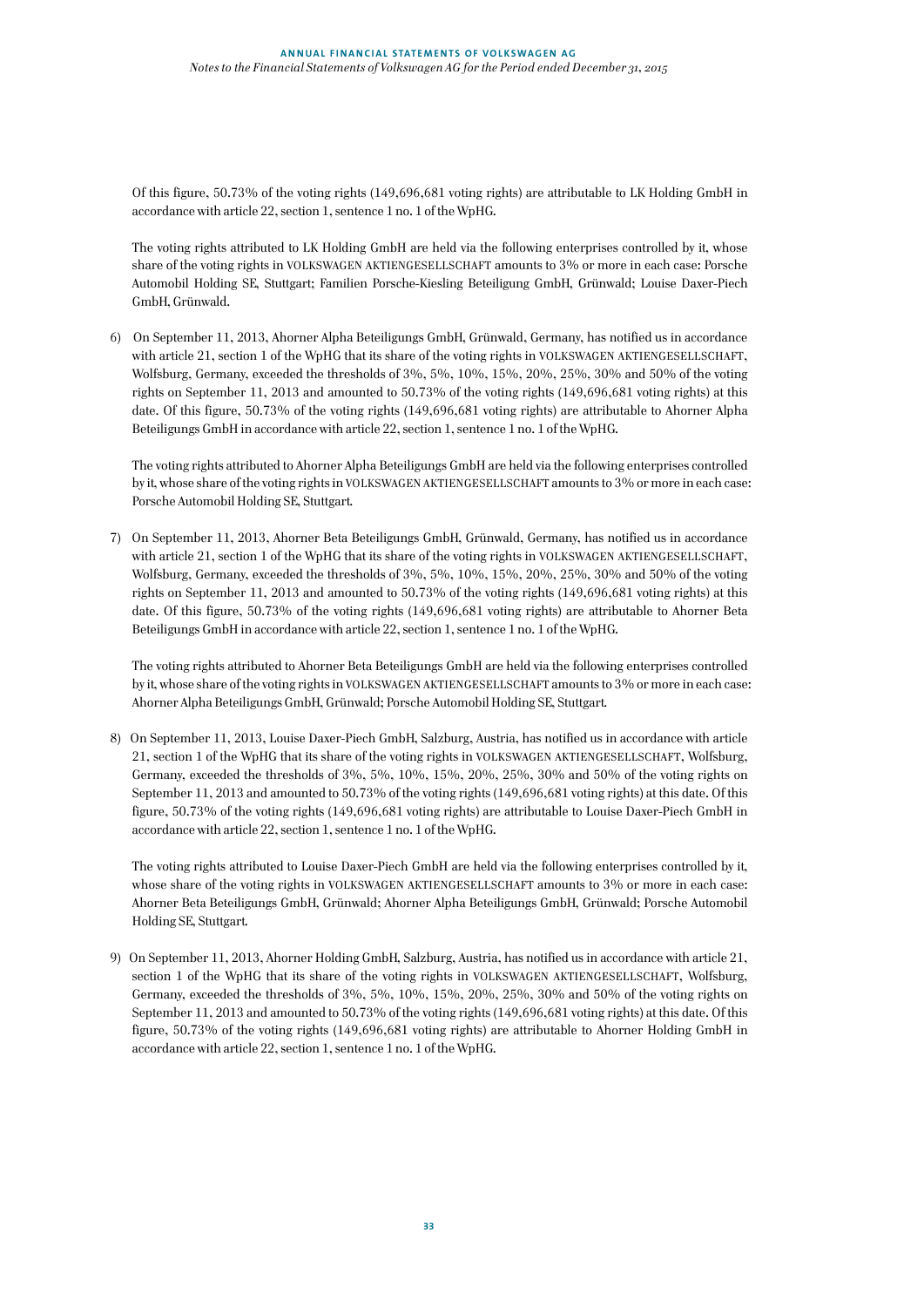The voting rights attributed to Ahorner Holding GmbH are held via the following enterprises controlled by it, whose share of the voting rights in VOLKSWAGEN AKTIENGESELLSCHAFT amounts to 3% or more in each case: Louise Daxer-Piech GmbH, Salzburg, Austria; Ahorner Beta Beteiligungs GmbH, Grünwald; Ahorner Alpha Beteiligungs GmbH, Grünwald; Porsche Automobil Holding SE, Stuttgart.

- 10) On December 16, 2014, Porsche Wolfgang 1. Beteiligungsverwaltungs GmbH, Stuttgart, Germany, has notified us in accordance with article 21, section 1 of the WpHG that its share of the voting rights in VOLKSWAGEN AKTIEN-GESELLSCHAFT, Wolfsburg, Germany, fell below the thresholds of 50%, 30%, 25%, 20%, 15%, 10%, 5% and 3% of the voting rights on December 15, 2014 and amounted to 0% of the voting rights (0 voting rights) at this date.
- 11) On December 17, 2014, Dr. Wolfgang Porsche Holding GmbH, Salzburg, Austria, has notified us in accordance with article 21, section 1 of the WpHG that its share of the voting rights in VOLKSWAGEN AKTIENGESELLSCHAFT, Wolfsburg, Germany, exceeded the thresholds of 3%, 5%, 10%, 15%, 20%, 25%, 30% and 50% of the voting rights on December 15, 2014 and amounted to 50.73% of the voting rights (149,696,681 voting rights) at this date. Of this figure, 50.73% of the voting rights (149,696,681 voting rights) are attributable to Dr. Wolfgang Porsche Holding GmbH in accordance with article 22, section 1, sentence 1 no. 1 of the WpHG.

The voting rights attributed to Dr. Wolfgang Porsche Holding GmbH are held via the following enterprises controlled by it, whose share of the voting rights in VOLKSWAGEN AKTIENGESELLSCHAFT amounts to 3% or more in each case: Wolfgang Porsche GmbH, Grünwald; Familie Porsche Beteiligung GmbH, Grünwald; Porsche Automobil Holding SE, Stuttgart.

- 12) On July 15, 2015, the following persons in each case have notified us in accordance with article 21, section 1 of the WpHG that their share of the voting rights in VOLKSWAGEN AKTIENGESELLSCHAFT, Wolfsburg, Germany, exceeded the thresholds of 3%, 5%, 10%, 15%, 20%, 25%, 30% and 50% of the voting rights on July 14, 2015 and in each case amounted to 50.73% of the voting rights (149,696,681 voting rights) at this date:
	- Dipl.-Design. Stephanie Porsche-Schröder, Austria,
	- Dr. Dr. Christian Porsche, Austria,
	- Ferdinand Rudolf Wolfgang Porsche, Austria.

Of this figure, in each case 50.73% of the voting rights (149,696,681 voting rights) are attributable to each of the above-mentioned notifying persons in accordance with article 22, section 1, sentence 1 no. 1 of the WpHG. The voting rights attributed to the notifying persons in each case are held via the following enterprises controlled by the notifying persons, whose share of the voting rights in VOLKSWAGEN AKTIENGESELLSCHAFT amounts to 3% or more in each case: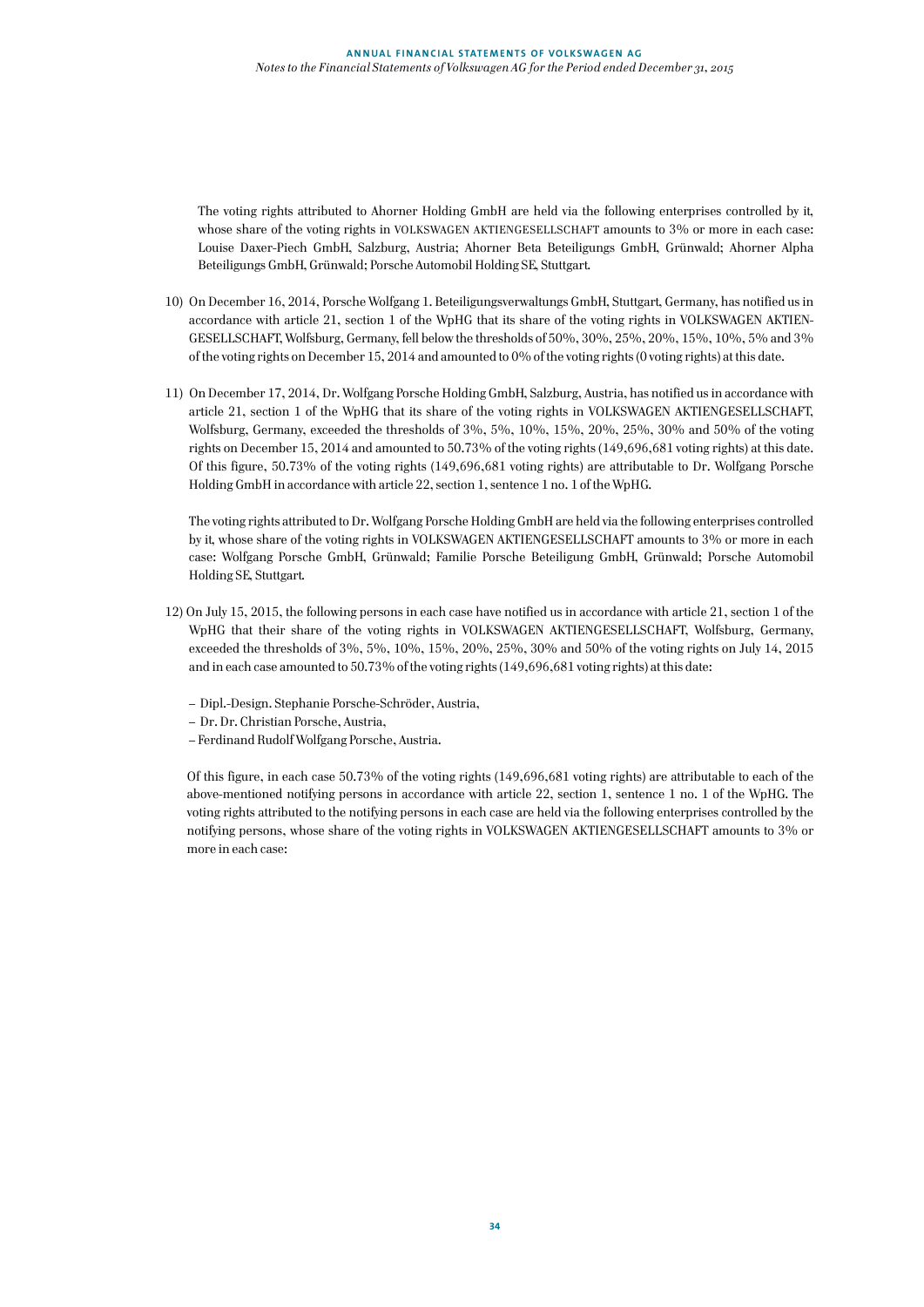Dr. Wolfgang Porsche Holding GmbH, Salzburg; Wolfgang Porsche GmbH, Grünwald; Ferdinand Porsche Familien-Privatstiftung, Salzburg; Familie Porsche Holding GmbH, Salzburg; Ing. Hans-Peter Porsche GmbH, Salzburg; Hans-Peter Porsche GmbH, Grünwald; Ferdinand Porsche Holding GmbH, Salzburg; Prof. Ferdinand Alexander Porsche GmbH, Salzburg; Ferdinand Alexander Porsche GmbH, Grünwald; Gerhard Anton Porsche GmbH, Salzburg; Gerhard Porsche GmbH, Grünwald; LK Holding GmbH, Salzburg; Louise Kiesling GmbH, Grünwald; Familie Porsche Beteiligung GmbH, Grünwald; Porsche Automobil Holding SE, Stuttgart.

- 13) On July 15, 2015, Familie Porsche Privatstiftung, Salzburg, Austria, has notified us in accordance with article 21, section 1 of the WpHG that its share of the voting rights in VOLKSWAGEN AKTIENGESELLSCHAFT, Wolfsburg, Germany, fell below the thresholds of 50%, 30%, 25%, 20%, 15%, 10%, 5% and 3% of the voting rights on July 14, 2015 and amounted to 0% of the voting rights (0 voting rights) at this date.
- 14) On July 15, 2015, Ferdinand Porsche Privatstiftung, Salzburg, Austria, has notified us in accordance with article 21, section 1 of the WpHG that its share of the voting rights in VOLKSWAGEN AKTIENGESELLSCHAFT, Wolfsburg, Germany, fell below the thresholds of 50%, 30%, 25%, 20%, 15%, 10%, 5% and 3% of the voting rights on July 14, 2015 and amounted to 0% of the voting rights (0 voting rights) at this date.
- 15) On July 15, 2015, Ferdinand Porsche Familien-Privatstiftung, Salzburg, Austria, has notified us in accordance with article 21, section 1 of the WpHG that its share of the voting rights in VOLKSWAGEN AKTIENGESELLSCHAFT, Wolfsburg, Germany, exceeded the thresholds of 3%, 5%, 10%, 15%, 20%, 25%, 30% and 50% of the voting rights on July 14, 2015 and amounted to 50.73% of the voting rights (149,696,681 voting rights) at this date. Of this figure, 50.73% of the voting rights (149,696,681 voting rights) are attributable to Ferdinand Porsche Familien-Privatstiftung in accordance with article 22, section 1, sentence 1 no. 1 of the WpHG.

The voting rights attributed to Ferdinand Porsche Familien-Privatstiftung are held via the following enterprises controlled by it, whose share of the voting rights in VOLKSWAGEN AKTIENGESELLSCHAFT amounts to 3% or more in each case:

Familie Porsche Holding GmbH, Salzburg; Ing. Hans-Peter Porsche GmbH, Salzburg; Hans-Peter Porsche GmbH, Grünwald; Ferdinand Porsche Holding GmbH, Salzburg; Prof. Ferdinand Alexander Porsche GmbH, Salzburg; Ferdinand Alexander Porsche GmbH, Grünwald; Gerhard Anton Porsche GmbH, Salzburg; Gerhard Porsche GmbH, Grünwald; LK Holding GmbH, Salzburg; Louise Kiesling GmbH, Grünwald; Familie Porsche Beteiligung GmbH, Grünwald; Porsche Automobil Holding SE, Stuttgart.

- 16) On July 20, 2015, the following persons in each case have notified us in accordance with article 21, section 1 of the WpHG that their share of the voting rights in VOLKSWAGEN AKTIENGESELLSCHAFT, Wolfsburg, Germany, exceeded the thresholds of 3%, 5%, 10%, 15%, 20%, 25%, 30% and 50% of the voting rights on July 14, 2015 and in each case amounted to 50.73% of the voting rights (149,696,681 voting rights) at this date:
	- Dr. Geraldine Porsche, Austria,
	- Diana Porsche, Austria,
	- Felix Alexander Porsche, Germany.

Of this figure, in each case 50.73% of the voting rights (149,696,681 voting rights) are attributable to each of the above-mentioned notifying persons in accordance with article 22, section 1, sentence 1 no. 1 of the WpHG. The voting rights attributed to the notifying persons in each case are held via the following enterprises controlled by the notifying persons, whose share of the voting rights in VOLKSWAGEN AKTIENGESELLSCHAFT amounts to 3% or more in each case:

Ferdinand Porsche Familien-Privatstiftung, Salzburg; Familie Porsche Holding GmbH, Salzburg; Ing. Hans-Peter Porsche GmbH, Salzburg; Hans-Peter Porsche GmbH, Grünwald; Ferdinand Porsche Holding GmbH, Salzburg; Prof. Ferdinand Alexander Porsche GmbH, Salzburg; Ferdinand Alexander Porsche GmbH, Grünwald; Gerhard Anton Porsche GmbH, Salzburg; Gerhard Porsche GmbH, Grünwald; LK Holding GmbH, Salzburg; Louise Kiesling GmbH, Grünwald; Familie Porsche Beteiligung GmbH, Grünwald; Porsche Automobil Holding SE, Stuttgart.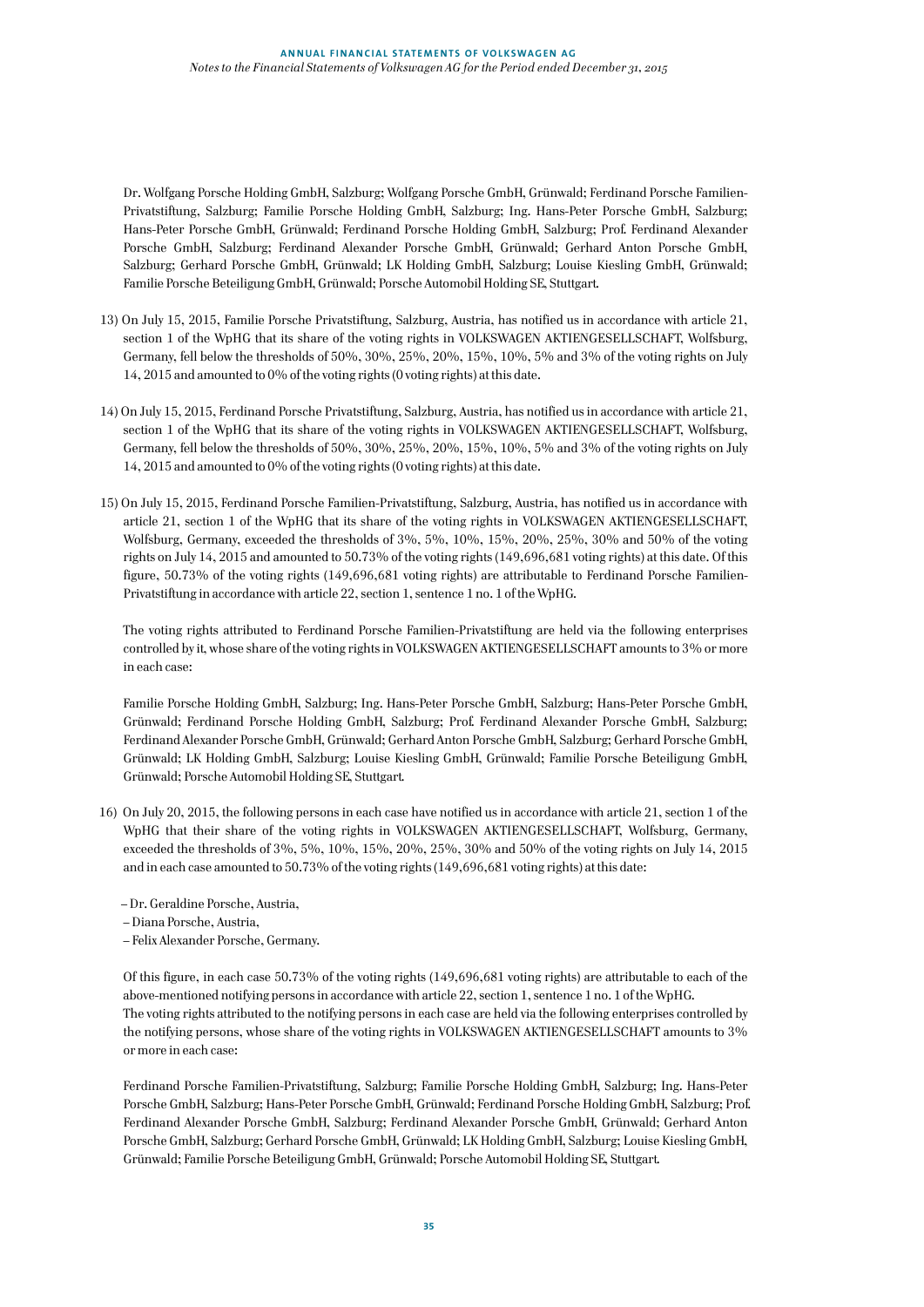17) On August 4, 2015, Ferdinand Porsche Familien- Holding GmbH, Salzburg, Austria, has notified us in accordance with article 21, section 1 of the WpHG that its share of the voting rights in VOLKSWAGEN AKTIENGESELLSCHAFT, Wolfsburg, Germany, exceeded the thresholds of 3%, 5%, 10%, 15%, 20%, 25%, 30% and 50% of the voting rights on July 31, 2015 and amounted to 50.73% of the voting rights (149,696,681 voting rights) at this date. Of this figure, 50.73% of the voting rights (149,696,681 voting rights) are attributable to Ferdinand Porsche Familien-Holding GmbH in accordance with article 22, section 1, sentence 1 no. 1 of the WpHG.

The voting rights attributed to Ferdinand Porsche Familien- Holding GmbH are held via the following enterprises controlled by it, whose share of the voting rights in VOLKSWAGEN AKTIENGESELLSCHAFT amounts to 3% or more in each case:

Hans-Peter Porsche GmbH, Grünwald; Ferdinand Alexander Porsche GmbH, Grünwald; Gerhard Porsche GmbH, Grünwald; Louise Kiesling GmbH, Grünwald; Familie Porsche Beteiligung GmbH, Grünwald; Porsche Automobil Holding SE, Stuttgart.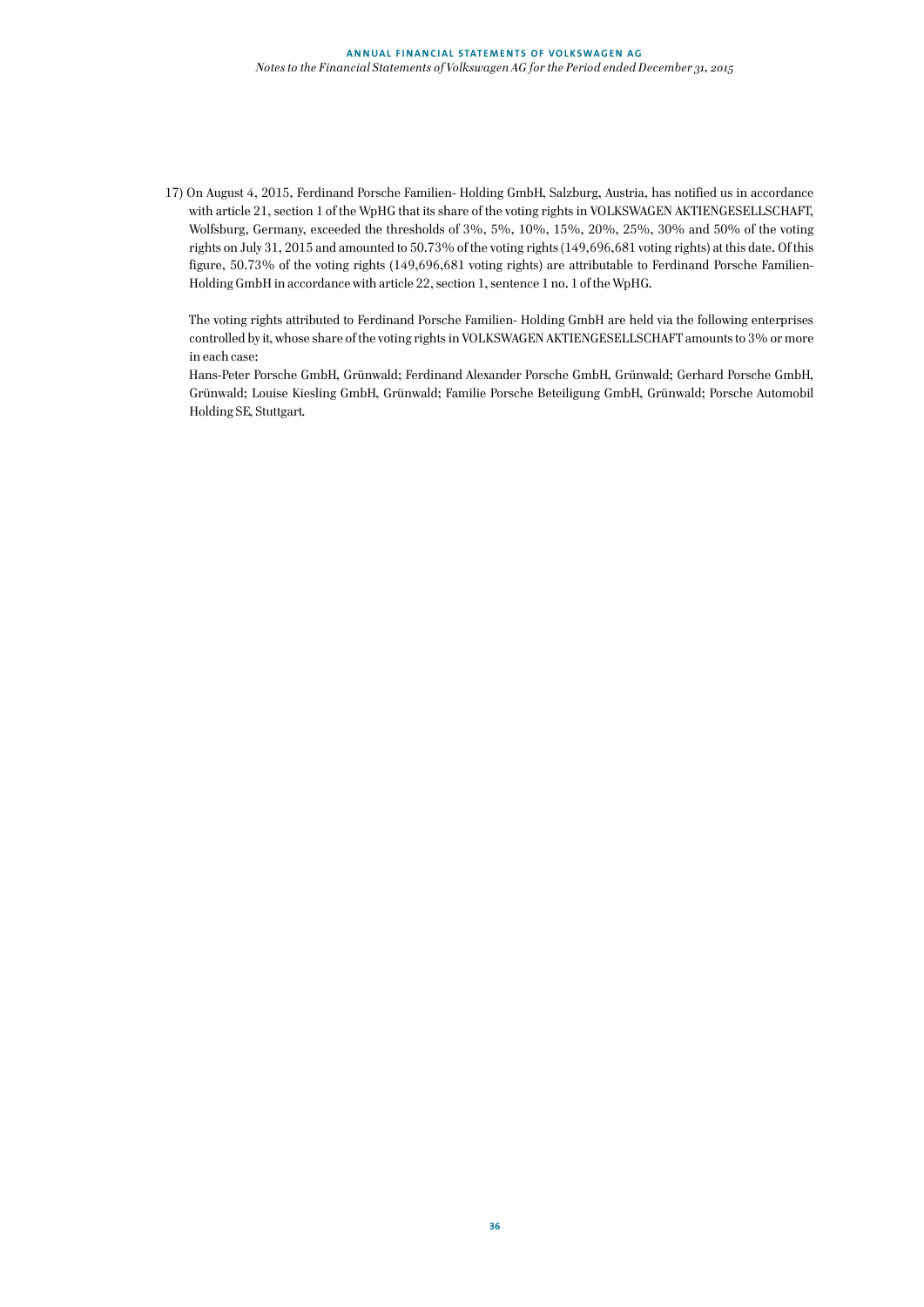# **QATAR**

# We have received the following notification:

- (1) Pursuant to section 21 (1) WpHG we hereby notify for and on behalf of the State of Qatar, acting by and through the Qatar Investment Authority, Doha, Qatar, that its indirect voting rights in Volkswagen Aktiengesellschaft
	- (a) exceeded the threshold of 10% on December 17, 2009 and amounted to 13.71% of the voting rights of Volkswagen Aktiengesellschaft (40,440,274 voting rights) as per this date
		- (i) 6.93% (20,429,274 voting rights) of which have been obtained by the exercise by Qatar Holding LLC of financial instruments within the meaning of section 25 (1) sentence 1 WpHG on that date granting the right to acquire shares in Volkswagen Aktiengesellschaft, and
		- (ii) all of which are attributed to the State of Qatar pursuant to section 22 (1) sentence 1 no. 1 WpHG.
	- (b) exceeded the threshold of 15% on December 18, 2009 and amounted to 17.00% of the voting rights of Volkswagen Aktiengesellschaft (50,149,012 voting rights) as per this date
		- (i) 3.29% (9,708,738 voting rights) of which have been obtained by the exercise by Qatar Holding LLC of financial instruments within the meaning of section 25 (1) sentence 1 WpHG on that date granting the right to acquire shares in Volkswagen Aktiengesellschaft, and
		- (ii) all of which are attributed to the State of Qatar pursuant to section 22 (1) sentence 1 no. 1 WpHG.

Voting rights that are attributed to the State of Qatar pursuant to lit. (a) and (b) above are held via the following entities which are controlled by it and whose attributed proportion of voting rights in Volkswagen Aktiengesellschaft amount to 3% each or more:

- (aa) Qatar Investment Authority, Doha, Qatar;
- (bb) Qatar Holding LLC, Doha, Qatar;
- (cc) Qatar Holding Luxembourg II S.à.r.l., Luxembourg, Luxembourg;
- (dd) Qatar Holding Netherlands B.V., Amsterdam, The Netherlands.
- (2) Pursuant to section 21 (1) WpHG we hereby notify for and on behalf of the Qatar Investment Authority, Doha, Qatar, that its indirect voting rights in Volkswagen Aktiengesellschaft
	- (a) exceeded the threshold of 10% on December 17, 2009 and amounted to 13.71% of the voting rights of Volkswagen Aktiengesellschaft (40,440,274 voting rights) as per this date
		- (i) 6.93% (20,429,274 voting rights) of which have been obtained by the exercise by Qatar Holding LLC of financial instruments within the meaning of section 25 (1) sentence 1 WpHG on that date granting the right to acquire shares in Volkswagen Aktiengesellschaft, and
		- (ii) all of which are attributed to the Qatar Investment Authority pursuant to section 22 (1) sentence 1 no. 1 WpHG.
	- (b) exceeded the threshold of 15% on December 18, 2009 and amounted to 17.00% of the voting rights of Volkswagen Aktiengesellschaft (50,149,012 voting rights) as per this date
		- (i) 3.29% (9,708,738 voting rights) of which have been obtained by the exercise by Qatar Holding LLC of financial instruments within the meaning of section 25 (1) sentence 1 WpHG on that date granting the right to acquire shares in Volkswagen Aktiengesellschaft, and
		- (ii) all of which are attributed to the Qatar Investment Authority pursuant to section 22 (1) sentence 1 no. 1 WpHG.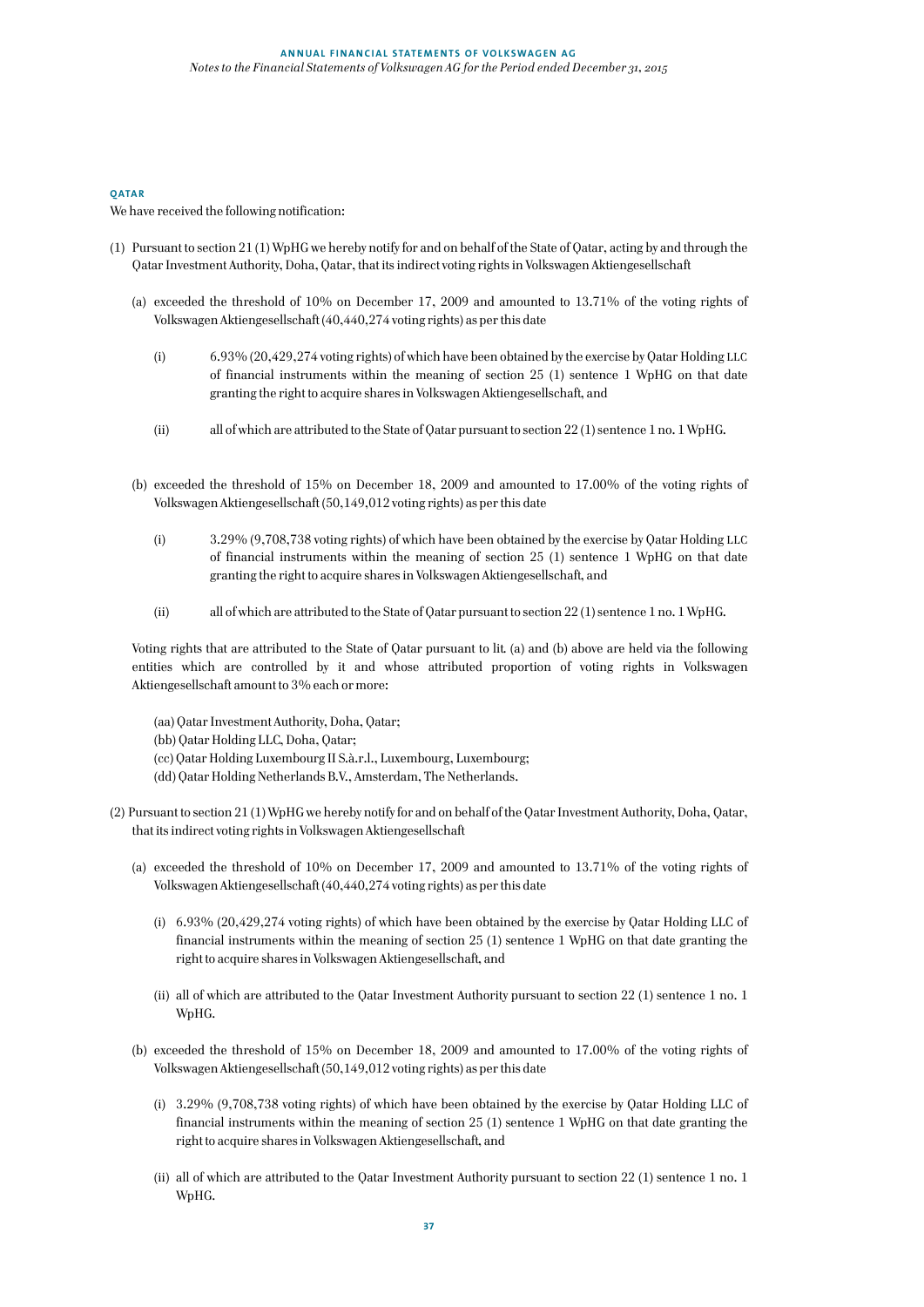Voting rights that are attributed to the Qatar Investment Authority pursuant to lit. (a) and (b) above are held via the entities as set forth in (1) (bb) through (dd) which are controlled by it and whose attributed proportion of voting rights in Volkswagen Aktiengesellschaft amount to 3% each or more.

- (3) Pursuant to section 21 (1) WpHG we hereby notify for and behalf of Qatar Holding LLC, Doha, Qatar, that its direct and indirect voting rights in Volkswagen Aktiengesellschaft
	- (a) exceeded the threshold of 10% on December 17, 2009 and amounted to 13.71% of the voting rights of Volkswagen Aktiengesellschaft (40,440,274 voting rights) as per this date
		- (i) 6.93% (20,429,274 voting rights) of which have been obtained by the exercise of financial instruments within the meaning of section 25 (1) sentence 1 WpHG on that date granting the right to acquire shares in Volkswagen Aktiengesellschaft, and
		- (ii) 6.78% (20,011,000 voting rights) of which are attributed to Qatar Holding LLC pursuant to section 22 (1) sentence 1 no. 1 WpHG.
	- (b) exceeded the threshold of 15% on December 18, 2009 and amounted to 17.00% of the voting rights of Volkswagen Aktiengesellschaft (50,149,012 voting rights) as per this date
		- (i) 3.29% (9,708,738 voting rights) of which have been obtained by the exercise of financial instruments within the meaning of section 25 (1) sentence 1 WpHG on that date granting the right to acquire shares in Volkswagen Aktiengesellschaft, and
		- (ii) 6.78% (20,011,000 voting rights) of which are attributed to Qatar Holding LLC pursuant to section 22 (1) sentence 1 no. 1 WpHG.

Voting rights that are attributed to Qatar Holding LLC pursuant to lit. (a) and (b) above are held via the entities as set forth in (1) (cc) through (dd) which are controlled by it and whose attributed proportion of voting rights in Volkswagen Aktiengesellschaft amount to 3% each or more.

We have received the following notification:

(1) Pursuant to section 21 (1) WpHG we hereby notify for and on behalf of Qatar Holding Luxembourg II S.à.r.l., Luxembourg, Luxembourg, that its indirect voting rights in Volkswagen Aktiengesellschaft exceeded the thresholds of 10% and 15% on December 18, 2009 and amounted to 17.00% of the voting rights of Volkswagen Aktiengesellschaft (50,149,012 voting rights) as per this date, all of which are attributed to Qatar Holding Luxembourg II S.à.r.l. pursuant to section 22 (1) sentence 1 no.1 WpHG.

Voting rights that are attributed to Qatar Holding Luxembourg II S.à.r.l. are held via the following entities which are controlled by it and whose attributed proportion of voting rights in Volkswagen Aktiengesellschaft amount to 3% each or more:

- (a) Qatar Holding Netherlands B.V., Amsterdam, The Netherlands;
- (b) Qatar Holding Germany GmbH, Frankfurt am Main, Germany.
- (2) Pursuant to section 21 (1) WpHG we hereby notify for and on behalf of Qatar Holding Netherlands B.V., Amsterdam, The Netherlands, that its indirect voting rights in Volkswagen Aktiengesellschaft exceeded the thresholds of 10% and 15% on December 18, 2009 and amounted to 17.00% of the voting rights of Volkswagen Aktiengesellschaft (50,149,012 voting rights) as per this date, all of which are attributed to Qatar Holding Luxembourg II S.à.r.l. pursuant to section 22 (1) sentence 1 no. 1 WpHG.

Voting rights that are attributed to Qatar Holding Netherlands B.V. are held via the entity as set forth in (1) (b) which is controlled by it and whose attributed proportion of voting rights in Volkswagen Aktiengesellschaft amounts to 3% or more.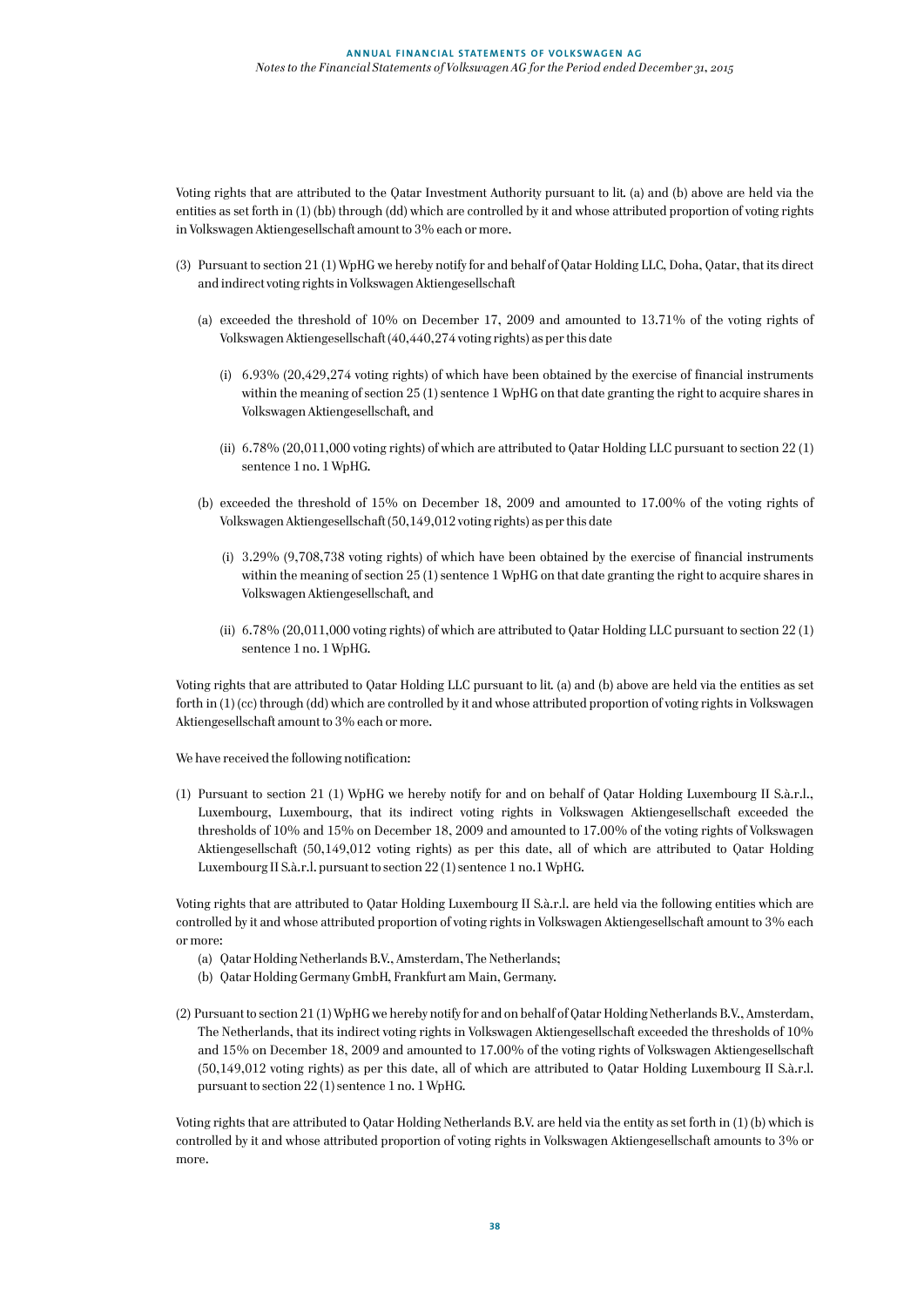(3) Pursuant to section 21 (1) WpHG we hereby notify for and on behalf of Qatar Holding Germany GmbH, Frankfurt am Main, Germany, that its direct voting rights in Volkswagen Aktiengesellschaft exceeded the thresholds of 3%, 5%, 10% and 15% on December 18, 2009 and amounted to 17.00% of the voting rights of Volkswagen Aktiengesellschaft (50,149,012 voting rights) as per this date.

#### **STATE OF LOWER SAXONY**

The State of Lower Saxony notified us on January 5, 2016 that it held a total of 59,022,310 ordinary shares as of December 31, 2015. It held 440 VW ordinary shares directly and 59,021,870 ordinary shares indirectly via Hannoversche Beteiligungsgesellschaft mbH (HanBG), which is owned by the State of Lower Saxony.

### **RECONCILIATION OF NET INCOME TO NET RETAINED PROFITS**

| $\epsilon$ million                              | 2015     | 2014   |
|-------------------------------------------------|----------|--------|
| Net loss / net income for the year              | $-5.515$ | 2.476  |
| Retained profits brought forward                |          |        |
| Release of / appropriations to revenue reserves | 5,580    | $-180$ |
| Net retained profits                            | 69       | 2,299  |

Declining balance depreciation continues to be charged to net income. See page 8 for the amount incurred in the fiscal year.

#### **TOTAL EXPENSE FOR THE PERIOD**

Cost of materials

| $\epsilon$ million                                                            | 2015   | 2014   |
|-------------------------------------------------------------------------------|--------|--------|
| Cost of raw materials, consumables and supplies, and of purchased merchandise | 49.617 | 47.391 |
| Cost of purchased services                                                    | 11.550 | 3.777  |
|                                                                               | 61.167 | 51,168 |

#### Personnel expenses

| $\epsilon$ million                                                | 2015  | 2014  |
|-------------------------------------------------------------------|-------|-------|
| Wages and salaries                                                | 8,234 | 8.314 |
| Social security, post-employment and other employee benefit costs | 1.688 | 1,593 |
| of which in respect of post-employment benefits                   | (461) | (359) |
|                                                                   | 9.923 | 9,907 |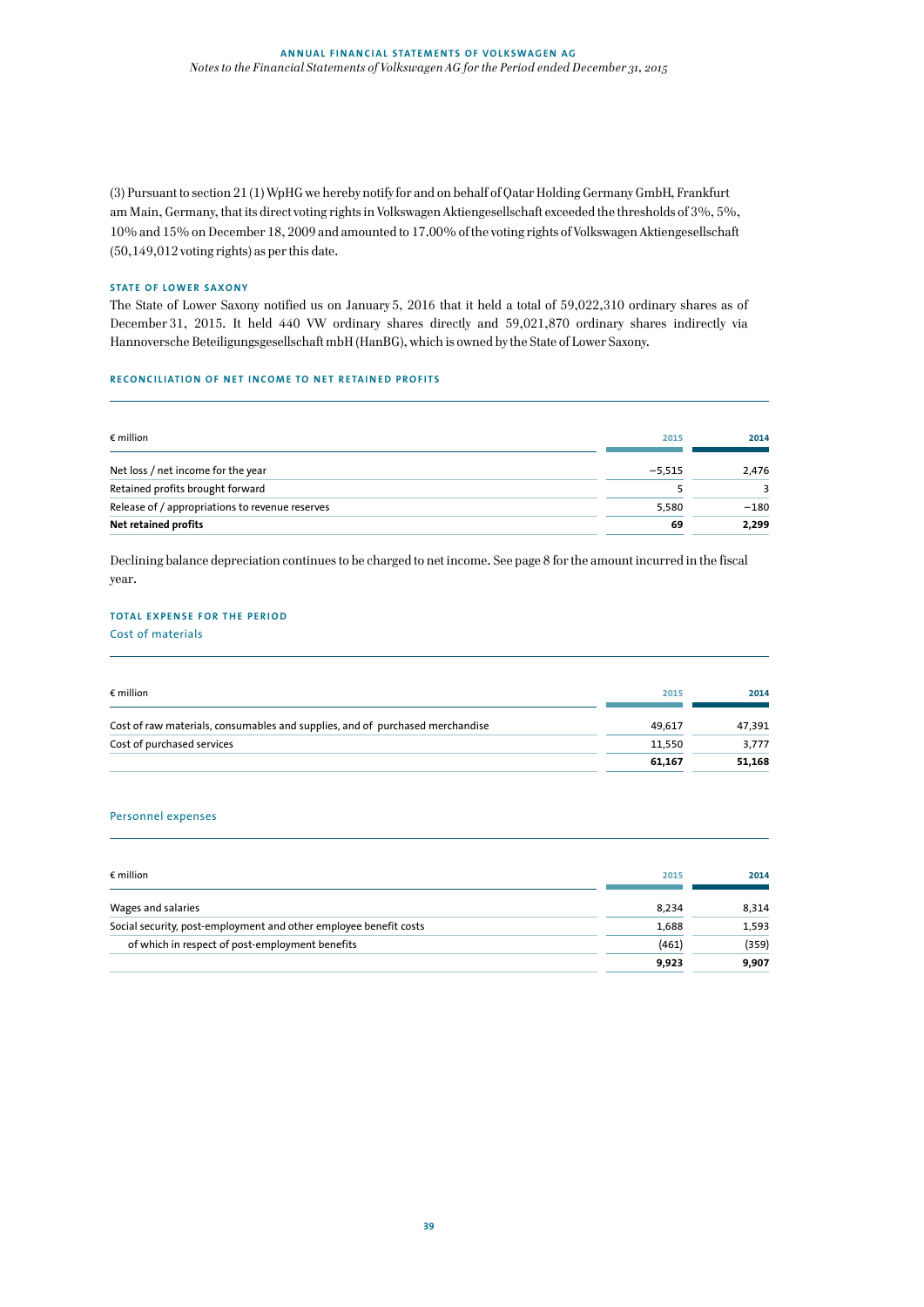#### **OTHER DISCLOSURES**

The tax expense is attributable to the result from ordinary activities.

#### **WRITE-DOWNS OF LONG-TERM FINANCIAL ASSETS**

| $\epsilon$ million       | 2015 | 2014 |
|--------------------------|------|------|
| Affiliated companies     |      |      |
| Other equity investments |      | 106  |
|                          |      | 114  |

#### **AVERAGE NUMBER OF EMPLOYEES OF VOLKSWAGEN AG DURING THE YEAR**

|                                  | 2015    | 2014    |
|----------------------------------|---------|---------|
|                                  |         |         |
| by group                         |         |         |
| Performance-related wage-earners | 54,791  | 52,650  |
| Time-rate wage-earners           | 18,247  | 18,191  |
| Salaried employees               | 39,484  | 38,200  |
|                                  | 112,523 | 109,041 |
| <b>Vocational trainees</b>       | 4,665   | 4,650   |
|                                  | 117,188 | 113,691 |
| by plant                         |         |         |
| Wolfsburg                        | 63,870  | 62,028  |
| Hanover                          | 14,083  | 13,568  |
| Braunschweig                     | 6,937   | 6,625   |
| Kassel                           | 16,364  | 15,707  |
| Emden                            | 9,032   | 8,805   |
| Salzgitter                       | 6,904   | 6,958   |
|                                  | 117,188 | 113,691 |

Information about the composition of the Board of Management and the Supervisory Board, on changes in these executive bodies and on the memberships of members of the Board of Management and the Supervisory Board of other statutory supervisory boards and comparable supervisory bodies is contained in an annex to the notes.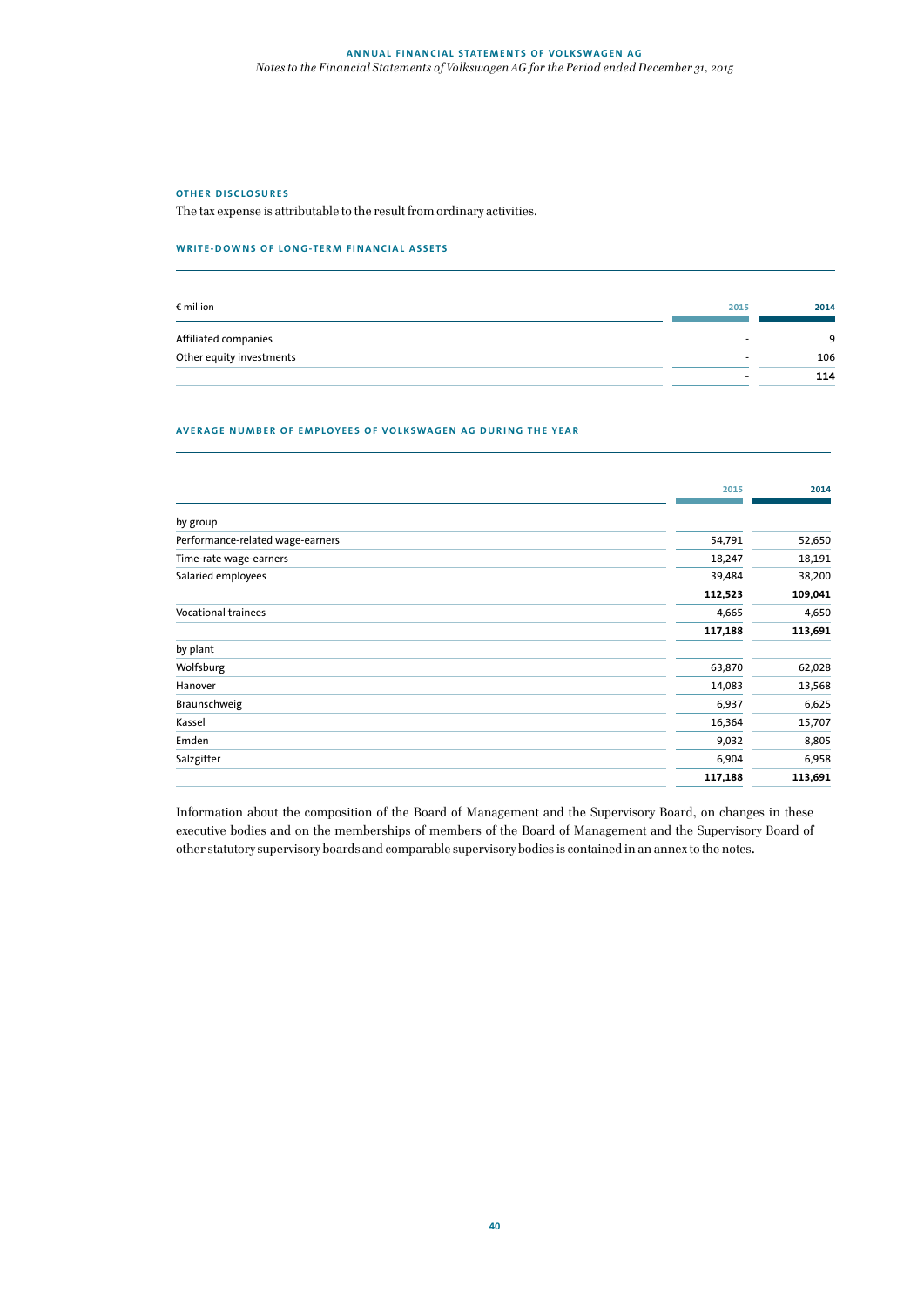#### **RELATED PARTY DISCLOSURES**

Related parties as defined by IAS 24 are natural persons and entities that Volkswagen AG has the ability to control or on which it can exercise significant influence, or natural persons and entities that have the ability to control or exercise significant influence on Volkswagen AG, or that are influenced by another related party of Volkswagen AG.

At the end of September 2015, Porsche SE reached agreement with the Suzuki Motor Corporation regarding the off-exchange purchase of 1.5% of the ordinary shares of Volkswagen AG. At 52.2%, Porsche SE held the majority of the voting rights in Volkswagen AG as of the reporting date. The creation of rights of appointment for the State of Lower Saxony was resolved at the Extraordinary General Meeting of Volkswagen AG on December 3, 2009. As a result, Porsche SE cannot appoint the majority of the members of Volkswagen AG's Supervisory Board for as long as the State of Lower Saxony holds at least 15% of Volkswagen AG's ordinary shares. However, Porsche SE has the power to participate in the operating policy decisions of the Volkswagen Group and is therefore classified as a related party as defined by IAS 24.

The contribution of Porsche SE's holding company operating business to Volkswagen AG on August 1, 2012 has the following effects on the agreements between Porsche SE, Volkswagen AG and companies of the Porsche Holding Stuttgart Group that existed prior to the contribution and were entered into on the basis of the Comprehensive Agreement and its related implementation agreements:

- **>** Volkswagen AG continues to indemnify Porsche SE against certain financial guarantees issued by Porsche SE to creditors of the companies belonging to the Porsche Holding Stuttgart Group up to the amount of its share in the capital of Porsche Holding Stuttgart, which amounts to 100% since the contribution as of August 1, 2012. Porsche Holding Finance plc, Dublin, Ireland, was contributed to the Volkswagen Group in the course of the transfer of Porsche SE's holding company operating business. Since August 1, 2012, the indemnification therefore includes financial guarantees issued by Porsche SE to creditors of Porsche Holding Finance plc, in relation to interest payments on and the repayment of bonds in the aggregate amount of €310 million. As part of the contribution of Porsche SE's holding company operating business to Volkswagen AG, Volkswagen AG undertook to assume standard market liability compensation effective August 1, 2012 for guarantees issued to external creditors, whereby it is indemnified internally.
- **>** Volkswagen AG continues to indemnify Porsche SE internally against claims by the Einlagensicherungsfonds (German deposit protection fund) after Porsche SE submitted an indemnification agreement required by the Bundesverband deutscher Banken (Association of German Banks) to the Einlagensicherungsfonds in August 2009.
- **>** Volkswagen AG has also undertaken to indemnify the Einlagensicherungsfonds against any losses caused by measures taken by the latter in favor of a bank in which Volkswagen AG holds a majority interest.
- **>** Under certain conditions, Porsche SE continues to indemnify Porsche Holding Stuttgart, Porsche AG and their legal predecessors against tax liabilities that exceed the obligations recognized in the financial statements of those companies relating to periods up to and including July 31, 2009. In return, Volkswagen AG has undertaken in principle to reimburse Porsche SE for any tax benefits or tax refunds of Porsche Holding Stuttgart, Porsche AG and their legal predecessors and subsidiaries for tax assessment periods up to July 31, 2009. Based on the results of the external tax audit for the assessment periods 2006 to 2008 that has now been completed, a compensation obligation running into the high double-digit millions of euros would arise for Volkswagen AG. New information emerging in the future from the external tax audit for the 2009 assessment period that started at the end of 2015 could result in an increase or decrease in the potential compensation obligation.

Under the terms of the Comprehensive Agreement, Porsche SE and Volkswagen AG had granted each other put and call options with regard to the remaining 50.1% interest in Porsche Holding Stuttgart held by Porsche SE until the contribution of its holding company operating business to Volkswagen AG. Both Volkswagen AG (if it had exercised its call option) and Porsche SE (if it had exercised its put option) had undertaken to bear the tax burden resulting from the exercise of the options and any subsequent activities in relation to the equity investment in Porsche Holding Stuttgart (e.g. from recapture taxation on the spin-off in 2007 and/or 2009). If tax benefits had accrued to Volkswagen AG, Porsche Holding Stuttgart, Porsche AG, or their respective subsidiaries as a result of recapture taxation on the spin-off in 2007 and/or 2009, the purchase price to be paid by Volkswagen AG for the transfer of the outstanding 50.1% equity investment in Porsche Holding Stuttgart if the put option had been exercised by Porsche SE would have been increased by the present value of the tax benefit.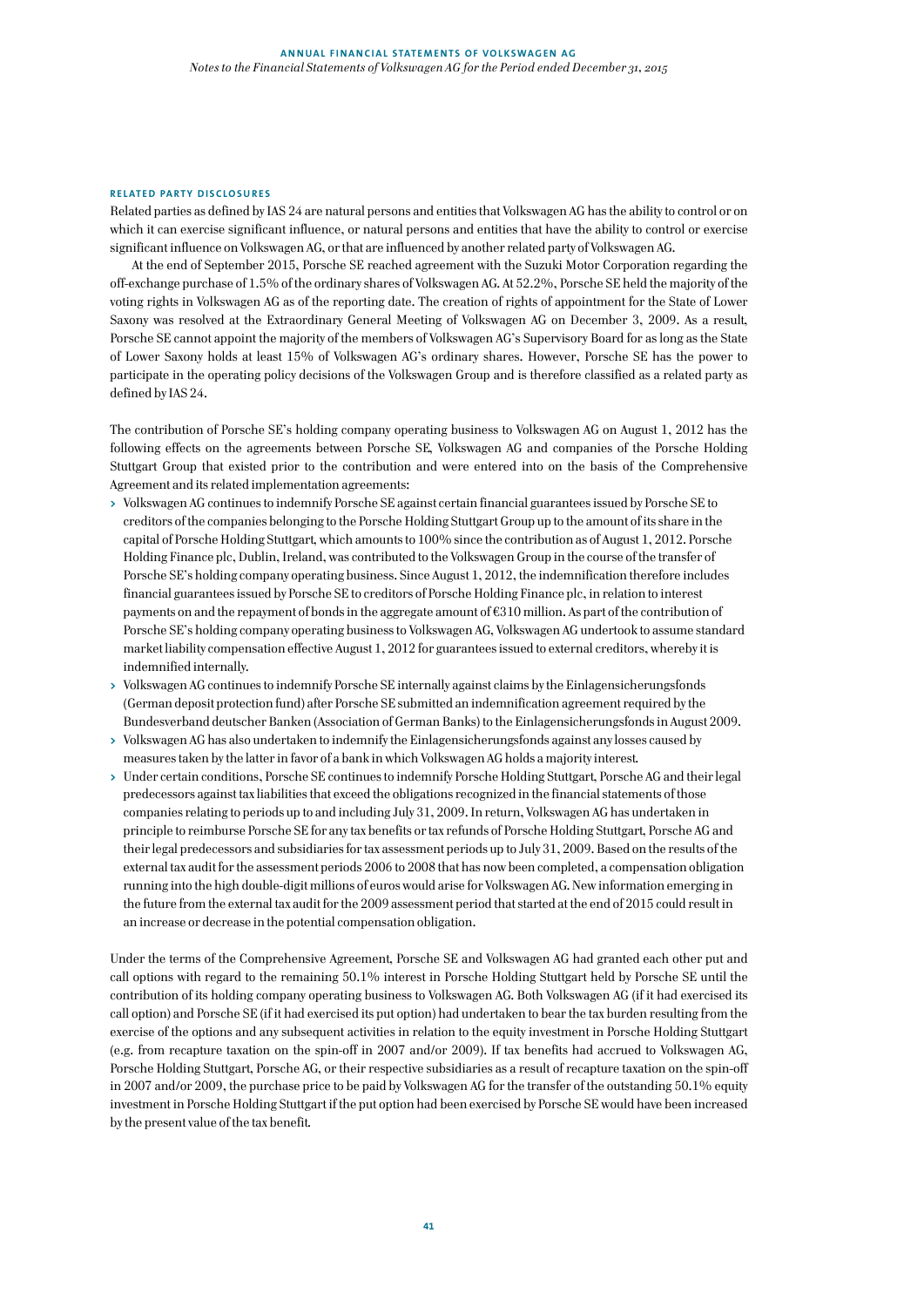This arrangement was taken over under the terms of the contribution agreement to the effect that Porsche SE has a claim against Volkswagen AG for payment in the amount of the present value of the realizable tax benefits from any recapture taxation of the spin-off in 2007 as a result of the contribution. It was also agreed under the terms of the contribution that Porsche SE will indemnify Volkswagen AG, Porsche Holding Stuttgart and their subsidiaries against taxes if measures taken by or not taken by Porsche SE result in recapture taxation for 2012 at these companies in the course of or following implementation of the contribution. In this case, too, Porsche SE is entitled to assert a claim for payment against Volkswagen AG in the amount of the present value of the realizable tax benefits that arise at the level of Volkswagen AG or one of its subsidiaries as a result of such a transaction.

Further agreements were entered into and declarations were issued in connection with the contribution of Porsche SE's holding company operating business to Volkswagen AG, in particular:

- **>** Porsche SE issued various guarantees to Volkswagen AG in the course of the contribution relating to Porsche Holding Stuttgart, Porsche AG and its other transferred investees. Among other things, these relate to the proper issuance of and full payment for shares and capital contributions, and/or to the ownership of the shares of Porsche Holding Stuttgart and Porsche AG.
- **>** Under the terms of the contribution of its holding company operating business, Porsche SE also issued guarantees to Volkswagen AG for other assets transferred and liabilities assumed. In doing so, Porsche SE guarantees that these have not been assigned and are, in principle, free from third-party rights up to the date of completion of the contribution.
- **>** As a general principle, Porsche SE's liabilities for these guarantees is restricted to the consideration paid by Volkswagen AG.
- **>** Porsche SE indemnifies its contributed subsidiaries, Porsche Holding Stuttgart, Porsche AG and their subsidiaries against liabilities to Porsche SE that relate to the period up to and including December 31, 2011 and that exceed the obligations recognized in the financial statements of those companies for that period.
- **>** Porsche SE indemnifies Porsche Holding Stuttgart and Porsche AG against obligations arising from certain legal disputes; this includes the costs of an appropriate legal defense.
- **>** Moreover, Porsche SE indemnifies Volkswagen AG, Porsche Holding Stuttgart, Porsche AG and their subsidiaries against half of the taxes (other than taxes on income) arising at those companies in conjunction with the contribution that would not have been incurred in the event of the exercise of the call option on the shares of Porsche Holding Stuttgart that continued to be held by Porsche SE until the contribution. Volkswagen AG therefore indemnifies Porsche SE against half of such taxes that it incurs. In addition, Porsche Holding Stuttgart is indemnified against half of the land transfer tax and other costs triggered by the merger.
- **>** Additionally, Porsche SE and Porsche AG agreed to allocate any subsequent VAT receivables or liabilities from transactions in the period up to December 31, 2009 to the company entitled to the receivable or incurring the liability.
- **>** A range of information, conduct and cooperation obligations were agreed by Porsche SE and the Volkswagen Group.

According to a notification dated January 5, 2016, the State of Lower Saxony and Hannoversche Beteiligungsgesellschaft mbH, Hanover, held 20.00% of the voting rights of Volkswagen AG on December 31, 2015. As mentioned above, the General Meeting of Volkswagen AG on December 3, 2009 also resolved that the State of Lower Saxony may appoint two members of the Supervisory Board (right of appointment).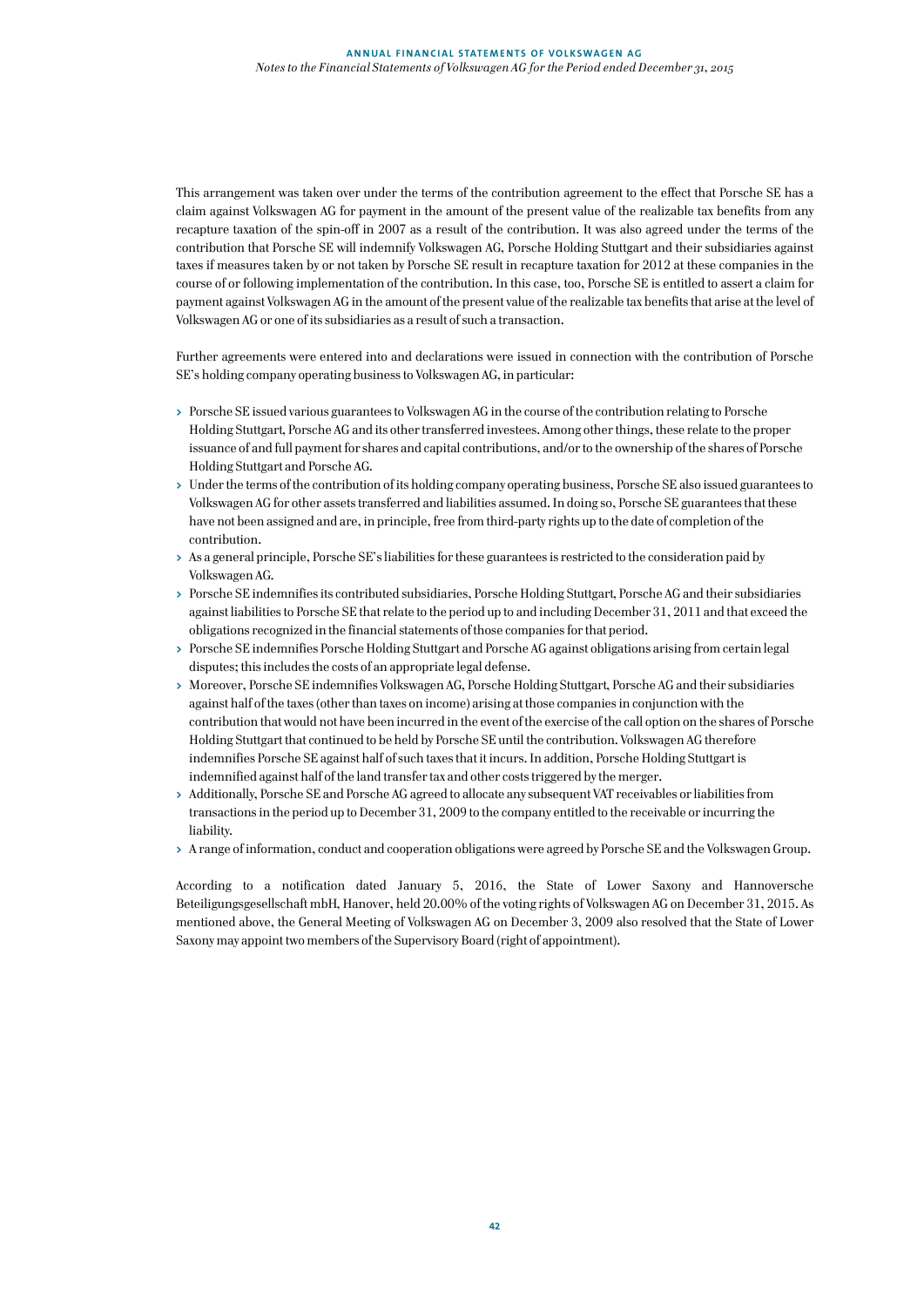Members of the Board of Management and Supervisory Board of Volkswagen AG are members of supervisory and management boards or shareholders of other companies with which Volkswagen AG has relations in the normal course of business. All transactions with related parties are conducted on an arm's length basis.

The following tables present the amounts of supplies and services transacted, as well as outstanding receivables and liabilities, between consolidated companies of the Volkswagen Group and related parties.

The following tables present the amounts of supplies and services transacted between Volkswagen AG and related parties. The scope of such related parties was defined on the basis of IAS 24 and comprises consolidated and unconsolidated subsidiaries, joint ventures, associates, Porsche SE and its affiliated companies as well as other related parties. In addition to the amounts disclosed in the following tables, Volkswagen AG paid dividends to Porsche SE in the amount of €719 million (previous year: €599 million).

#### **RELATED PARTIES**

|                                                                  | <b>SUPPLIES AND</b><br><b>SERVICES RENDERED</b> | <b>SUPPLIES AND</b><br><b>SERVICES RECEIVED</b> |
|------------------------------------------------------------------|-------------------------------------------------|-------------------------------------------------|
| $\epsilon$ million                                               | 2015                                            | 2015                                            |
| Porsche SE                                                       | 0                                               |                                                 |
| <b>Supervisory Board members</b>                                 | 0                                               |                                                 |
| Board of Management members                                      | $\Omega$                                        |                                                 |
| Consolidated subsidiaries                                        | 7,342                                           | 6,989                                           |
| Unconsolidated subsidiaries                                      | 64                                              | 353                                             |
| Joint ventures                                                   | 2,186                                           | 830                                             |
| Associates                                                       | 7                                               | 153                                             |
| Pension plans                                                    | 3                                               |                                                 |
| State of Lower Saxony, its majority interests and joint ventures | 5                                               | 2                                               |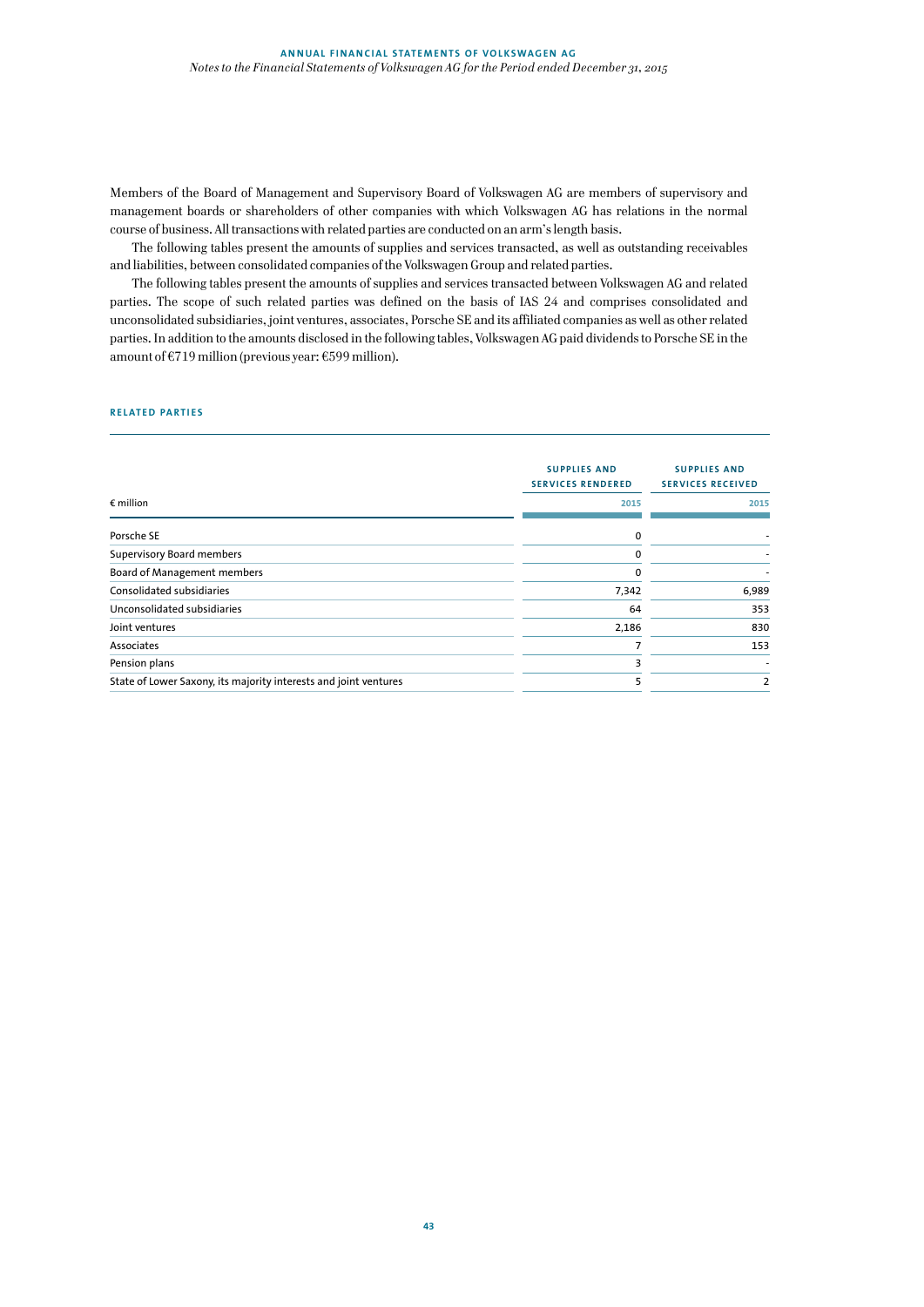## **ANNUAL FINANCIAL STATEMENTS OF VOLKSWAGEN AG** *Notes to the Financial Statements of Volkswagen AG for the Period ended December 31, 2015*

|                             | <b>INCOME FROM</b><br><b>PROFIT AND</b><br>LOSS<br><b>TRANSFER</b><br><b>AGREEMENTS</b> | <b>COST OF LOSS</b><br><b>ABSORPTION</b> | <b>INTEREST</b><br><b>INCOME</b> | <b>INTEREST</b><br><b>EXPENSE</b> |
|-----------------------------|-----------------------------------------------------------------------------------------|------------------------------------------|----------------------------------|-----------------------------------|
| $\epsilon$ million          | 2015                                                                                    | 2015                                     | 2015                             | 2015                              |
| Porsche SE                  |                                                                                         |                                          |                                  | 5                                 |
| Consolidated subsidiaries   | 5,575                                                                                   |                                          | 16                               | 188                               |
| Unconsolidated subsidiaries | 4                                                                                       | 5                                        | 1                                | 0                                 |
| Joint ventures              | 2,725                                                                                   |                                          |                                  | 0                                 |
| Associates                  |                                                                                         | ٠                                        | 0                                | 0                                 |

|                                                                  | <b>COLLATERAL</b><br><b>GRANTED</b> | <b>COLLATERAL</b><br><b>RECEIVED</b> | <b>CREDIT LINES</b><br><b>GRANTED</b> |
|------------------------------------------------------------------|-------------------------------------|--------------------------------------|---------------------------------------|
| $\epsilon$ million                                               | 2015                                | 2015                                 | 2015                                  |
| Consolidated subsidiaries                                        | 368                                 |                                      | 4,178                                 |
| Unconsolidated subsidiaries                                      | 4                                   |                                      | 557                                   |
| Joint ventures                                                   |                                     | 793                                  |                                       |
| Associates                                                       |                                     |                                      |                                       |
| State of Lower Saxony, its majority interests and joint ventures |                                     | 0                                    |                                       |
| Other related parties                                            | ٠                                   |                                      |                                       |
|                                                                  |                                     |                                      |                                       |

The Board of Management and Supervisory Board of the Volkswagen Group are related parties. The following benefits and remuneration were recorded as expenses for these persons in connection with their executive body membership:

| €                        | 2015           | 2014          |
|--------------------------|----------------|---------------|
| Short-term benefits      | 65.020.872.62  | 76.443.784.18 |
| Post-employment benefits | 1.746.494.00   | 7,313,988.75  |
| Termination benefits     | 41,132,430.83  | 12,128,462.91 |
|                          | 107,899,797.45 | 95,886,235.84 |

By resolution of the Supervisory Board of Volkswagen AG, 30% of the variable remuneration for fiscal year 2015 for the Board of Management members active on the date of the resolution was withheld and its disposal made subject to the Company's future share price performance. The resolution was not required to be reflected in the calculation of shortterm employee benefits because it was only passed after the fiscal year had ended.

 Employee representatives on the Supervisory Board continue to receive a regular salary as stipulated in their employment contracts. This is based on the provisions of the Betriebsverfassungsgesetz (BetrVG – German Works Constitution Act) and is appropriate to their respective function or role in the Company. The same applies for representatives of senior management on the Supervisory Board.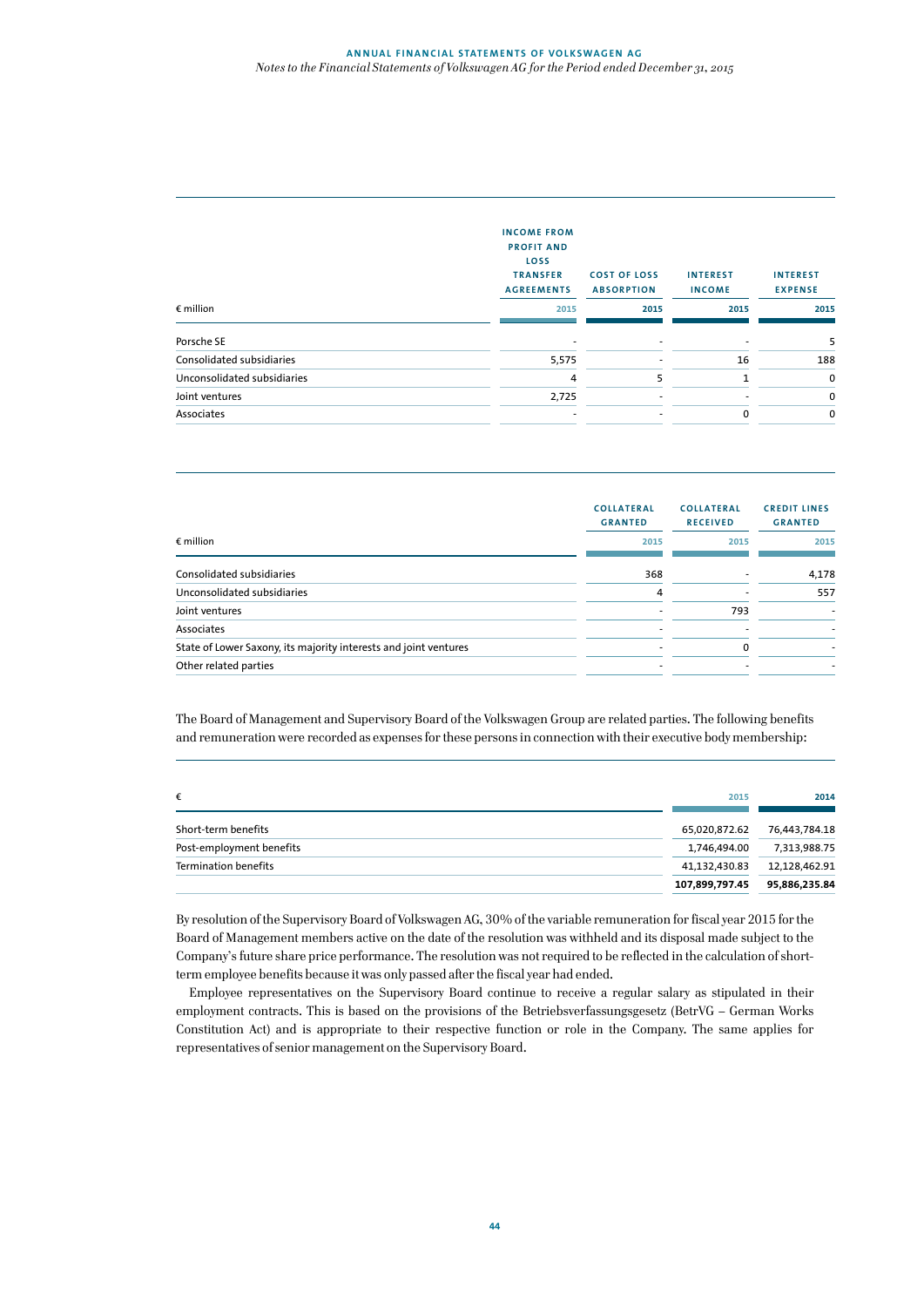Liabilities to members of the Board of Management for bonuses and termination benefits amounted to €75,678,033.61 at the end of the year (previous year: €65,435,398.72). The post-employment benefits relate to additions to pension provisions for current members of the Board of Management.

# **PENSIONS OF THE MEMBERS OF THE BOARD OF MANAGEMENT**

(prior-year figures in brackets)

|                              | <b>SERVICE</b>   | <b>PRESENT</b>     |
|------------------------------|------------------|--------------------|
|                              | <b>EXPENSE</b>   | <b>VALUE AS OF</b> |
| €                            | 2015             | Dec. 31, 2015      |
| Matthias Müller              | 214,899.00       | 18,537,453.00      |
|                              | (0.00)           | (0.00)             |
| <b>Herbert Diess</b>         | 328,738.00       | 298,854.00         |
|                              | (0.00)           | (0.00)             |
| Francisco Javier Garcia Sanz | 268,796.00       | 14,296,031.00      |
|                              | (1,078,666.00)   | (12,013,813.00)    |
| Jochem Heizmann              | $-901,098.00$    | 15,476,845.00      |
|                              | (1,686,050.00)   | (14,560,423.00)    |
| Christian Klingler           | 107,355.18       |                    |
|                              | (706, 208.00)    | (3,821,649.00)     |
| Michael Macht                | 0.00             | 0.00               |
|                              | (600, 909.75)    | (0.00)             |
| Horst Neumann                | $-814,385.00$    |                    |
|                              | (408, 077.00)    | (16,511,339.00)    |
| Leif Östling                 | 190,566.25       |                    |
|                              | (1, 120, 218.00) | (2,474,201.00)     |
| Hans Dieter Pötsch           | $-38,476.07$     |                    |
|                              | (334, 619.00)    | (15,302,150.00)    |
| Andreas Renschler            | 4,026,819.00     | 4,026,819.00       |
|                              | (0.00)           | (0.00)             |
| <b>Rupert Stadler</b>        | 273,555.00       | 12,426,367.00      |
|                              | (874, 245.00)    | (10,010,170.00)    |
| <b>Martin Winterkorn</b>     | $-1,026,405.36$  |                    |
|                              | (504, 996.00)    | (21, 298, 275.00)  |
| <b>Frank Witter</b>          | $-883,870.00$    | 5,099,047.00       |
|                              | (0.00)           | (0.00)             |
|                              | 1,746,494.00     | 70,161,416.00      |
|                              | (7,313,988.75)   | (95, 992, 020.00)  |
|                              |                  |                    |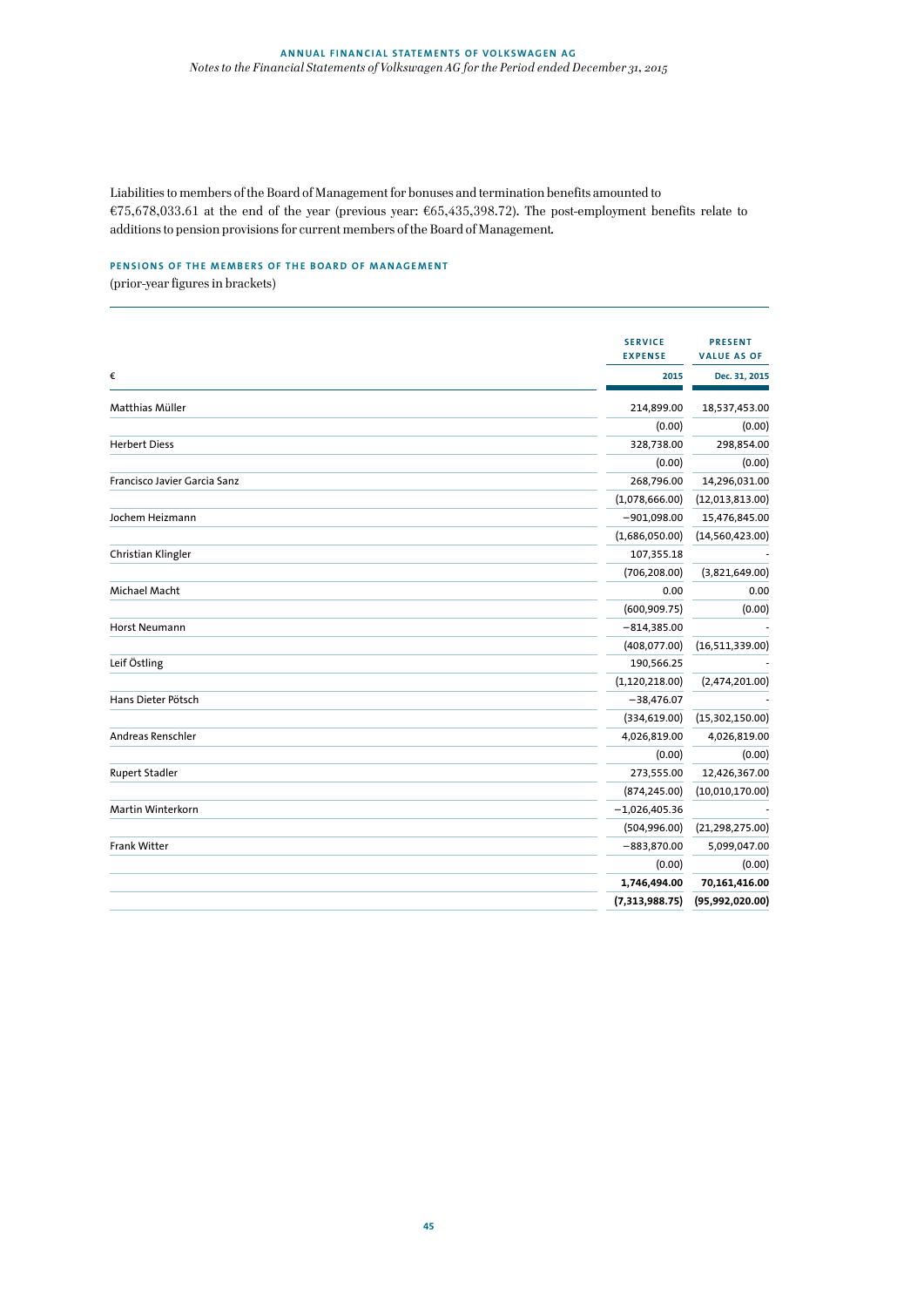## **REMUNERATION OF THE BOARD OF MANAGEMENT AND THE SUPERVISORY BOARD**

| €                                    | 2015          | 2014          |
|--------------------------------------|---------------|---------------|
| Board of Management remuneration     |               |               |
| Non-performance-related remuneration | 28,288,098.15 | 11,339,550.85 |
| Performance-related remuneration     | 34,956,361.79 | 54,166,233.33 |
|                                      | 63,244,459.94 | 65,505,784.18 |
| Supervisory Board remuneration       |               |               |
| Fixed remuneration components        | 313,158.34    | 282,000.00    |
| Variable remuneration components     | 0.00          | 10,656,000.00 |
|                                      | 313,158.34    | 10,938,000.00 |
|                                      | 63,557,618.28 | 76,443,784.18 |

The non-performance-related remuneration of the Board of Management comprises fixed remuneration and fringe benefits. The fixed remuneration component also includes differing levels of remuneration for the assumption of appointments at Group companies. The individual remuneration of the members of the Board of Management and the Supervisory Board is explained in the remuneration report in the management report. Fringe benefits relate to noncash benefits, including in particular the use of property such as company cars, as well as the payment of insurance premiums. Taxes incurred on these noncash benefits are largely borne by Volkswagen AG. The performance-related remuneration comprises a bonus linked to business performance in the year under review and in the previous year, and since 2010, a long-term incentive (LTI), which is based on the reporting period and the three fiscal years preceding it. Members of the Board of Management can also be awarded bonuses that reflect their individual performance. The performance-related remuneration measured in accordance with German GAAP includes the amounts withheld from the active Board of Management members whose disposal is subject to the Company's future share price performance. These are reported at their fair value of  $64,218,566.34$ . The amount withheld led to the creation of 50,703 virtual preferred shares.

On December 31, 2015, pension obligations for members of the Board of Management amounted to €70,161,416.00 (previous year: €95,992,020.00). Current pensions are index-linked in accordance with the indexlinking of the highest collectively agreed salary insofar as the application of section 16 of the Gesetz zur Verbesserung der betrieblichen Altersversorgung (BetrAVG – German Company Pension Act) does not lead to a larger increase. Members of the Board of Management with contracts entered into on or after January 1, 2010 are entitled to payment of their normal remuneration for six to twelve months in the event of illness. Contracts entered into before that date grant remuneration for six months. In the event of disability, they are entitled to the retirement pension. Surviving dependents receive a widow's pension of 66 2/3% and a 20% orphan's pension based on the pension of the former member of the Board of Management.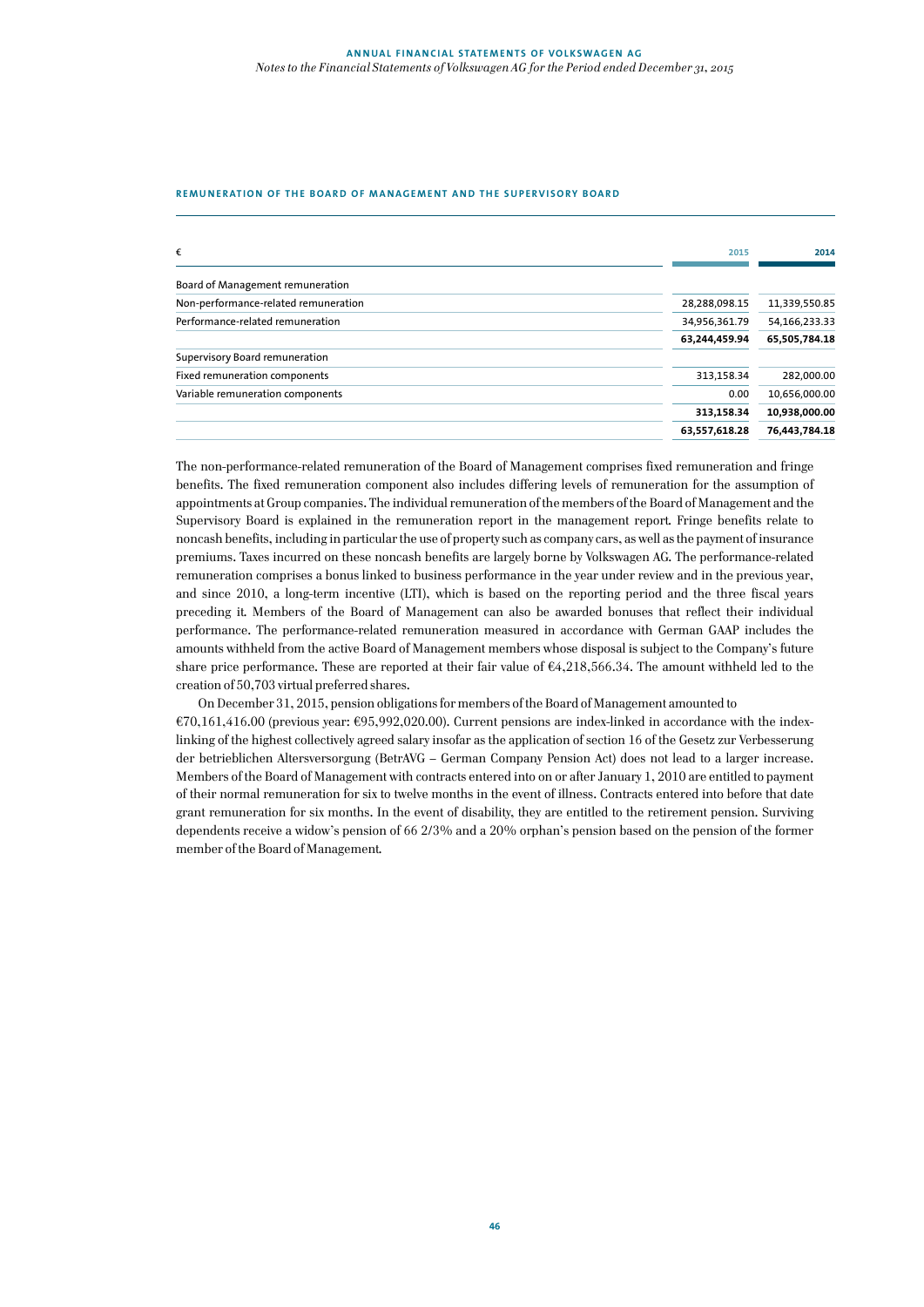Former members of the Board of Management and their surviving dependents received €51,306,960.37 (previous year: €22,111,950.91). This includes the amounts agreed to be paid to Messrs. Östling, Winterkorn, Klingler and Pötsch in connection with their departure from the Board of Management. Mr. Östling received non-performancerelated remuneration of €567,884.50 and performance-related remuneration of €1,612,398.00 for the period from March 1 to August 31, 2015. Non-performance-related remuneration of €2,588,241.18 and performance-related remuneration of €6,691,011.15 for the period from September 26, 2015 to December 31, 2016 was recognized for Mr. Winterkorn. Taking into account the two-year cap to be applied, Mr. Klingler received non-performance-related remuneration of €2,435,487.67 and performance-related remuneration of €11,937,938.89 for the period from September 26, 2015 to December 31, 2017. Mr. Pötsch received non-performance-related remuneration of €3,015,800.00 and performance-related remuneration of €12,283,669.44 for the period from October 8, 2015 to December 31, 2017. The amount was granted net of Supervisory Board remuneration received in the period up to December 31, 2017.

Provisions for pensions for these persons amounted to €209,868,399.00 (previous year: €129,456,621.00).

Interest-free advances in the total amount of €175,000.00 (previous year: €480,000.00) have been granted to members of the Board of Management. The advances will be set off against performance-related remuneration in the following year.

Wolfsburg, April 22, 2016

Volkswagen Aktiengesellschaft

The Board of Management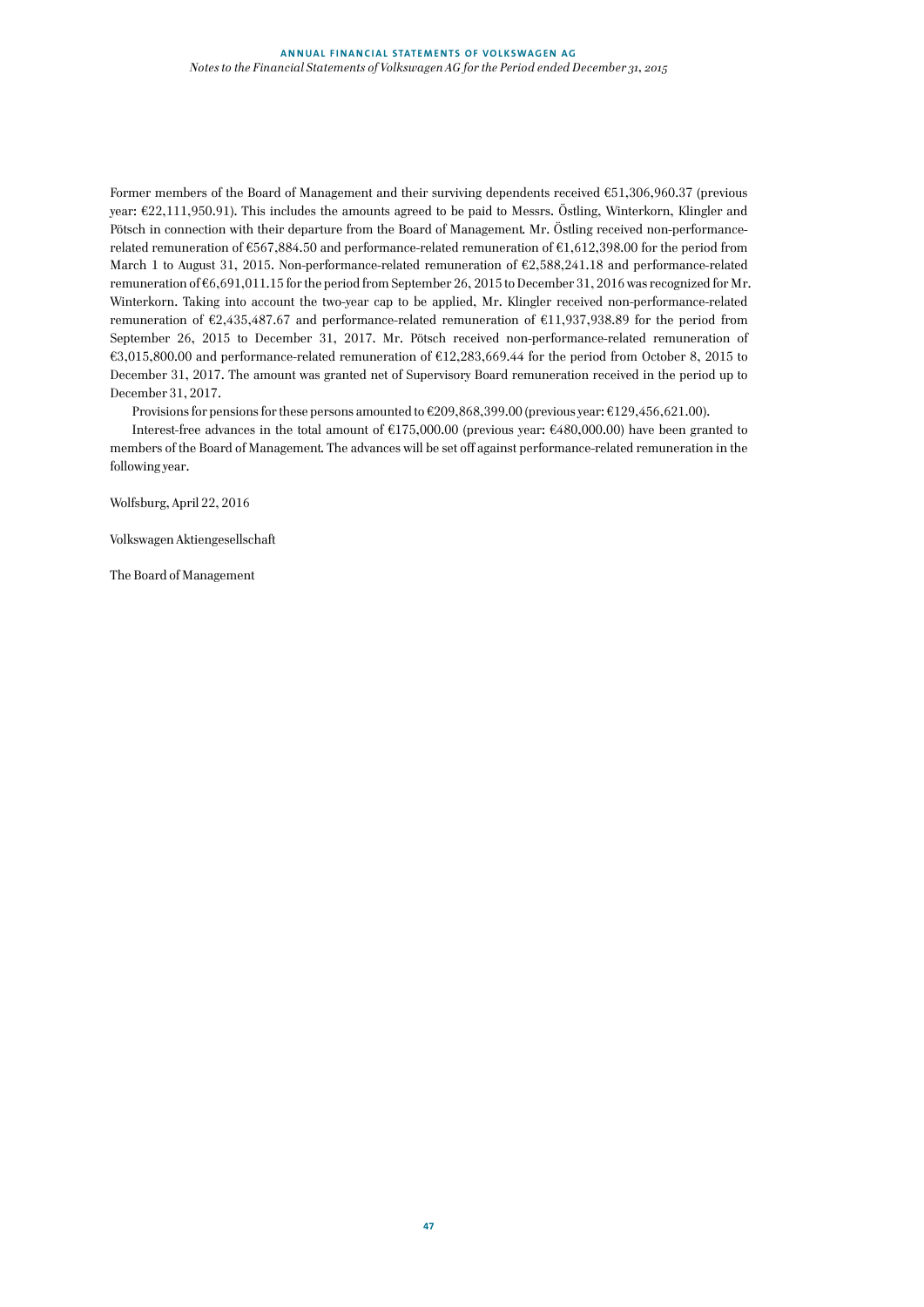# *Responsibility Statement*

To the best of our knowledge, and in accordance with the applicable reporting principles, the annual financial statements give a true and fair view of the assets, liabilities, financial position and profit or loss of Volkswagen AG, and the management report includes a fair review of the development and performance of the business and the position of the Company, together with a description of the material opportunities and risks associated with the expected development of the Company.

Wolfsburg, April 22, 2016

Volkswagen Aktiengesellschaft

The Board of Management

| Matthias Müller              | Karlheinz Blessing    | <b>Herbert Diess</b>        |
|------------------------------|-----------------------|-----------------------------|
|                              |                       |                             |
|                              |                       |                             |
|                              |                       |                             |
|                              |                       |                             |
|                              |                       |                             |
|                              |                       |                             |
|                              |                       |                             |
|                              |                       |                             |
| Francisco Javier Garcia Sanz | Jochem Heizmann       | Christine Hohmann-Dennhardt |
|                              |                       |                             |
|                              |                       |                             |
|                              |                       |                             |
|                              |                       |                             |
|                              |                       |                             |
|                              |                       |                             |
|                              |                       |                             |
| Andreas Renschler            | <b>Rupert Stadler</b> | Frank Witter                |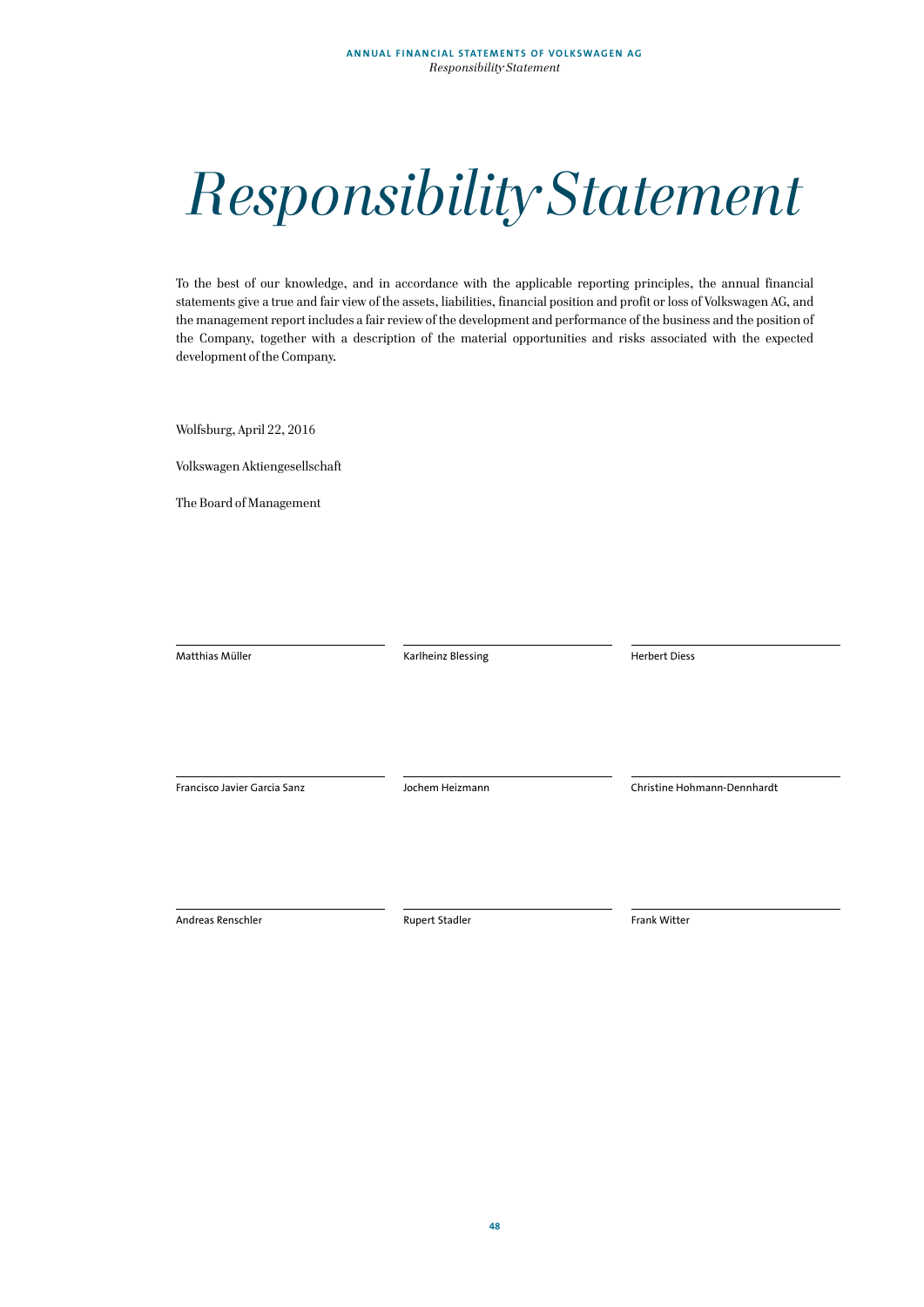*Auditor's Report*

On completion of our audit, we issued the following unqualified auditors' report dated April 22, 2016. This report was originally prepared in German. In case of ambiguities the German version takes precedence:

#### Auditor's Report

"We have audited the annual financial statements, comprising the balance sheet, the income statement and the notes to the financial statements, together with the bookkeeping system, and the management report, which is combined with the group management report of VOLKSWAGEN AKTIENGESELLSCHAFT, Wolfsburg, for the business year from January 1 to December 31, 2015. As required by Article 6b (5) EnWG ("Energiewirtschaftsgesetz", "German Energy Industry Law"), the audit also included the company's observance of obligations for the accounting pursuant to Article 6b (3) EnWG whereby the activities pursuant to Article 6b (3) EnWG have to be accounted for in separate accounts. The maintenance of the books and records and the preparation of the annual financial statements and the combined management report in accordance with the regulations of German commercial law as well as the observance of the obligations pursuant to Article 6b (3) EnWG are the responsibility of the Company's Board of Management. Our responsibility is to express an opinion on the annual financial statements, together with the bookkeeping system and the combined management report and on the observance of obligations for the accounting pursuant to Article 6b (3) EnWG based on our audit.

We conducted our audit of the annual financial statements in accordance with § (Article) 317 HGB ("Handelsgesetzbuch": "German Commercial Code") and German generally accepted standards for the audit of financial statements promulgated by the Institut der Wirtschaftsprüfer (Institute of Public Auditors in Germany) (IDW). Those standards require that we plan and perform the audit such that misstatements materially affecting the presentation of the net assets, financial position and results of operations in the annual financial statements in accordance with (German) principles of proper accounting and in the combined management report are detected with reasonable assurance and to obtain reasonable assurance about whether, in all material aspects, the obligations for accounting pursuant to Article 6b (3) EnWG have been observed. Knowledge of the business activities and the economic and legal environment of the Company and expectations as to possible misstatements are taken into account in the determination of audit procedures. The effectiveness of the accounting-related internal control system and the evidence supporting the disclosures in the books and records, the annual financial statements and the combined management report, as well as the observance of obligations for accounting pursuant to Article 6b (3) EnWG are examined primarily on a test basis within the framework of the audit. The audit includes assessing the accounting principles used and significant estimates made by the Company's Board of Management, as well as evaluating the overall presentation of the annual financial statements and the combined management report, and assessing whether the amounts stated and the classification of accounts pursuant to Article 6b (3) EnWG are appropriate and comprehensible and whether the principle of consistency has been observed. We believe that our audit provides a reasonable basis for our opinion.

Our audit of the annual financial statement, together with the bookkeeping system, and the management report has not led to any reservations.

In our opinion based on the findings of our audit, the annual financial statements comply with the legal requirements and give a true and fair view of the net assets, financial position and results of operations of the Company in accordance with (German) principles of proper accounting. The combined management report is consistent with the annual financial statements and as a whole provides a suitable view of the Company's position and suitably presents the opportunities and risks of future development. The audit of the observance of obligations for accounting pursuant to Article 6b (3) EnWG whereby the activities pursuant to Article 6b (3) EnWG have to be accounted for in separate accounts has not led to any reservations.

Without qualifying our opinion, we draw attention to the information provided and statements made in section "Key events" of the notes to the annual financial statements and in section "The Emissions Issue" of the combined management report with regard to the emission issue, the underlying causes, the involvement of members of the board of management as well as the impact on these financial statements.

Based on the presented first results of the various measures taken to investigate the issue, which underlie these financial statements, there is no validation that members of the board of management were aware of the deliberate manipulation of engine management software before summer 2015. Nevertheless, should as a result of the ongoing investigation new knowledge be obtained showing that members of the board of management were informed earlier, this could eventually have an impact on the annual and consolidated financial statements and on the combined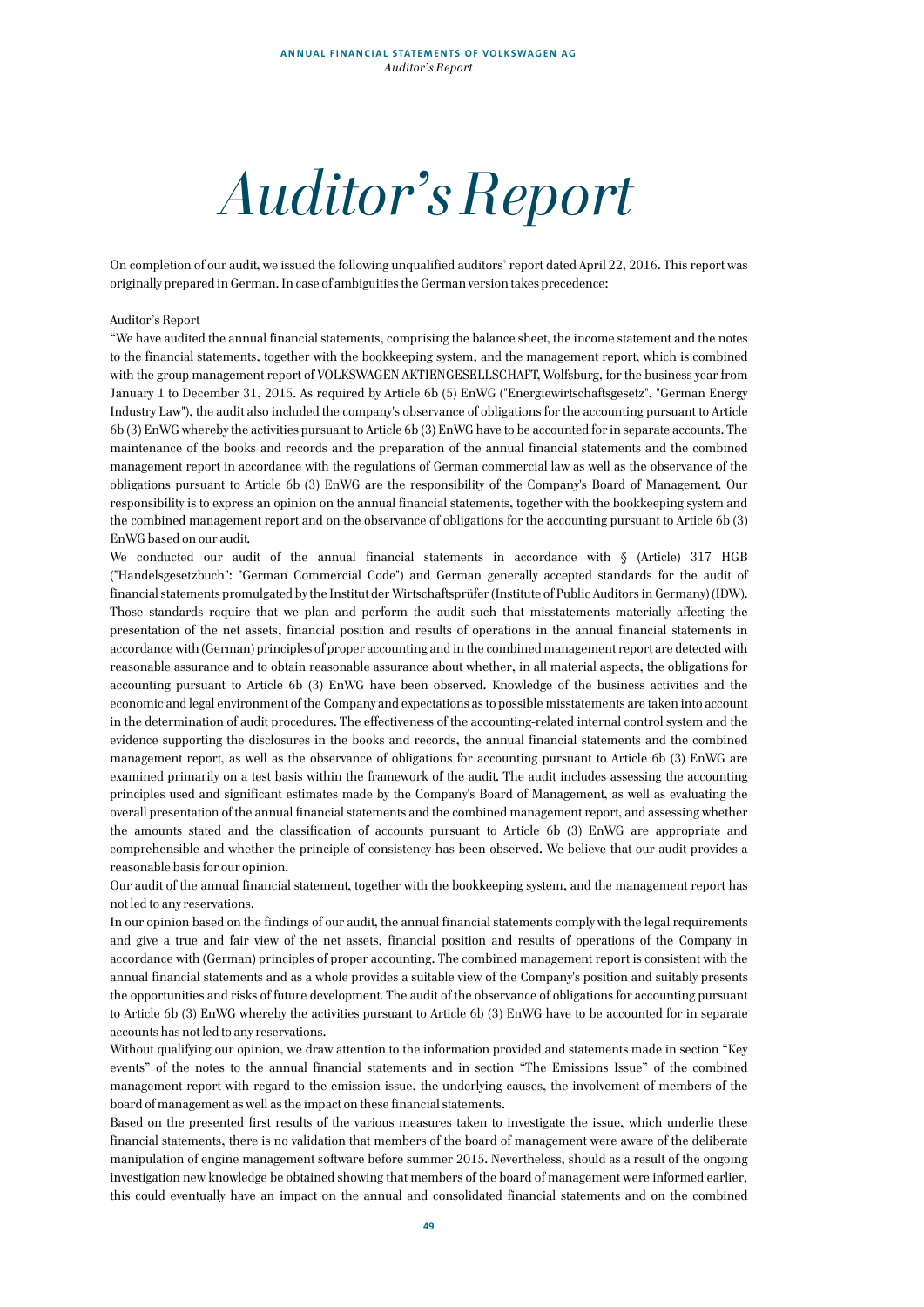## **ANNUAL FINANCIAL STATEMENTS OF VOLKSWAGEN AG** *Auditor's Report*

management report for the fiscal year 2015 and the comparative figures for 2014.

The provisions for warranties and legal risks recorded in the financial year 2015 totalling Euro 14.2 billion are based on the presented state of knowledge. Due to the large number of the technical solutions necessary and the inevitable uncertainties associated with the current and expected litigation it cannot be excluded that a future assessment of the risks may be different."

Hanover, April 22, 2016

PricewaterhouseCoopers Aktiengesellschaft Wirtschaftsprüfungsgesellschaft

Norbert Winkeljohann Frank Hübner Wirtschaftsprüfer Wirtschaftsprüfer (German Public Auditor) (German Public Auditor)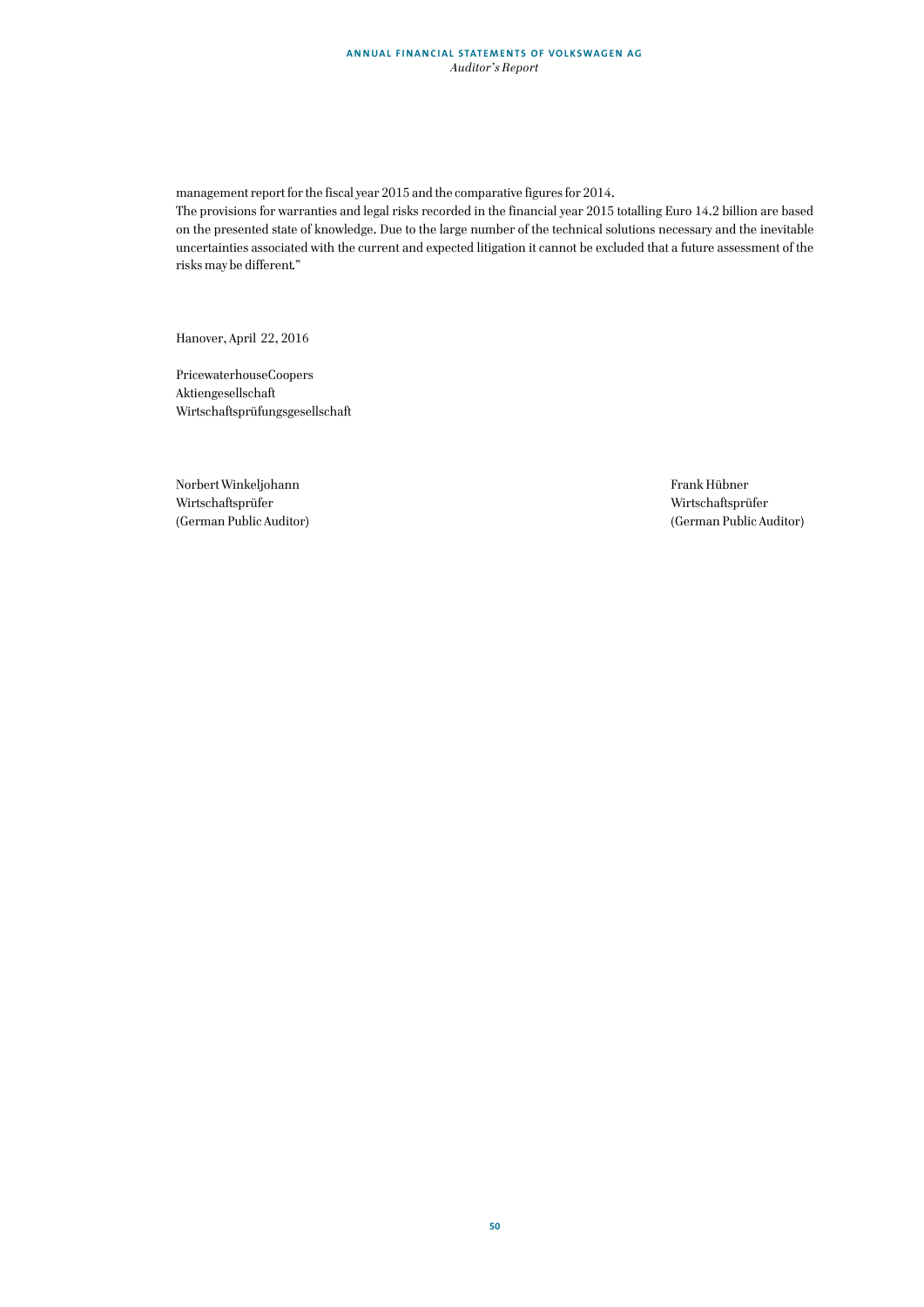# *Executive Bodies*

Members of the Board of Management and their Appointments Appointments as of December 31, 2015 or the date of departure from the Board of Management of Volkswagen AG

**MATTHIAS MÜLLER (62)**  Chairman (since September 26, 2015) March 1, 2015\* Member of the Executive Board of Porsche Automobil Holding SE October 13, 2010\***\***

**DR. RER. SOC. KARLHEINZ BLESSING (58)**  Human Resources and Organization January 1, 2016\*

**DR. ING. HERBERT DIESS (57)**  Chairman of the Brand Board of Management Volkswagen Passenger Cars July 1, 2015\* **Appointments:**  O Infineon Technologies AG, Neubiberg

**DR. RER. POL. H.C. FRANCISCO JAVIER GARCIA SANZ (58)**  Procurement July 1, 2001\* **Appointments:**  O Hochtief AG, Essen

Criteria CaixaHolding S.A., Barcelona

**PROF. DR. RER. POL. DR.-ING. E.H. JOCHEM HEIZMANN (63)**  China January 11, 2007\* **Appointments:**  Lufthansa Technik AG, Hamburg

**DR. JUR. CHRISTINE HOHMANN-DENNHARDT (65)**  Integrity and Legal Affairs January 1, 2016\*

**CHRISTIAN KLINGLER (47)**  Sales and Marketing (until September 25, 2015) January 1, 2010 – September 25, 2015\* **Appointments (on September 25, 2015):**  Messe Frankfurt GmbH, Frankfurt am Main

**PROF. H.C. DR. RER. POL. HORST NEUMANN (66)**  Human Resources and Organization (until November 30, 2015) December 1, 2005 – November 30, 2015\*

**DR. H.C. LEIF ÖSTLING (70)**  Commercial Vehicles (until January 31, 2015) September 1, 2012 – February 28, 2015\* **Appointments (on February 28, 2015):**  <sup>⊙</sup> SKF AB, Gothenburg EQT Holdings AB, Stockholm

**HANS DIETER PÖTSCH (64)**  Finance and Controlling (until October 7, 2015) January 1, 2003 – October 7, 2015\* **Appointments (on October 7, 2015):** 

O Bertelsmann Management SE, Gütersloh

O Bertelsmann SE & Co. KGaA, Gütersloh

**ANDREAS RENSCHLER (57)**  Commercial Vehicles (since February 1, 2015) February 1, 2015\* **Appointments:**  O Deutsche Messe AG, Hannover

**PROF. RUPERT STADLER (52)**  Chairman of the Board of Management of AUDI AG January 1, 2010\* **Appointments:**  FC Bayern München AG, Munich

**PROF. DR. DR. H.C. MULT. MARTIN WINTERKORN (68)**  Chairman (until September 25, 2015) Research and Development (until September 25, 2015) July 1, 2000 – September 25, 2015\* **Appointments (on September 25, 2015):**  FC Bayern München AG, Munich

**FRANK WITTER (56)**  Finance and Controlling (since October 7, 2015) October 7, 2015 **Appointments:** 

 LeasePlan Corporation N.V., Amsterdam (Chairman)

As part of their duty to manage and supervise the Group's business, the members of the Board of Management hold other offices on the supervisory boards of consolidated Group companies and other significant investees.

O Membership of statutory supervisory boards in Germany.

 Comparable appointments in Germany and abroad.

\* The beginning or the period of membership of the Board of Management.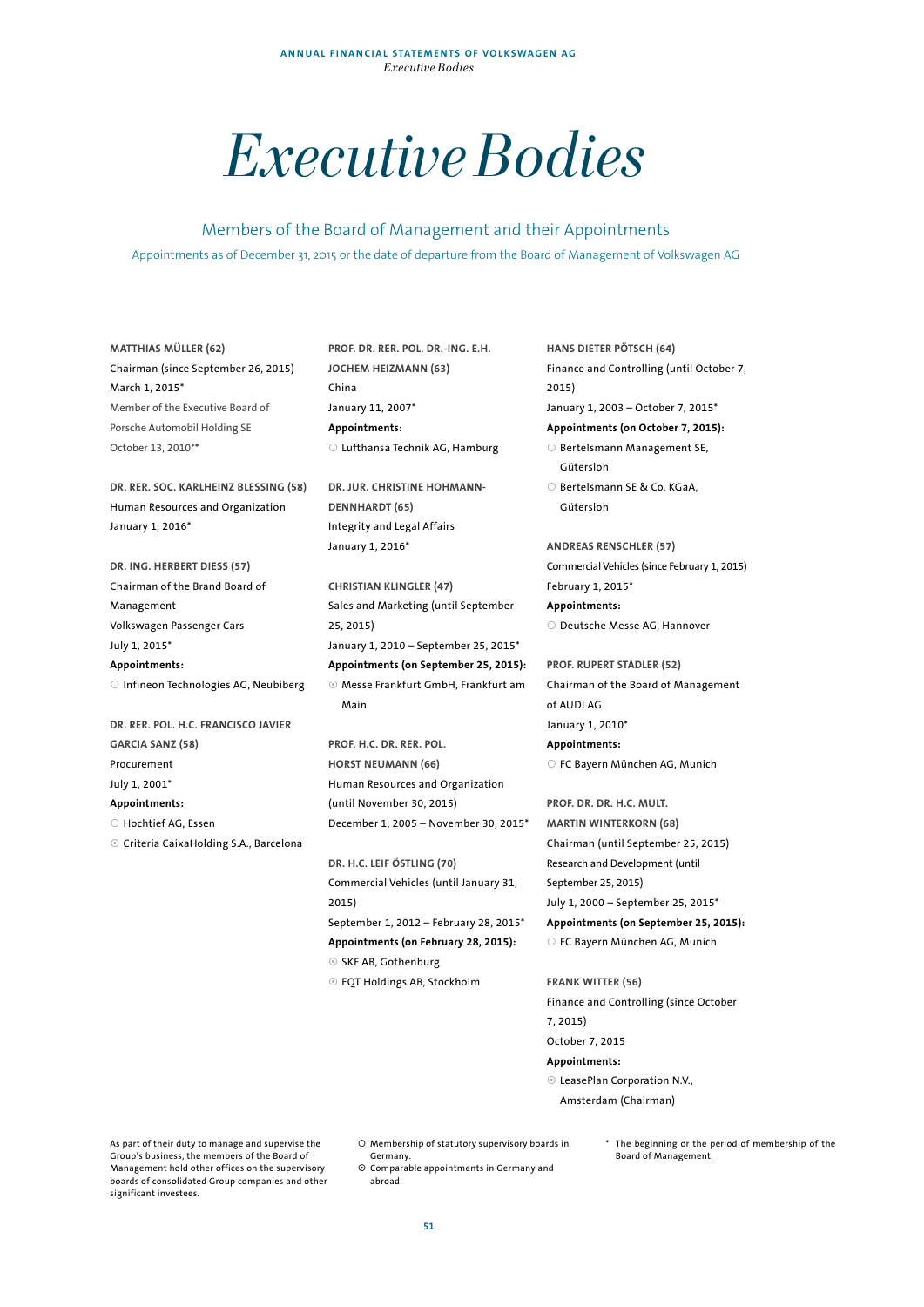# Members of the Supervisory Board and their Appointments

Appointments as of December 31, 2015 or the date of departure from the Supervisory Board of Volkswagen AG

#### **HANS DIETER PÖTSCH (64)**

(Chairman; since October 7, 2015) Chairman of the Executive Board and

- Chief Financial Officer of Porsche Automobil Holding SE
- October 7, 2015\*

#### **Appointments:**

- AUDI AG, Ingolstadt
- Autostadt GmbH, Wolfsburg (Chairman)
- O Bertelsmann Management SE, Gütersloh
- O Bertelsmann SE & Co. KGaA, Gütersloh
- O Dr. Ing. h.c. F. Porsche AG, Stuttgart
- Porsche Austria Gesellschaft m.b.H., Salzburg (Chairman)
- Porsche Holding Gesellschaft m.b.H., Salzburg (Chairman)
- Porsche Retail GmbH, Salzburg (Chairman)
- VfL Wolfsburg-Fußball GmbH, Wolfsburg (Deputy Chairman)
- Volkswagen Truck & Bus GmbH, Braunschweig

# **JÖRG HOFMANN (60)**

(Deputy Chairman; since November 20, 2015) First Chairman of IG Metall November 20, 2015\* **Appointments:** 

# O Robert Bosch GmbH, Stuttgart

# **DR. HUSSAIN ALI AL-ABDULLA (58)**

- Minister of State and Board Member of
- Qatar Investment Authority
- April 22, 2010\*

#### **Appointments:**

- Al Ryan Investment, Doha (Chairman)
- Gulf Investment Corporation, Safat/Kuwait
- Kirnaf Finance, Riad (Chairman)
- Masraf Al Rayan, Doha (Chairman)
- Qatar Supreme Council for Economic Affairs and Investment, Doha

#### **AKBAR AL BAKER (55)**

Minister of State and Group Chief Executive of Qatar Airways May 5, 2015\*

#### **Appointments:**

- Arab Air Carriers Organization, Beirut (Chairman)
- International Air Transport Association, Montreal
- Heathrow Airport Holdings Ltd., London

#### **AHMAD AL-SAYED (39)**

- Minister of State, Qatar
- June 28, 2013 May 5, 2015\*
- **Appointments (on May 5, 2015):**
- Qatar National Bank, Doha

#### **JÜRGEN DORN (49)**

Chairman of the Works Council at the MAN Truck & Bus AG Munich plant, Chairman of the General Works Council of MAN Truck & Bus AG and Chairman of the Group Works Council and the SE Works Council of MAN SE (until May 31, 2015)

# January 1, 2013 – June 30, 2015\*

# **Appointments (on June 30, 2015):**

- O MAN SE, Munich
- O MAN Truck & Bus AG, Munich (Deputy Chairman)

## **ANNIKA FALKENGREN (53)**

President and Group Chief Executive of Skandinaviska Enskilda Banken AB

# May 3, 2011\*

#### **Appointments:**

- FAM AB, Stockholm
- <sup>⊙</sup> Scania CV AB, Södertälje
- ◎ Securitas AB, Stockholm

# **DR. JUR. HANS-PETER FISCHER (56)**  Chairman of the Board of Management of Volkswagen Management Association

January 1, 2013\*

#### **Appointments:**

Volkswagen Pension Trust e.V., Wolfsburg

**DR. JUR. KLAUS LIESEN (84)**  July 2, 1987 – May 3, 2006\* Honorary Chairman of the Supervisory Board of Volkswagen AG (since May 3, 2006)

- O Membership of statutory supervisory boards in Germany.
- Comparable appointments in Germany and abroad.
- \* The beginning or the period of membership of the Supervisory Board.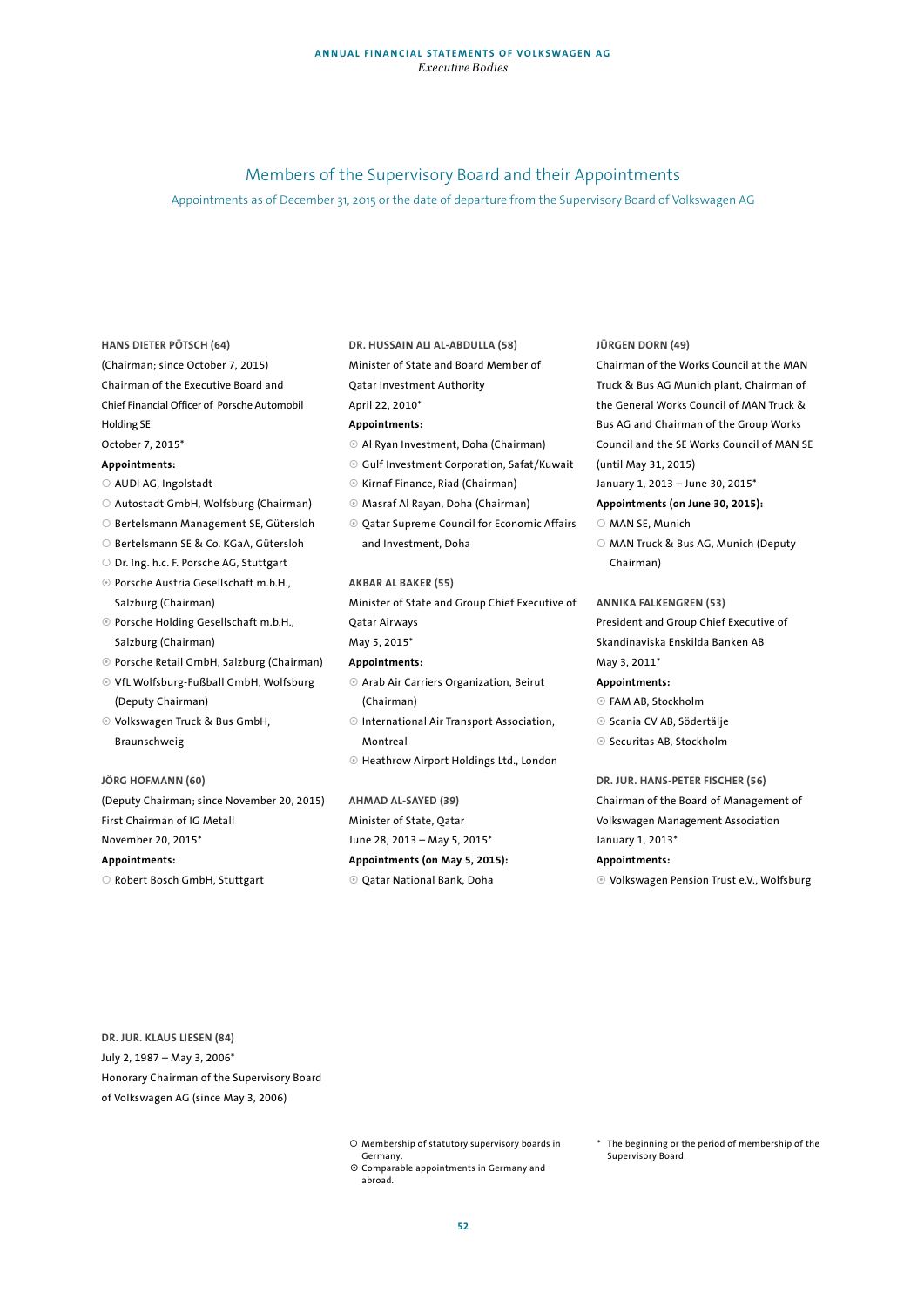#### **ANNUAL FINANCIAL STATEMENTS OF VOLKSWAGEN AG** *Executive Bodies*

#### **UWE FRITSCH (59)**

Chairman of the Works Council at the Volkswagen AG Braunschweig plant

# April 19, 2012\*

# **Appointments:**

- Eintracht Braunschweig GmbH & Co KGaA, Braunschweig
- Basketball Löwen Braunschweig GmbH, Braunschweig

#### **BABETTE FRÖHLICH (50)**

IG Metall,

Department head for coordination of Executive Board duties and planning October 25, 2007\*

#### **Appointments:**

O MTU Aero Engines AG, Munich

# **BERTHOLD HUBER (65)**

#### IG Metall

May 25, 2010 – November 19, 2015\* **Appointments (as of November 19, 2015):** 

- AUDI AG, Ingolstadt (Deputy Chairman)
- O Porsche Automobil Holding SE, Stuttgart

## **UWE HÜCK (53)**

Chairman of the General and Group Works Councils of Dr. Ing. h.c. F. Porsche AG;

# July 1, 2015\*

# **Appointments:**

- O Dr. Ing. h.c. F. Porsche AG, Stuttgart (Deputy Chairman)
- O Porsche Automobil Holding SE, Stuttgart (Deputy Chairman)

## **JOHAN JÄRVKLO (42)**

Chairman of IF Metall at Scania AB November 22, 2015\*

# **Appointments:**

Scania CV AB, Södertälje

# **DR. LOUISE KIESLING (58)**  Designer and entrepreneur April 30, 2015\*

# **JULIA KUHN-PIËCH (34)**  Real estate manager

April 30, 2015 – October 1, 2015\* **Appointments (on October 1, 2015):** 

# MAN Truck & Bus AG, Munich

#### **OLAF LIES (48)**

Minister of Economic Affairs, Labor and Transport for the Federal State of Lower Saxony

February 19, 2013\*

#### **Appointments:**

- O Deutsche Messe AG, Hanover (Chairman)
- Container Terminal Wilhelmshaven JadeWeserPort-Marketing GmbH & Co. KG, Wilhelmshaven (Chairman)
- Demografieagentur für die niedersächsische Wirtschaft GmbH, Hanover (Chairman)
- JadeWeserPort Realisierungs GmbH & Co. KG, Wilhelmshaven (Chairman)
- JadeWeserPort Realisierungs-Beteiligungs GmbH, Wilhelmshaven (Chairman)

#### **HARTMUT MEINE (63)**

Director of the Lower Saxony and Saxony-Anhalt Regional Office of IG Metall December 30, 2008 – November 21, 2015\* **Appointments (on November 21, 2015):**  O Continental AG, Hanover

KME Germany GmbH, Osnabrück

#### **PETER MOSCH (43)**

Chairman of the General Works Council of AUDI AG

January 18, 2006\*

#### **Appointments:**

- AUDI AG, Ingolstadt
- O Porsche Automobil Holding SE, Stuttgart
- Audi Pensionskasse Altersversorgung der AUTO UNION GmbH, VVaG, Ingolstadt

# **BERND OSTERLOH (59)**

Chairman of the General and Group Works Councils of Volkswagen AG

January 1, 2005\*

#### **Appointments:**

- Autostadt GmbH, Wolfsburg
- O Porsche Automobil Holding SE, Stuttgart
- Wolfsburg AG, Wolfsburg
- Allianz für die Region GmbH, Braunschweig
- Porsche Holding Gesellschaft m.b.H., Salzburg
- SEAT, S.A., Martorell
- ŠKODA AUTO a.s., Mladá Boleslav
- VfL Wolfsburg-Fußball GmbH, Wolfsburg
- Volkswagen Immobilien GmbH, Wolfsburg
- Volkswagen Truck & Bus GmbH, Braunschweig

**HON.-PROF. DR. TECHN. H.C. DIPL.-ING. ETH FERDINAND K. PIËCH (78)** 

#### April 16, 2002 – April 25, 2015\*

#### **Appointments (on April 25, 2015):**

- AUDI AG, Ingolstadt
- O Dr. Ing. h.c. F. Porsche AG, Stuttgart
- MAN SE, Munich (Chairman)
- O Porsche Automobil Holding SE, Stuttgart
- Ducati Motor Holding S.p.A., Bologna
- Porsche Holding Gesellschaft m.b.H., Salzburg
- <sup>⊙</sup> Scania AB, Södertälje
- <sup>●</sup> Scania CV AB, Södertälje

- Membership of statutory supervisory boards in Germany. Comparable appointments in Germany and
- abroad.
- The beginning or the period of membership of the Supervisory Board.